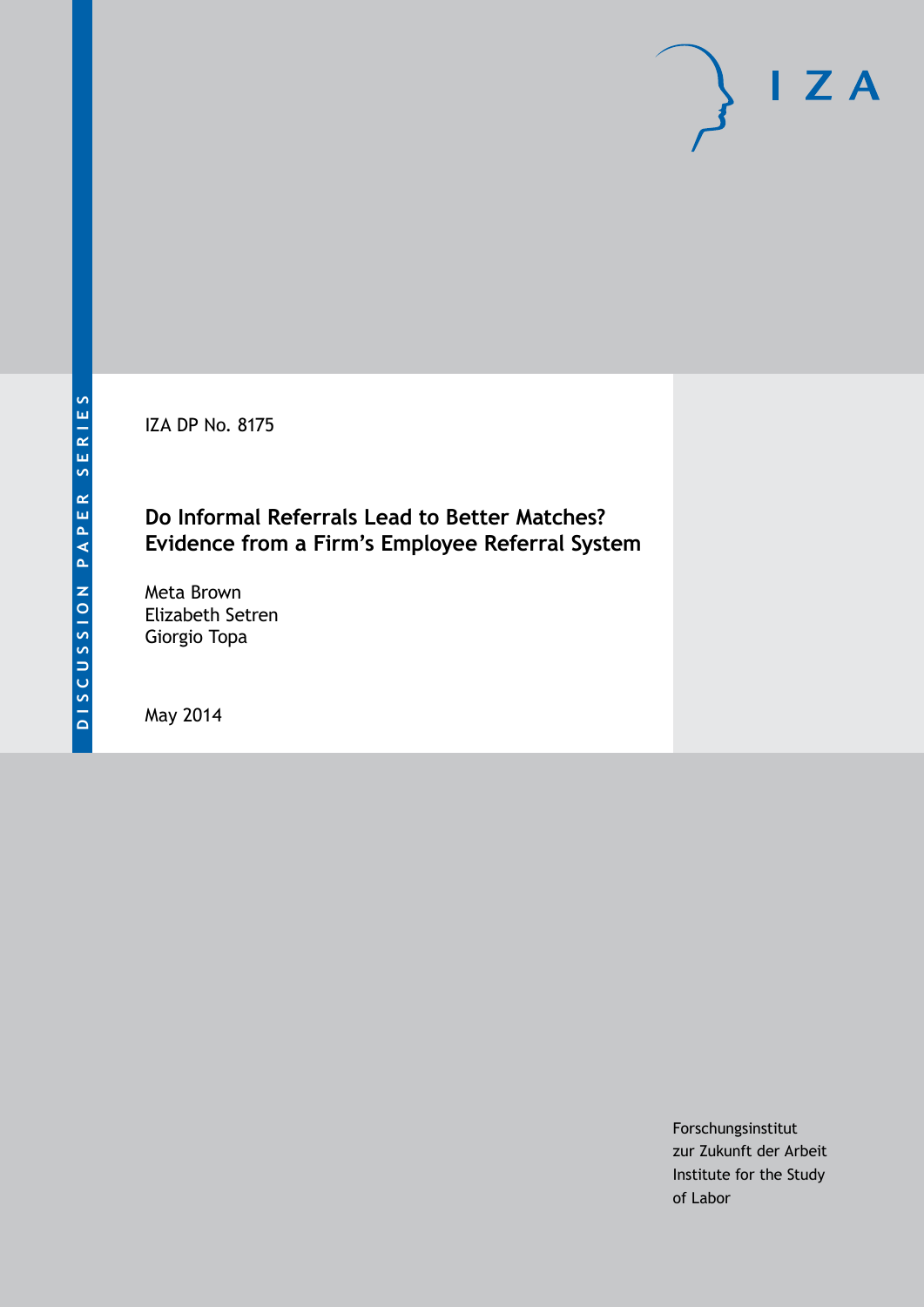# **Do Informal Referrals Lead to Better Matches? Evidence from a Firm's Employee Referral System**

## **Meta Brown**

*Federal Reserve Bank of New York*

## **Elizabeth Setren**

*MIT*

## **Giorgio Topa**

*Federal Reserve Bank of New York and IZA*

Discussion Paper No. 8175 May 2014

IZA

P.O. Box 7240 53072 Bonn **Germany** 

Phone: +49-228-3894-0 Fax: +49-228-3894-180 E-mail: [iza@iza.org](mailto:iza@iza.org)

Any opinions expressed here are those of the author(s) and not those of IZA. Research published in this series may include views on policy, but the institute itself takes no institutional policy positions. The IZA research network is committed to the IZA Guiding Principles of Research Integrity.

The Institute for the Study of Labor (IZA) in Bonn is a local and virtual international research center and a place of communication between science, politics and business. IZA is an independent nonprofit organization supported by Deutsche Post Foundation. The center is associated with the University of Bonn and offers a stimulating research environment through its international network, workshops and conferences, data service, project support, research visits and doctoral program. IZA engages in (i) original and internationally competitive research in all fields of labor economics, (ii) development of policy concepts, and (iii) dissemination of research results and concepts to the interested public.

<span id="page-1-0"></span>IZA Discussion Papers often represent preliminary work and are circulated to encourage discussion. Citation of such a paper should account for its provisional character. A revised version may be available directly from the author.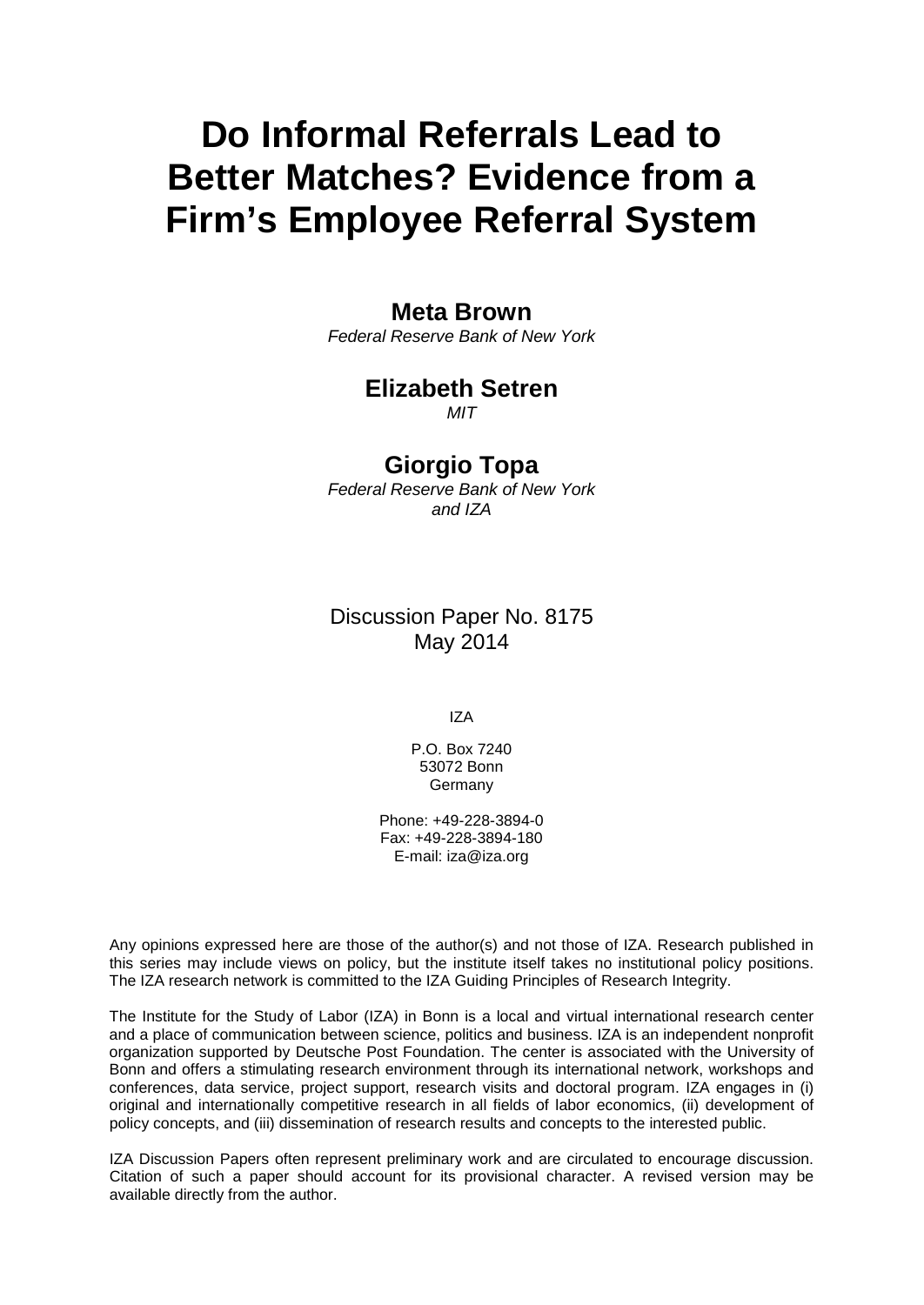IZA Discussion Paper No. 8175 May 2014

## **ABSTRACT**

## **Do Informal Referrals Lead to Better Matches? Evidence from a Firm's Employee Referral System[\\*](#page-1-0)**

Using a new firm-level dataset that includes explicit information on referrals by current employees, we investigate the hiring process and the relationships among referrals, match quality, wage trajectories and turnover for a single U.S. corporation, and test various predictions of theoretical models of labor market referrals. We find that referred candidates are more likely to be hired; experience an initial wage advantage which dissipates over time; and have longer tenure in the firm. Further, the variances of the referred and non-referred wage distributions converge over time. The observed referral effects appear to be stronger at lower skill levels. The data also permit analysis of the role of referrer-referee pair characteristics.

JEL Classification: J30, J63, J64

Keywords: referrals, human resources, turnover, wage trajectory

Corresponding author:

Giorgio Topa Federal Reserve Bank of New York Research and Statistics Group 33 Liberty Street New York, NY 10045 USA E-mail: [Giorgio.Topa@ny.frb.org](mailto:Giorgio.Topa@ny.frb.org)

\* *This paper is dedicated to the memory of Linda Datcher Loury, a pioneer in this literature, an excellent scholar and a wonderful person.* Stefania Albanesi, Laura Gee, Kevin Lang, Fabian Lange, Charles Bellemare, Manolis Galenianos, Bentley MacLeod, Uta Schoenberg, Wilbert van der Klaauw, Thijs van Rens, several reviewers, and seminar participants at Autonoma, Bocconi, Columbia, NY Fed, Pompeu Fabra, Sevilla, SED, SOLE, and UT Austin provided valuable comments. Susan Maloney contributed invaluable human resources expertise. The views and opinions offered in this paper do not necessarily reflect the position of the Federal Reserve Bank of New York or the Federal Reserve System.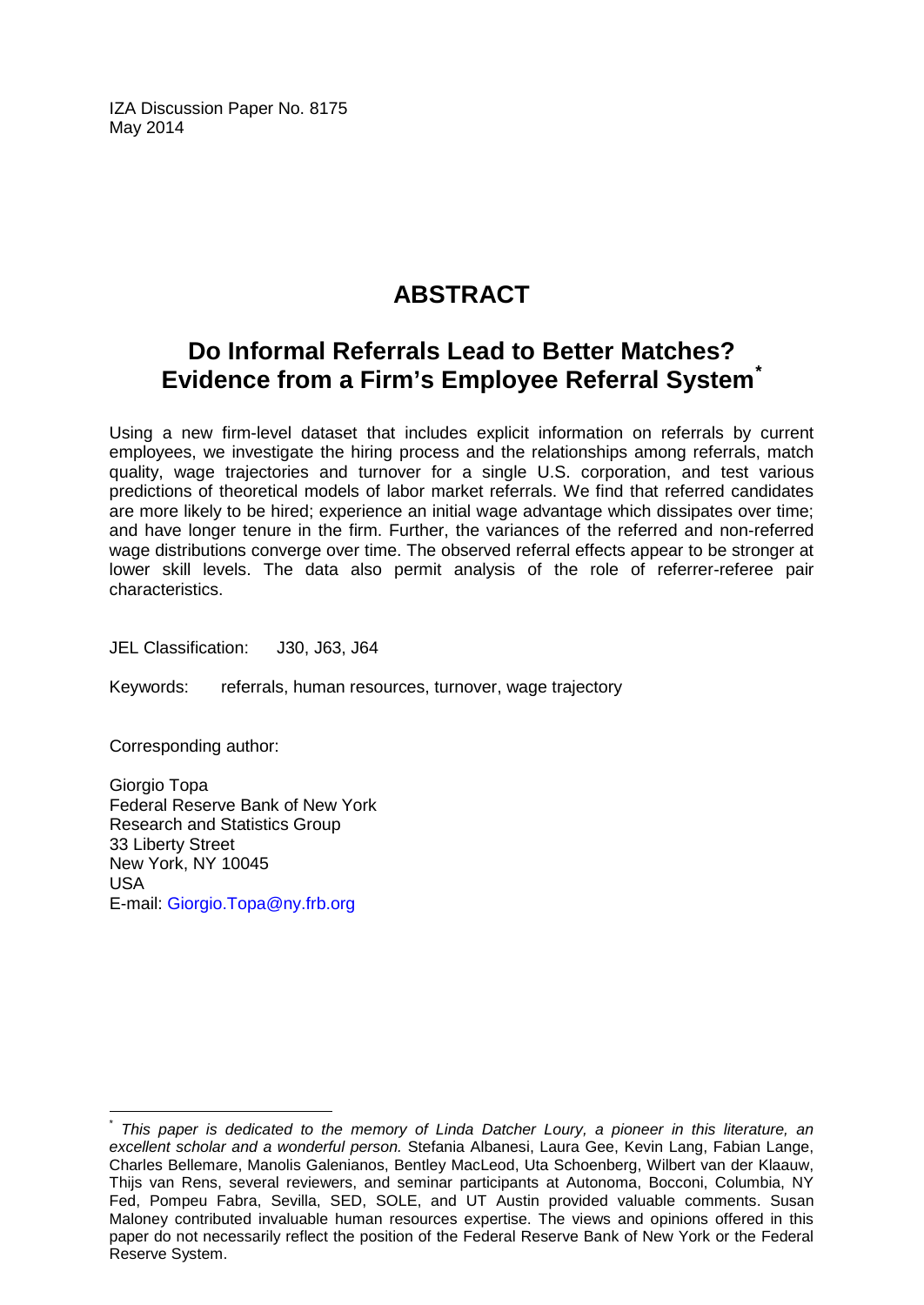### 1 Introduction

There is an empirical consensus, both in economics and in sociology, on the widespread use of informal referrals in the labor market.<sup>1</sup> For instance, Corcoran et al.  $(1980)$  analyze national data from the Panel Study of Income Dynamics (PSID) and find that between  $52\%$  and  $58\%$  of male workers under the age of 45 heard about their current job from friends or relatives; for their first job these estimates range between  $55\%$  and  $67\%$ .<sup>2</sup> However, the information on referrals is often indirect, and there is little direct evidence on the impact of labor market referrals on the quality of the matches between firms and workers.<sup>3</sup>

We present new evidence on the empirical relationships among employment referrals and outcomes for workers based on a novel panel dataset on a single U.S. corporation, in which we observe both explicit referral status and a detailed picture of the hiring process and employment spell. We use these uniquely rich data to investigate the predictions of a long-established theoretical literature on labor market referrals, and to provide new descriptive evidence on the role of referrals at different skill levels and by provider-recipient relationship.

We find that referred candidates are more likely to be hired, and hired referred workers experience an initial wage advantage, all else equal, relative to non-referred workers. The initial referred wage advantage shrinks over time and dissipates by the third year of employment; starting with the Öfth year the referral-wage relationship is reversed. Referred workers experience substantially less turnover, and their salary variance converges to that of non-referred workers over time. Each of these Öndings is consistent with the predictions of established labor market referral models, particularly those that view the distinction between referred and non-referred workers from the perspective of Jovanovic-style learning about match productivity. On the other hand, we Önd on average no differences in promotion rates between referred and non-referred workers: insofar as promotions reflect productivity, this finding is at odds with the theoretical literature, which tends to predict higher match productivity for referred workers.

<sup>&</sup>lt;sup>1</sup>See Ioannides and Datcher Loury (2004) and Topa (2011) for surveys of the economics literature, and Marsden and Gorman (2001) for a survey of the sociology literature.

<sup>2</sup> See also Datcher (1983). Pellizzari (2010) analyzes a large panel dataset of European households (the European Community Household Panel) and finds that between 25% and 40% of respondents in most countries heard about their current job through informal contacts. On the employer side, Marsden (2001) and Holzer (1987b) using national surveys of U.S. firms report that a little over one third of firms surveyed in 1991 and in 1982 (respectively) use referrals from current employees in hiring.

<sup>&</sup>lt;sup>3</sup>A notable exception is Datcher (1983), which we discuss below.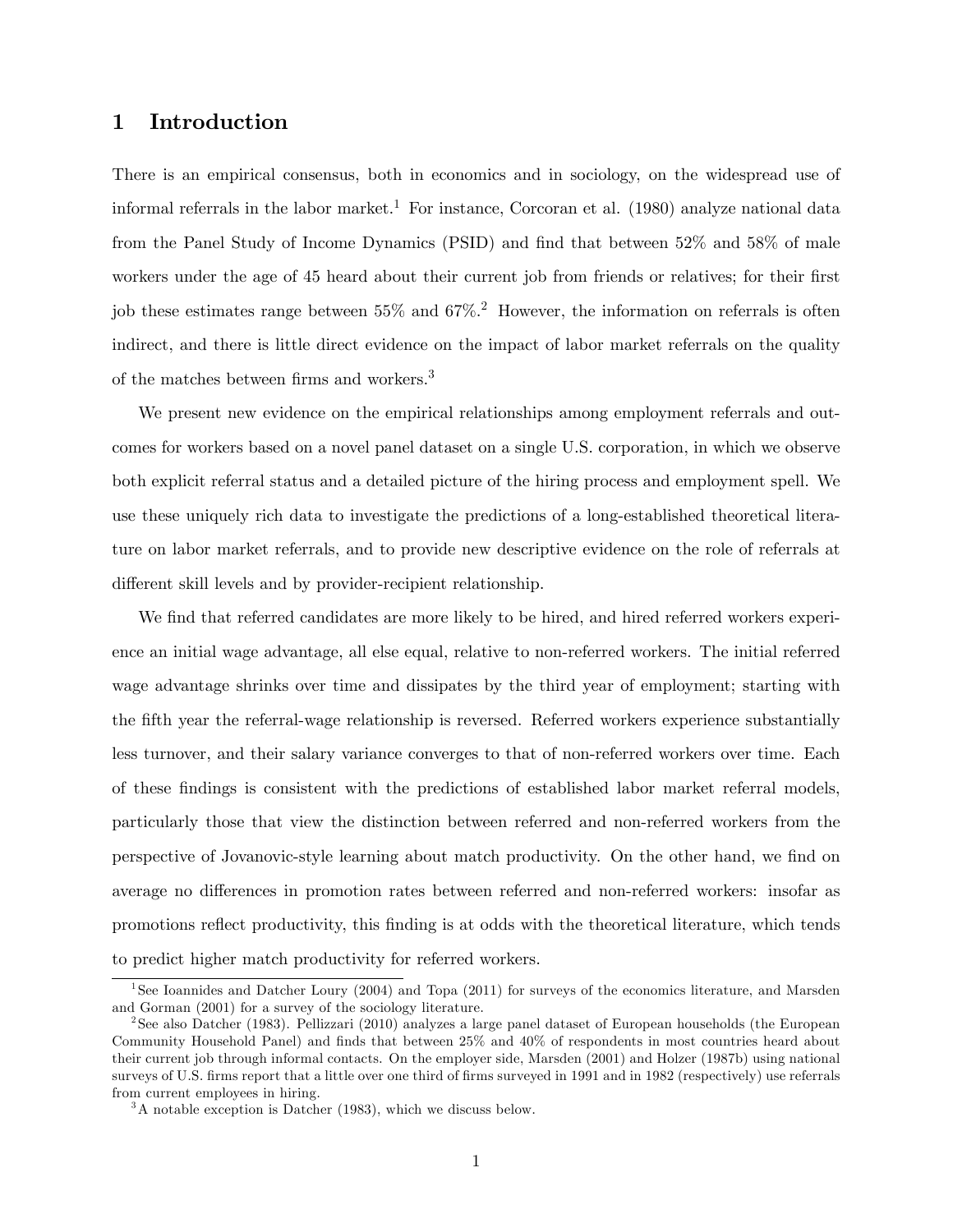Further, the wide range of skill and experience levels represented in this corporation permits detailed analysis of the role of referrals for workers at different staff levels. We find sizable, significant positive associations between referral and interview or offer probability for positions with lower education requirements. Most rank-and-file workers experience substantial referral salary advantages, with the largest estimated advantage going to support staff. The association between referral and tenure in the firm is large and positive for support staff, and it decreases more or less monotonically with staff level.

Our dataset also enables us to match referral providers and recipients within the Örm, and therefore to construct measures of affinity between referrers and referred along various dimensions. Our analysis of the different types of referral matches yields some additional insights. First, we find that most referrals take place between a provider and a recipient with similar characteristics in terms of age, gender, ethnicity, education, as well as division and staff level within the corporation. This is consistent, on the one hand, with the well-documented extent of assortative matching in social networks, and on the other hand with the idea that referrals tend to be used by firms when they can provide a better signal about the referred worker's match productivity (assuming that higher affinity is associated with more informative signals).

Second, we find that referrals from employees that are older, in a higher staff level, or with relatively low tenure at the Örm are associated with stronger salary advantages that tend to persist longer than average with tenure. These findings seem consistent with both a learning and a homophily story, where more senior or better informed employees may refer better quality new hires or reduce the noise around a new hire's match quality. In addition, referral providers from a different division than the recipient are associated with a steeper salary slope. The tenure and division findings in particular are difficult to reconcile with a "favoritism" or "influence" interpretation of referrals.

It is important to note here that this paper does not attempt to make any causal claims about the impact of job referrals on outcomes. We do not have, in our data, any exogenous source of variation in job candidates' or hired employees' referral status, nor do we observe a rich enough set of demographic or labor market characteristics to hope to control for selection into different job search methods. Our goal in this paper is to test the equilibrium predictions of leading models of labor market referrals, as well as to enrich our descriptive understanding of the behavior of referrals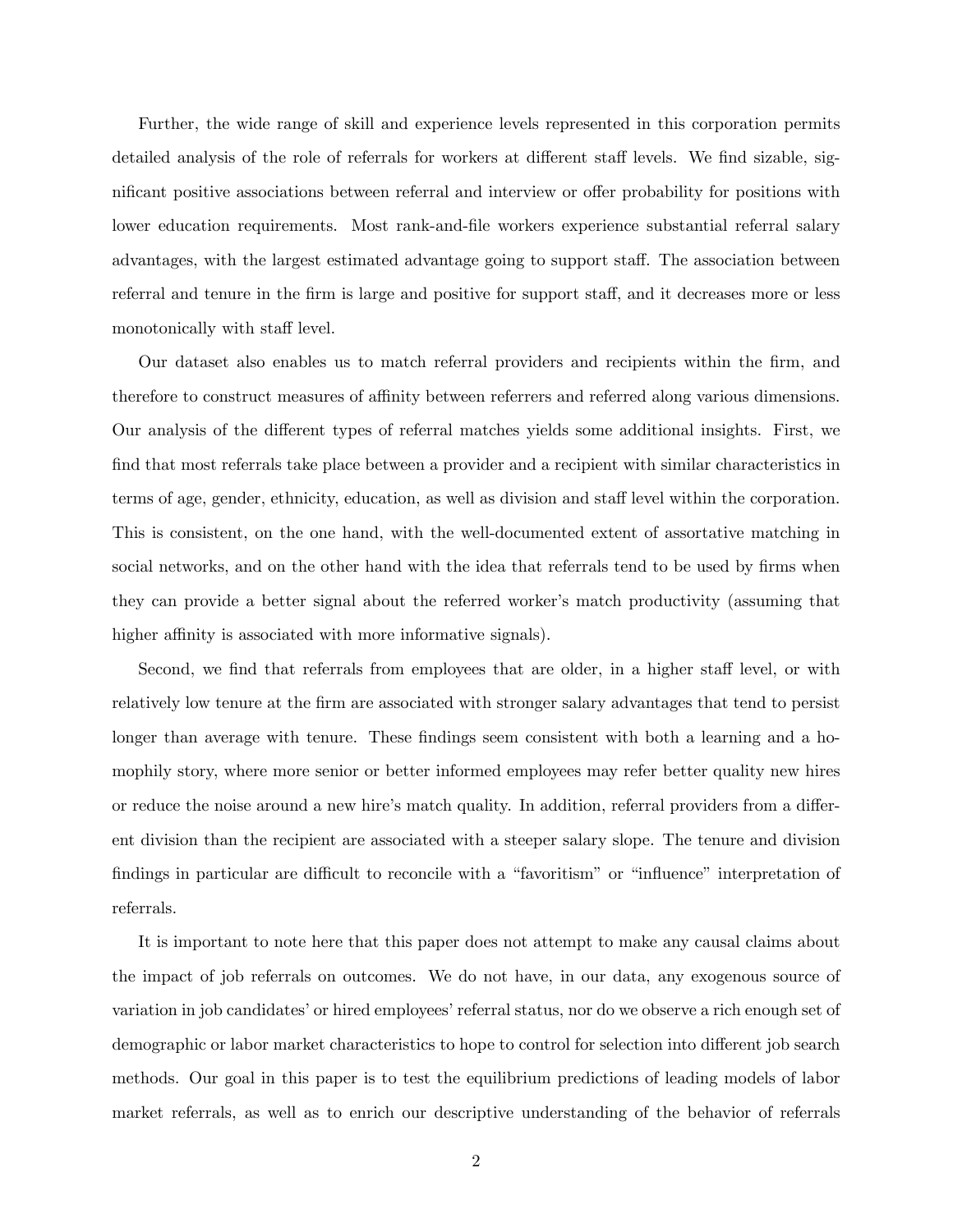by provider-recipient relationship and across skill levels. Our results, by and large, support the predictions of learning-based models of labor market referrals.

The plan of the paper is as follows. Section 2 relates this paper to the rich and varied empirical literature on employee networks in general and referrals in particular. In Section 3 we review existing theory on labor market referrals and note several testable predictions. Section 4 describes our new Örm-level data on job candidates and employee referral status, tenure outcomes, and promotion and salary trajectories. The empirical speciÖcations used to test the various predictions generated by models of employee referrals, results of these tests and other empirical Öndings are found in Section 5. Section 6 concludes.

### 2 Related empirical literature

Empirical research on labor market referrals has emphasized the identification of effective proxies for referred worker status, as a result of the difficulty of measuring referral status in most relevant data sources. Recent research focuses on whether neighbors cluster in the same firm or area as an indication of the strength of informal referral networks (Bayer et al. 2008 and Hellerstein et al. 2011). Others study family based networks (Kramarz and Nordstrom Skans 2013) and educational institutions (Oyer and Schaefer 2012). Giuliano et al. (2009) and Aslund et al. (2010) find a relation between the ethnic status of managers and the ethnic composition of new hires using data from one large U.S. retail Örm and Swedish social security data, respectively. Dustman, Glitz, and Schoenberg (2011) use ethnic minority groups as a source of variation in network distance between current employees and new hires in German employment data.

Three recent papers use direct data on referrals. Heath (2013) uses data on referrer-referred pairs from the Bangladeshi garment industry to test the predictions of a model in which referrals alleviate a moral hazard problem (the employer makes the referrer responsible for the referred worker's effort). Pallais and Sands (2013) study referrals with a set of field experiments in an online marketplace and find some evidence of selection and team production: referred workers perform better (even in jobs in which they have no contact with the referrer) and are more productive when working with their own referrer. Finally, Burks et al  $(2013)$  use data from nine large firms and find that referred workers are less likely to quit and exhibit higher performance on certain key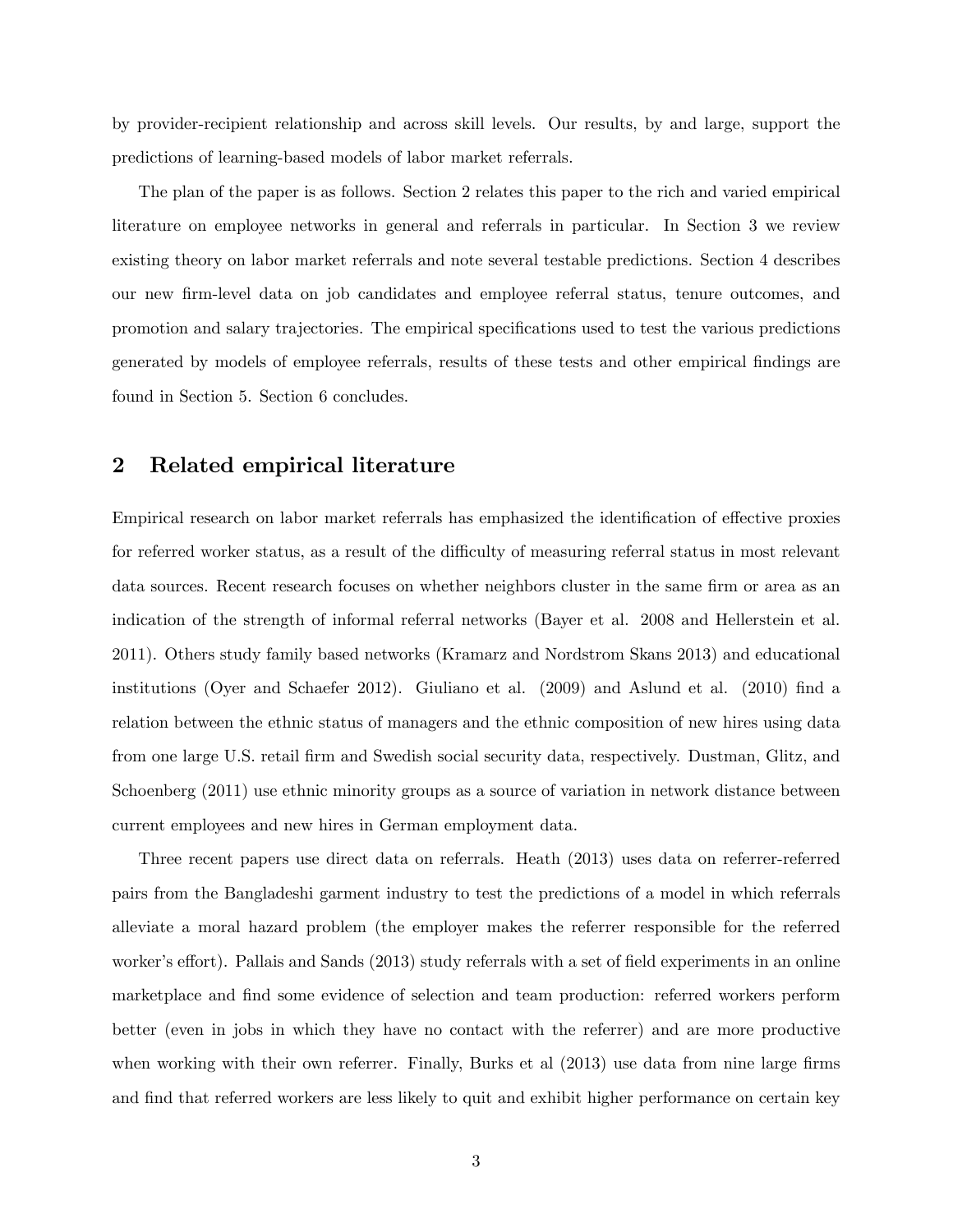productivity measures. They also find that referred workers look similar to non-referred ones both along observable characteristics and in terms of characteristics that are unobservable to the firm at the time of hire, such as cognitive and non-cognitive ability.<sup>4</sup>

With regard to the impact of referrals on hiring probabilities, Holzer (1987a) finds that the probability of obtaining a job or receiving an offer through personal contacts is higher than that through formal methods. Holzer (1988) also Önds that among all search methods, informal methods (personal contacts and direct applications) generate the most offers and acceptances conditional on offer. The high fraction of jobs found through informal means reflects both high usage and high productivity of these methods.<sup>5</sup> With regard to match outcomes, Datcher (1983) uses PSID data and finds lower turnover (quit rates) in jobs found through personal contacts rather than formal means, for black and college educated workers but not for those with high school educations or less.

Four revealing studies of referral based on firm-level data and explicit referral information address the subject from a sociological perspective. Fernandez and Weinberg (1997), Fernandez, Castilla, and Moore (2000), Fernandez and Castilla (2001) and Castilla (2005) use data from a retail bank and a call center to study the role of referral networks in hiring for low to moderate skill jobs. Much of the focus of these papers is on the hiring stage, and on initial productivity. Major Öndings include that referred applicants are more likely to be hired after controlling for other observables, that referrers do have relevant information about referred employees and that there is some evidence of assortative matching between referrer and referred.<sup>6</sup> Castilla has direct measures of worker productivity from a call center and finds that referred workers are in fact more productive.

However, these studies do not follow employees for long post-hire periods, and they generally do not focus on testing labor market models. Our study is the first, to our knowledge, to use explicit data on individual employees' referral status to relate referrals to both immediate and long-term employment outcomes including starting salary, salary trajectory over time, promotion patterns

<sup>&</sup>lt;sup>4</sup>Features of our data that differentiate this paper from the above include information on workers of widely varying skill and income levels within the same firm, and a long window in which to observe post-hire employment trajectories.

<sup>&</sup>lt;sup>5</sup>In a seminal paper, Granovetter (1973) shows that information transmission about jobs is more likely to occur through weak rather than strong social ties. Gee and Jones (2012) revisit the "strength of weak ties" hypothesis using Facebook data and find that, while more matches are produced by weak ties as a result of their prevalence, an individual strong tie is more likely to produce a match than an individual weak tie.

 ${}^{6}$ In addition, Fernandez and Galperin (2012) take a stab at studying the causal effect of referrals on the probability of being hired by using data on repeat applicants to a large retail bank. They find that referral applications are about five times as likely to result in interviews than non-referred ones.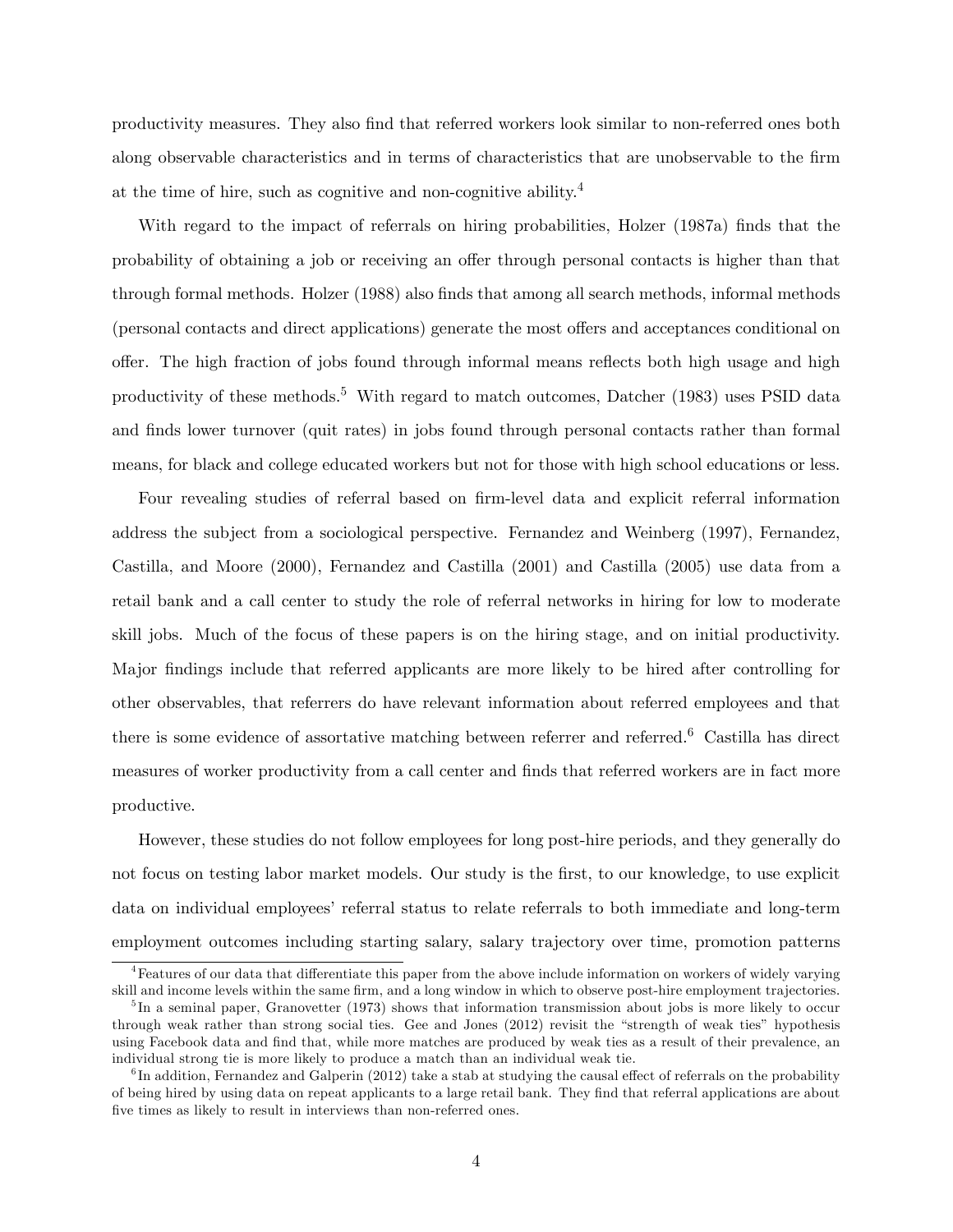and stability of the job match, and hence we are the first, again to our knowledge, to be able to test the collection of predictions generated by the theoretical literature on employee referrals regarding salary trajectories, promotion and turnover using explicit data on employees' referral status. In addition, we observe various measures of affinity between referrer and referred along several dimensions, so we can study whether and how these referral effects vary depending on the nature of the match between referral provider and receiver.

## 3 Theoretical models of employment referrals and their predictions

The two leading descriptions of the role of referrals in the labor market, learning and homophily, are modeled in Simon and Warner (1992) and Montgomery (1991). Simon and Warner embed employee referrals in a Jovanovic (1979, 1984) learning model of job matching and turnover, and use this partial equilibrium framework to derive predictions for differences in salary and match duration between referred and non-referred workers. As a result of their partial equilibrium, dynamic framework, testing the types of predictions generated by the Simon and Warner model requires immediate and ongoing observation of referred and non-referred workers in a single employment spell, a task for which our panel of firm-level data is particularly well suited.<sup>7</sup> Montgomery models employers who rely on referrals from high ability workers to alleviate a potential adverse selection problem in hiring (not being able to observe the "type" of a prospective employee). Homophily in worker networks implies that high ability employees will be more likely to refer other high ability workers.

More recent theoretical papers on employee referrals also favor one of these approaches or the other. Dustmann, Glitz and Schoenberg  $(2011)$  and Galenianos  $(2013)$  allow referrals to affect firms' information in models of employer and employee learning about worker productivity. Dustmann et al. model both initial worker-Örm contact in referral and external markets and the ongoing wage negotiation over time between a matched worker and the firm. In this sense, their approach

<sup>&</sup>lt;sup>7</sup>Note that Simon and Warner test the predictions of their old boy network model using the 1972 Survey of Natural and Social Scientists and Engineers, a collection of retrospective self-reports on employment experiences. We discuss their Öndings in conjunction with our own empirical results below. While our data have the advantages of being roughly 30-50 years more recent, being derived from an administrative source and representing a considerably wider range of worker skill levels, their data have the obvious advantage of representing more than one firm.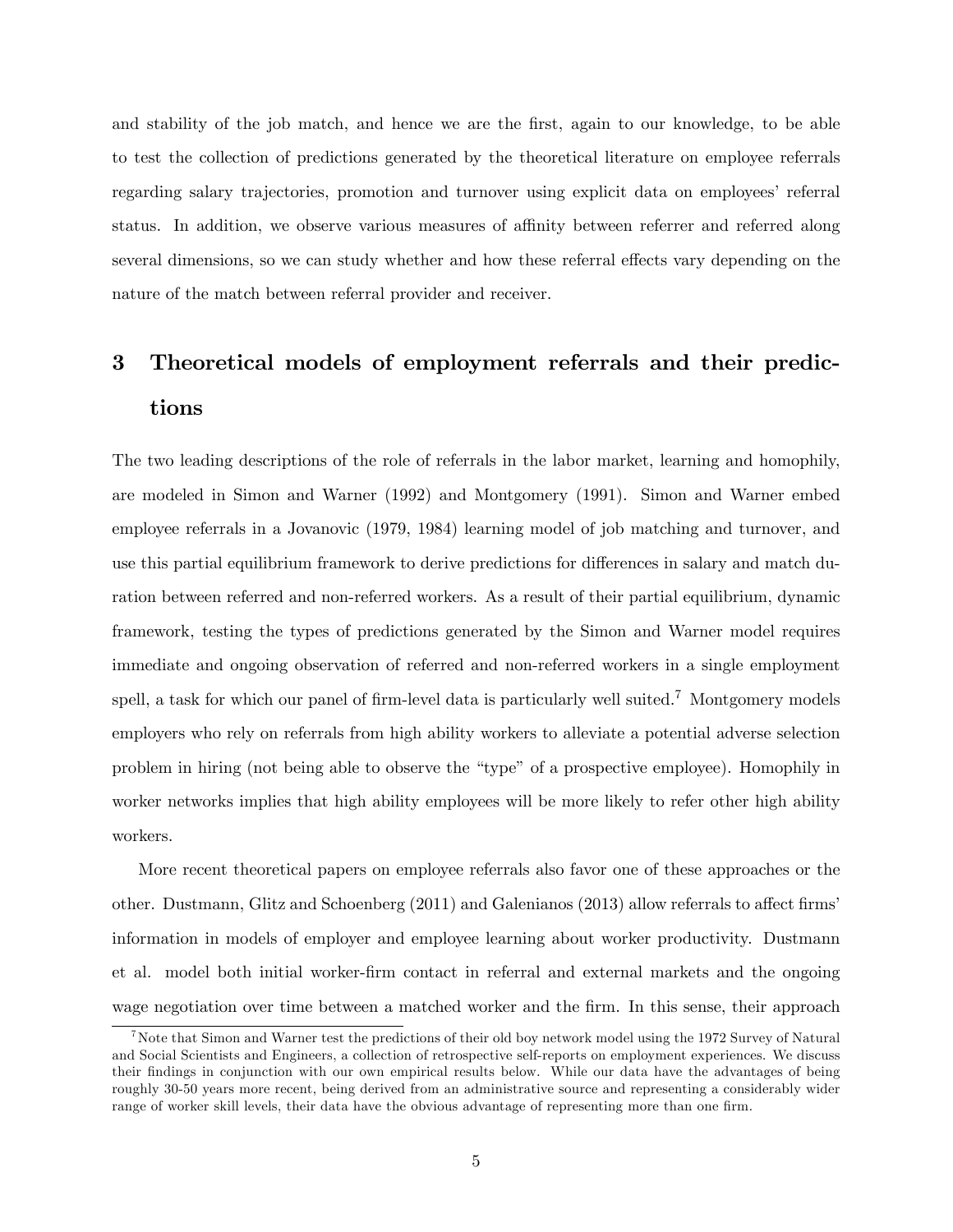suits our data particularly well. The Dustmann et al. model draws heavily on the specification in Simon and Warner, which in turn is based on the job matching model of Jovanovic. Hence the various approaches on which we pin our tests of the learning model share common assumptions and intuition.

Galenianos (2012), on the other hand, drives the referral effect through homophily, and generates results that address the relationship among network density, aggregate employment and job search outcomes. Other conceptualizations of the role of referrals include alleviating a moral hazard problem via monitoring (Heath 2011 and Kugler 2003) and favoritism towards social network members, e.g. relatives (this possibility is explored, in an experimental setting, by Beaman and Magruder 2012). We discuss the predictions of these alternative models alongside the learning and homophily models, wherever possible, in light of our empirical findings.

Next we discuss several predictions of referral models. Each prediction arises from some subset of the specifications we have discussed, including both the simple and more comprehensive learning models, as well as models of homophily, monitoring, and favoritism. These predictions are tested below using our firm-level data. We summarize all predictions, and our main empirical findings, in Table 1.<sup>8</sup>

#### 3.1 Predictions

#### Prediction 1: Referred applicants are more likely to be hired

In the context of the simple learning model, and as demonstrated in Ljungqvist and Sargent  $(2000)$ , the probability of an acceptable offer for a worker and firm who have met through source j, where  $j \in \{$  referred, external $\}$ , decreases in both the reservation wage and the variance of the noise in the initial productivity signal. A fundamental assumption of the learning models is that the noise in the productivity signal is less variable under referral. However, this leads, in each model, to a higher reservation wage for referred workers. On net, the sign of the difference in the probability of hire between referred and external market candidates is ambiguous in Simon and Warner and in Dustmann et al. Galenianos (2013), on the other hand, generates reasonably weak conditions

<sup>&</sup>lt;sup>8</sup>Since the central objective of this study is empirical, and many of these claims were first made elsewhere, we provide only modest detail on the derivation of each prediction. Demonstrations of several of the claims in a simple theoretical context are available from the authors.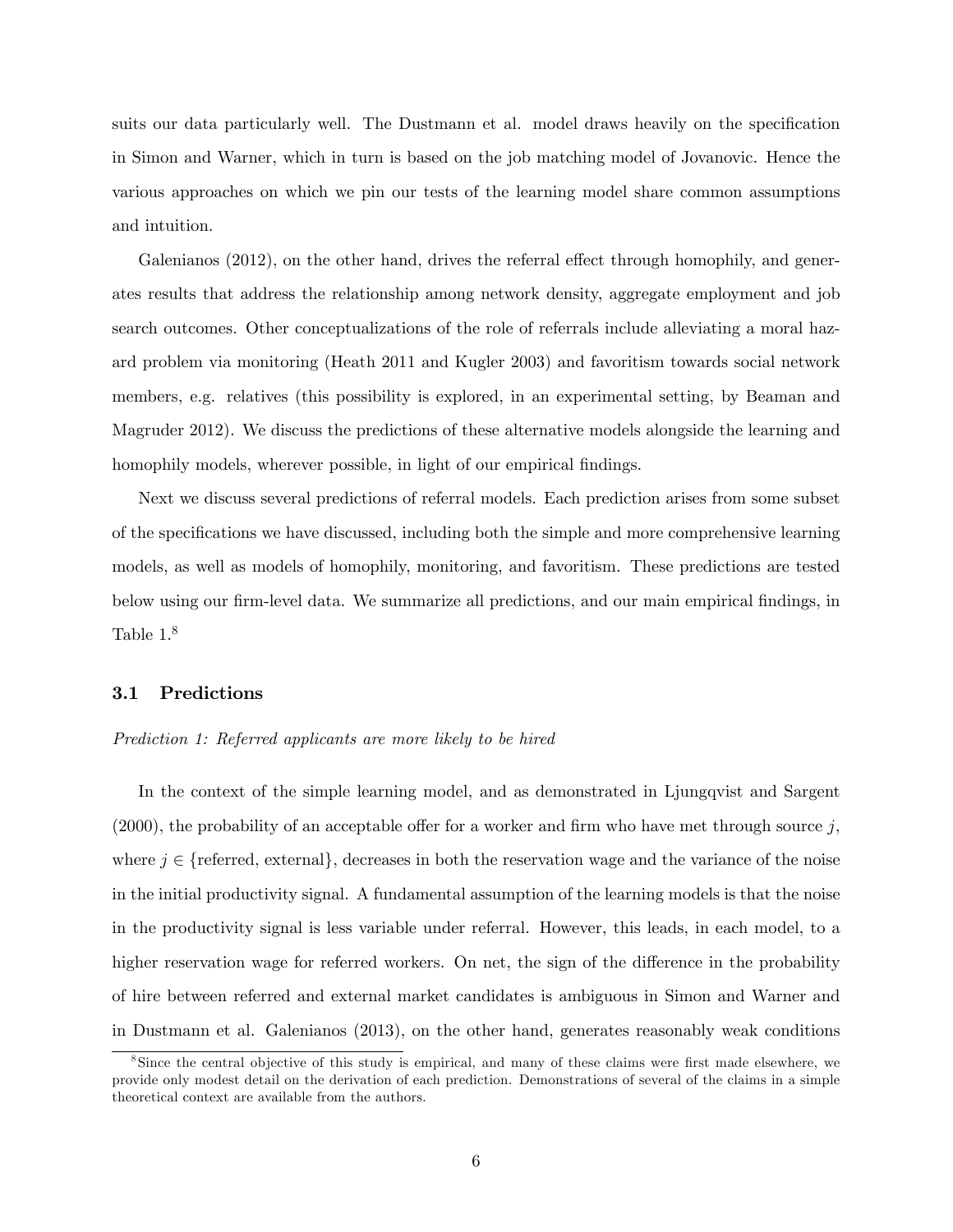under which referred matches will more likely lead to hires. In general, hiring probabilities are not a primary target of learning models of referral, and the models have mixed predictions regarding relative hiring probabilities.

Other approaches, however, yield a clear prediction that referred workers are more likely to be hired. Montgomery (1991) and Galenianos (2012) emphasize worker homophily, leading workers referred by high productivity employees to be more likely to be hired. Heath (2013) explains referrals through moral hazard, and also would seem to predict that referred workers are more likely to be hired. Finally, in a favoritism interpretation of referrals, referred candidates would be more likely to be hired because of the influence exerted by the referrer.

Hiring rate predictions, by model category, are summarized in the first row of Table 1. Note that the entries in the "Data" column of this table appear following a vertical divider; they will be addressed later in the paper.

#### Prediction 2: Referred workers receive higher initial wages

Dustmann et al., Simon and Warner, Galenianos (2012, 2013), and Montgomery all predict higher starting wages for referred workers. The intuition driving this result is similar in the learning models of Dustmann et al., Simon and Warner, and Galenianos (2013). Here, part of the value to the worker of an initial wage is the possibility that the match productivity will exceed the expected productivity, leading to a higher ongoing wage. The worker is shielded from worse than expected productivity matches by the ability to separate from the firm. Hence, as in Lundquist and Sargent, the initial reservation wage marks the full information reservation wage down by an amount that accounts for the up-side potential. The external market candidate, owing to a noisier signal, sees greater up-side potential to the match than the referred candidate, and marks her reservation wage down by more. Therefore, conditional on acceptance, referred workers have higher starting wages than external market workers in the learning models. This prediction holds even if the underlying match productivity distribution is the same across referred and non-referred.

The source of the difference in referred and external market initial reservation wages in Galenianos (2012) and Montgomery relies on homophily in referral networks. Assuming a higher average productivity of employed than of unemployed workers, referred candidates, as homophilous friends of employed workers, will have higher average productivity and receive higher initial wages.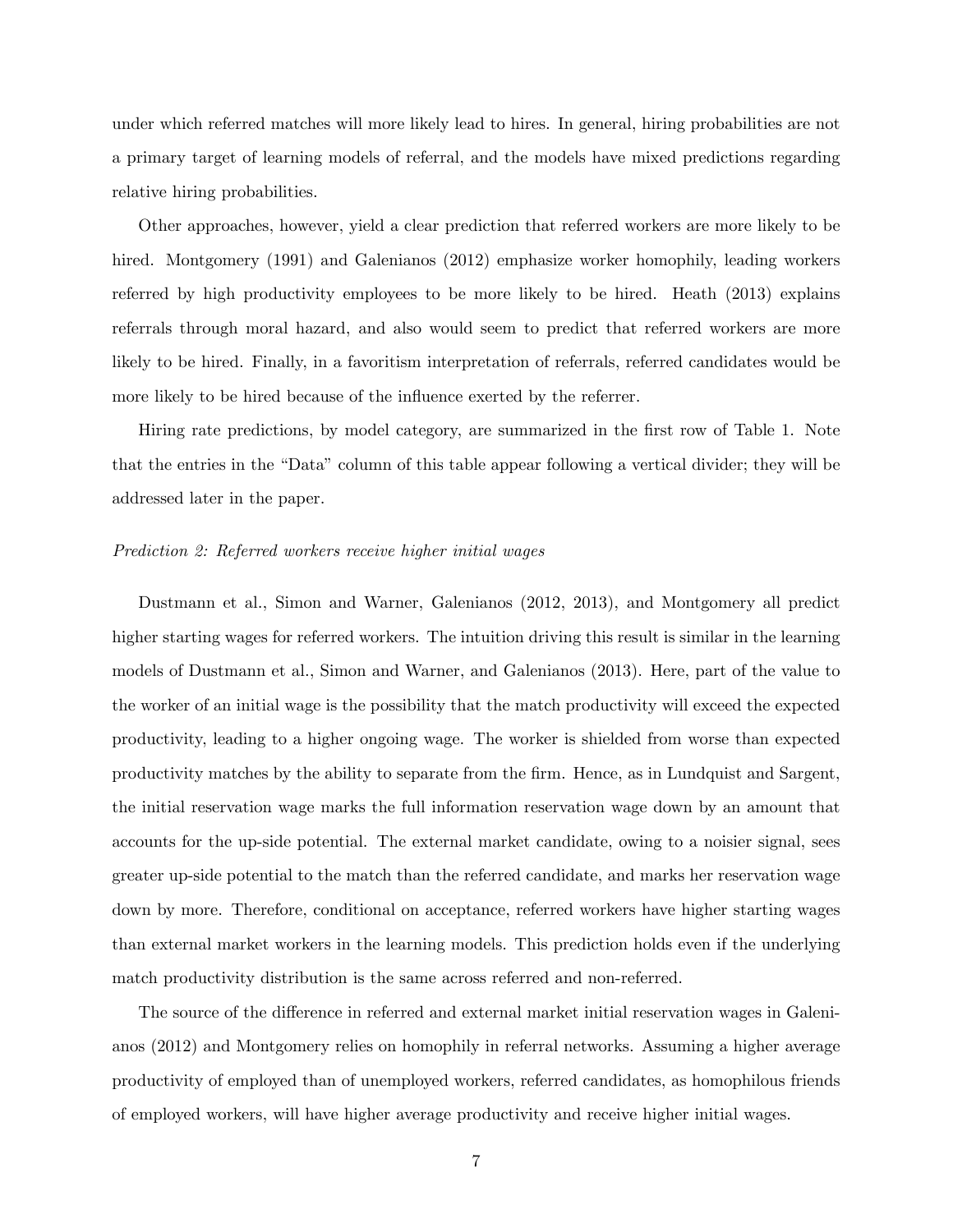The implications of the moral hazard and favoritism models for initial wages are unclear: in the favoritism story in particular, if ináuence is focused solely on having a friend or relative hired, the candidate may be of lower quality on average and the initial wage may be lower than for a non-referred worker  $-$  but other forms of favoritism may result in higher initial wages as well. Under moral hazard, referred workers may be less productive in other jobs where they lack network connections, and their weaker outside options may result in lower wages. Other forces, however, may override this mechanism: for instance, in the context of the Heath 2011 model, if the minimum wage is binding then we would observe no differences in initial wages between referred and nonreferred. Initial wage predictions are summarized in the second row of Table 1.

#### Prediction 3: The referred worker wage advantage diminishes over time

The learning models of Dustmann et al., Simon and Warner, and Galenianos (2013) all make this prediction. Consider the limiting cases. If referrals are perfectly informative, then referred workers' wages will be fixed over time. Assuming a less than perfectly informative signal in the external market, the wages of surviving external market candidates will rise as uncertainty regarding their productivity resolves. Hence referred and non-referred wages will begin to converge. A related intuition applies for the limiting case of perfectly uninformative external market signals.

Dynamic predictions including this one, prediction 5 involving relative turnover between referred and external market workers, and prediction 7 regarding relative wage variances over time are a primary means of distinguishing learning from other descriptions of the role of referrals.<sup>9</sup> Selection models based on homophily (favoritism) can generate wage and tenure advantages (disadvantages) for referred workers relative to non-referred, but  $-$  crucially  $-$  such differentials do not close with tenure in these models. This assumes that referral relationships are homophilous in general productivity (put differently, ability).

We speculate that one homophily model may produce similar wage and turnover dynamics to the learning model dynamics described here. If referral networks are homophilous in firm-specific

 $9\%$ Note that Simon and Warner also consider the predicted effect of referrals where signals regarding referred and non-referred workers' match productivities are equally informative, but referred workers are on average more productive. According to Simon and Warner, this model generates an initial wage advantage for the referred but similar wage growth for referred and non-referred workers, and they interpret findings on the time path of the wage advantage of referred workers as a test of the relative importance of mean productivity differences and productivity signal informativeness in explaining the referral advantage.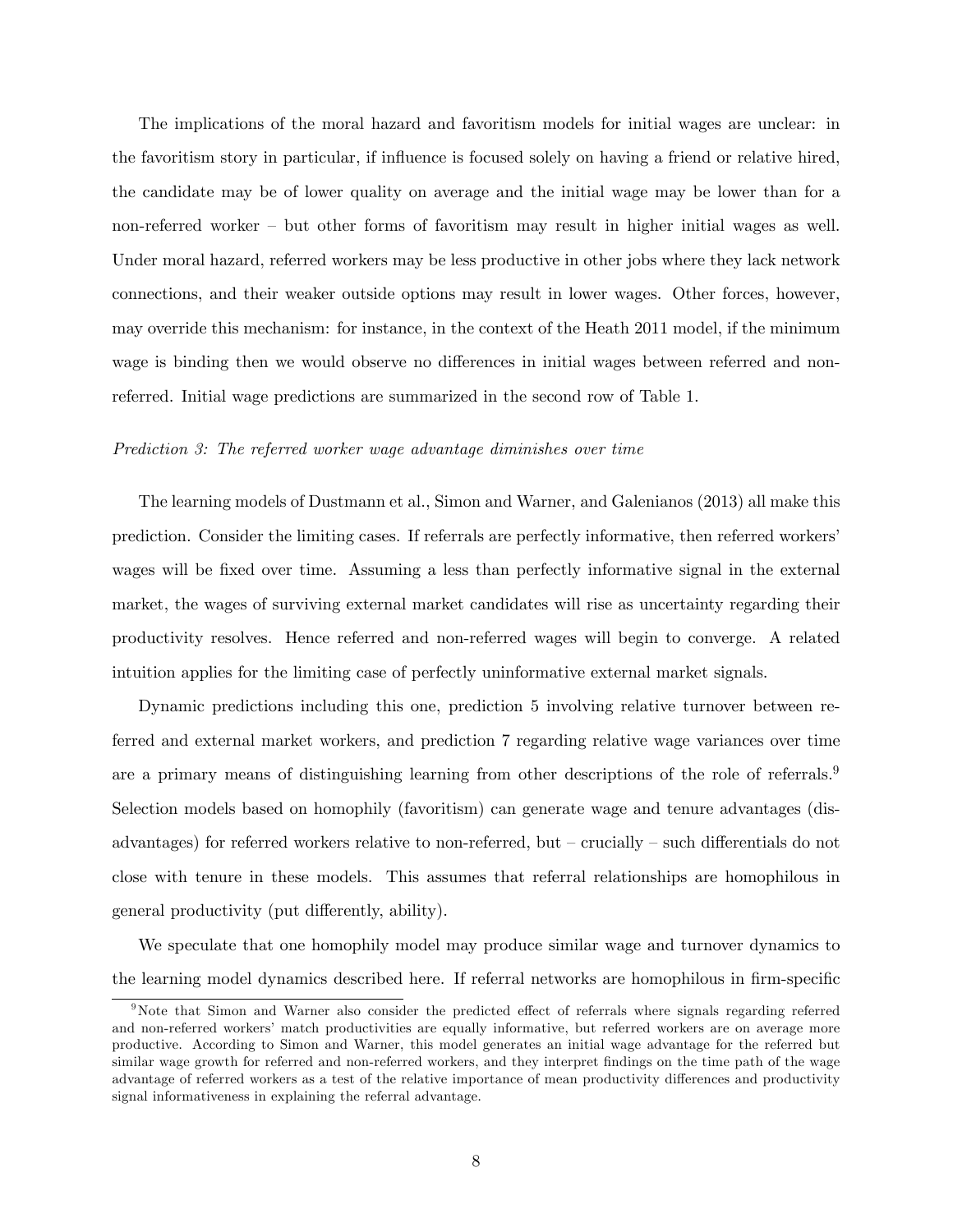productivity but not general productivity, then referred and non-referred workers face a common outside option, and the selection among non-referred workers on firm-specific productivity as either productivity is revealed or outside options appear is more exacting, creating convergence in the two  $g_{\rm{r}0\rm{u}0\rm{s}}'$  wages.<sup>10</sup>

Finally, the moral hazard model described in Heath (2013) generates the opposite predictions: it implies that both the level and variance of wages for referred workers increase with tenure relative to those of non-referred workers. Wage dynamics predictions are summarized in the third row of Table 1.

#### Prediction 4: Turnover is lower for referred workers

The lower turnover prediction in Dustmann et al. is analogous to the higher starting salary prediction in Dustmann et al. Given that referred workers are better matched to their Örms than non-referred workers, the probability mass below the common match productivity reservation value that applies to all workers after productivity is revealed is greater for external market than for referred workers, and so more workers initially hired through the external market separate from their matches following productivity revelation. A similar logic applies in Simon and Warner.

Non-learning models that generate higher referred than external market worker productivity may also predict lower referred worker turnover. For example, if homophily-based referrals lead to better matches, then such matches may also be slower to dissolve. Matches based on the mutual monitoring potential of a referrer and referee may similarly lead to greater productivity and less fragile attachment to the firm. The implications of the favoritism story for turnover are again unclear: if influence was exerted merely to get a lower quality candidate hired, then turnover may be higher for such hires  $-$  but this may depend on the form of influence and on the position of the referral provider. Turnover predictions are summarized in the fourth row of Table 1.

#### Prediction 5: The referred turnover advantage also diminishes over time

Though the simple two period model of Simon and Warner cannot address patterns in turnover as tenure in the firm varies more finely, Dustmann et al. model a gradual process of true productivity

 $10$ Note that this model requires either some amount of learning about productivity, even if the noise for the two groups is identical, or the ability to search on the job in order to generate meaningful dynamics.

Montgomery describes homophily in ability, which we interpret to be general and hence unlikely to produce convergence in wages and turnover. The predictions in Galenianos (2012) regarding network density and the business cycle, however, may well survive a restriction of homophily to similarity in firm-specific productivity.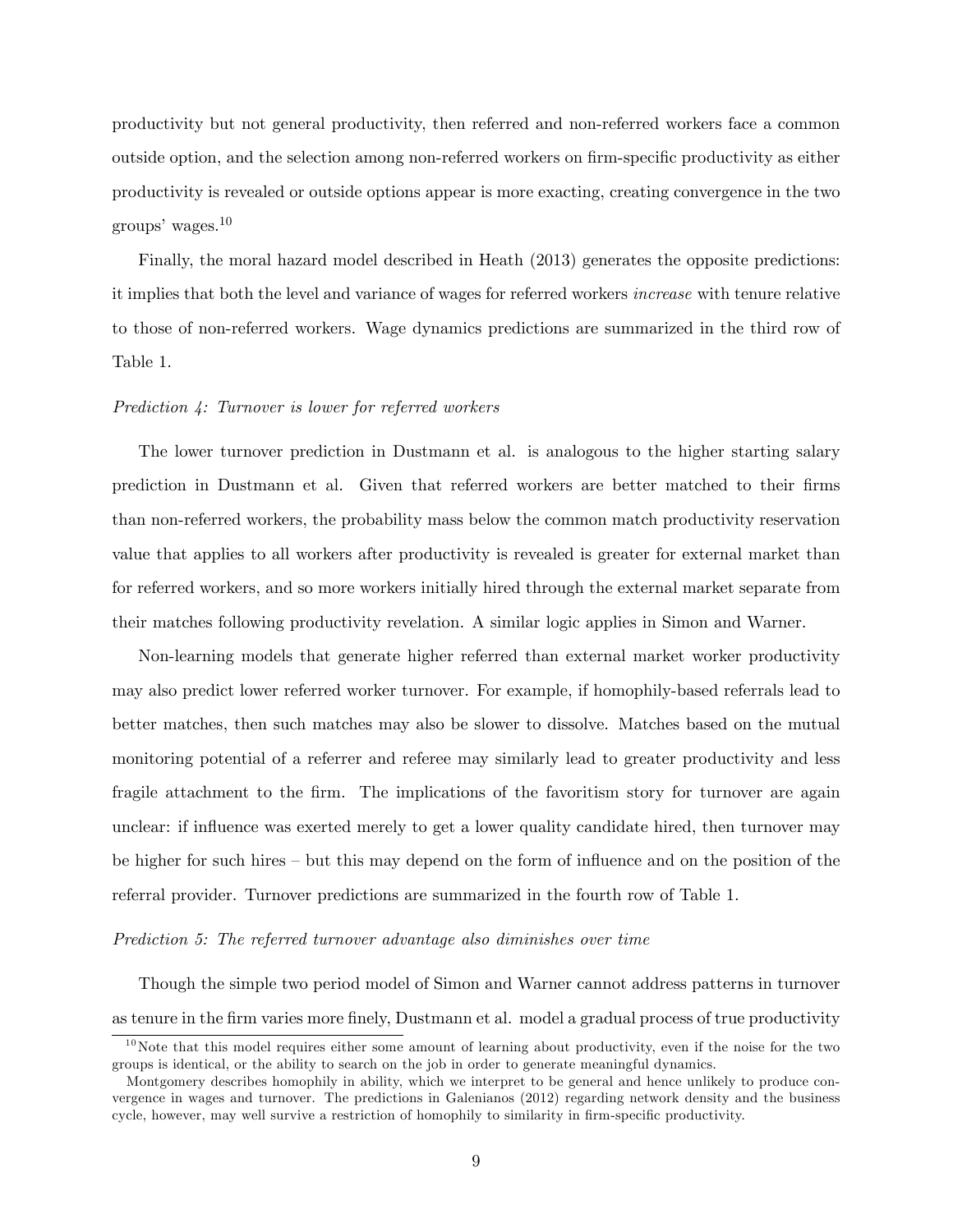revelation. This approach allows members of the populations of referred and non-referred workers to be subjected to the common post-revelation reservation match standard gradually over time. As a result, surviving referred and non-referred employees gradually become more similar. Dustmann et al. provide numerical evidence that the difference in the rate of separation from the firm between referred and non-referred workers should diminish over time. Galenianos (2013) also predicts that referred and external workers become more similar over time.

Like the prediction for wage dynamics, this prediction regarding turnover dynamics offers an opportunity to distinguish among learning and other models of referrals. Models in which referred workers are more productive in a permanent sense may generate a referral turnover advantage, but this advantage generally does not decline over time. Hence prediction 5 applies to the class of learning models discussed here and not, for example, to Galenianos (2012), Montgomery, and Heath. Richer turnover dynamics are summarized in the fifth row of Table 1.

#### Prediction 6: Referred workers have higher expected productivity

The higher reservation match productivity of referred workers predicted by the model of Dustmann et al. would seem to predict higher expected match productivity for referred workers in general. Simon and Warner make similar predictions regarding reservation match productivity, and the link to expected match productivity over the full distributions of referred and non-referred workers is more direct in their simpler context. Further, Galenianos (2012) generates higher employer predictions of referred worker initial productivity in a homophily context. Greater initial or expected productivity of referred workers appears to be a relatively common prediction of the employee referral literature. In contrast, Heath (2013) predicts that referral recipients on average have lower quality than non-referred, because, thanks to monitoring, the firm can make positive profits with observably worse workers that it would not otherwise hire. However, in terms of observed productivity on the job, monitoring by the referrer may reverse some of the underlying productivity differentials by inducing high effort.

Predictions of the favoritism model are often ambiguous, as they rely in part on the preferences and level of involvement of the influential referral provider. This makes it a particularly difficult model to refute. However, the prediction of the favoritism model for relative productivity is, arguably, unambiguous. Favoritism, definitionally, involves balancing the preferences of some influ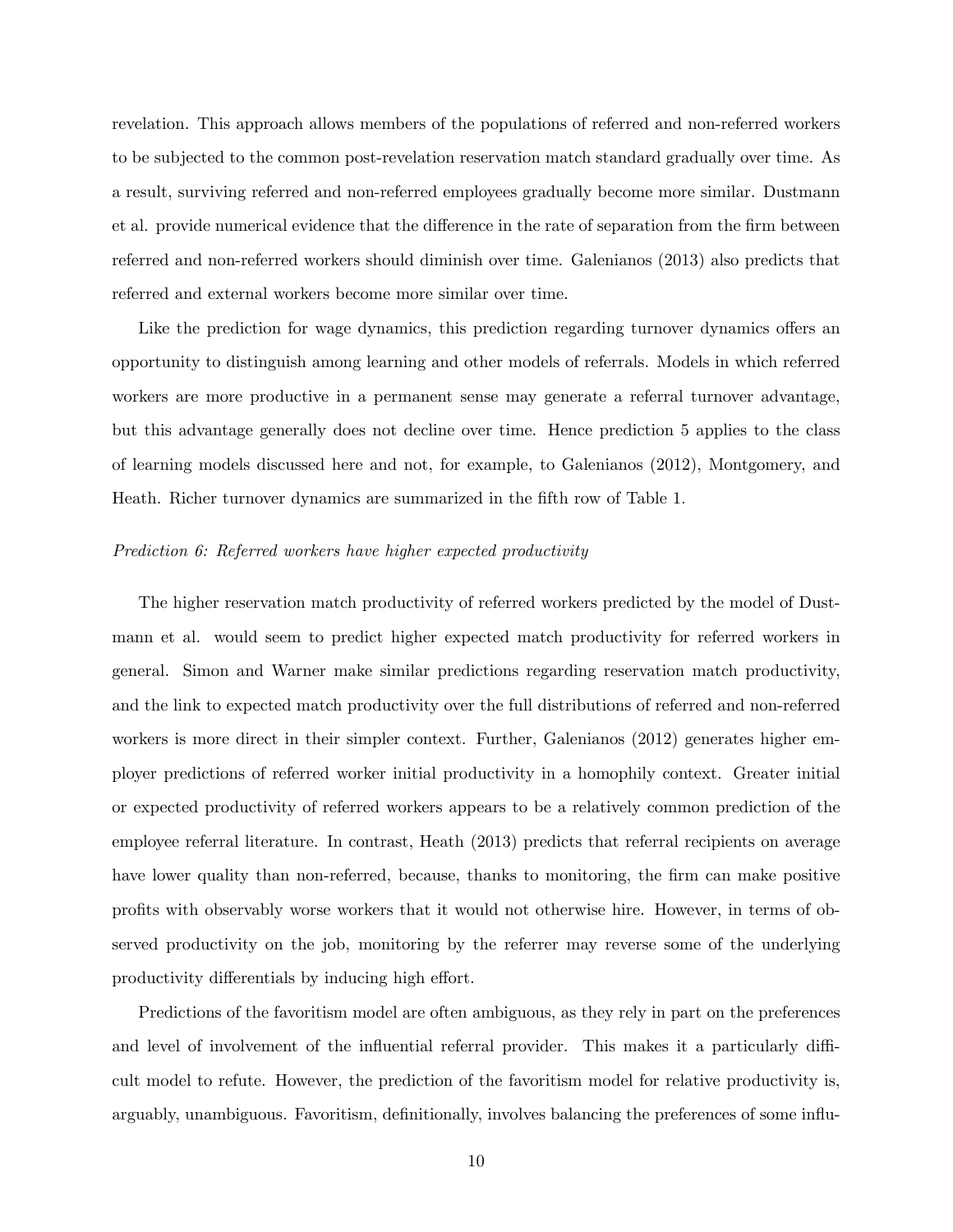ential party against the productivity of the potential hire when making a hiring decision. Hence one would expect on average lower productivity for referred than non-referred workers under favoritism. Productivity predictions are summarized in the sixth row of Table 1.

#### Prediction 7: The variances of referred and non-referred workers' wages converge over time

The theoretical literature on referrals offers few clear predictions for the levels and tenure trends of salary variance among referred and non-referred employees. Datcher (1983) posits a simple model of "job shopping", in which "information gathered through knowing someone at the place of employment before hiring lowers the uncertainty about the quality of the match between worker and job." She finds that the variance of the unobserved component of the returns of a job to an individual worker is lower for referred than non-referred workers. The moral hazard model of Heath (2013), as noted earlier, generates the prediction that the variance of wages for referred workers increases with tenure relative to non-referred workers. This is because, in order to induce the appropriate level of effort, the wages of referred workers are made to depend on observed output whereas wages of non-referred workers do not depend on output.

In the context of the learning models, two opposing forces influence the relative variance of referred and non-referred workers' initial wage distributions. The first is the noisiness of the signal. A noisier signal leads the Örm to place more weight on the population distribution of productivities when determining the initial offer. Insofar as the population distribution is common across candidates, a noisier signal leads to less varied initial wages for external market workers. The second force arises from the difference in referred and external market acceptance thresholds. Under fairly weak assumptions, higher reservation wages will lower the variance of initial wages for referred workers relative to those of external market workers. Thus, the relationship between the variance of initial wages for referred and for non-referred workers is a priori ambiguous. On the other hand, a simple learning model with a common underlying productivity distribution would seem to predict convergence of variances with tenure, since both effects would tend to dissipate over time. However, more work is needed to generate more precise predictions for the second moment of wages in the context of referrals models. We summarize the predictions mentioned here in the seventh row of Table 1.

Prediction 8: The referral effect decreases with the skill level of the job market.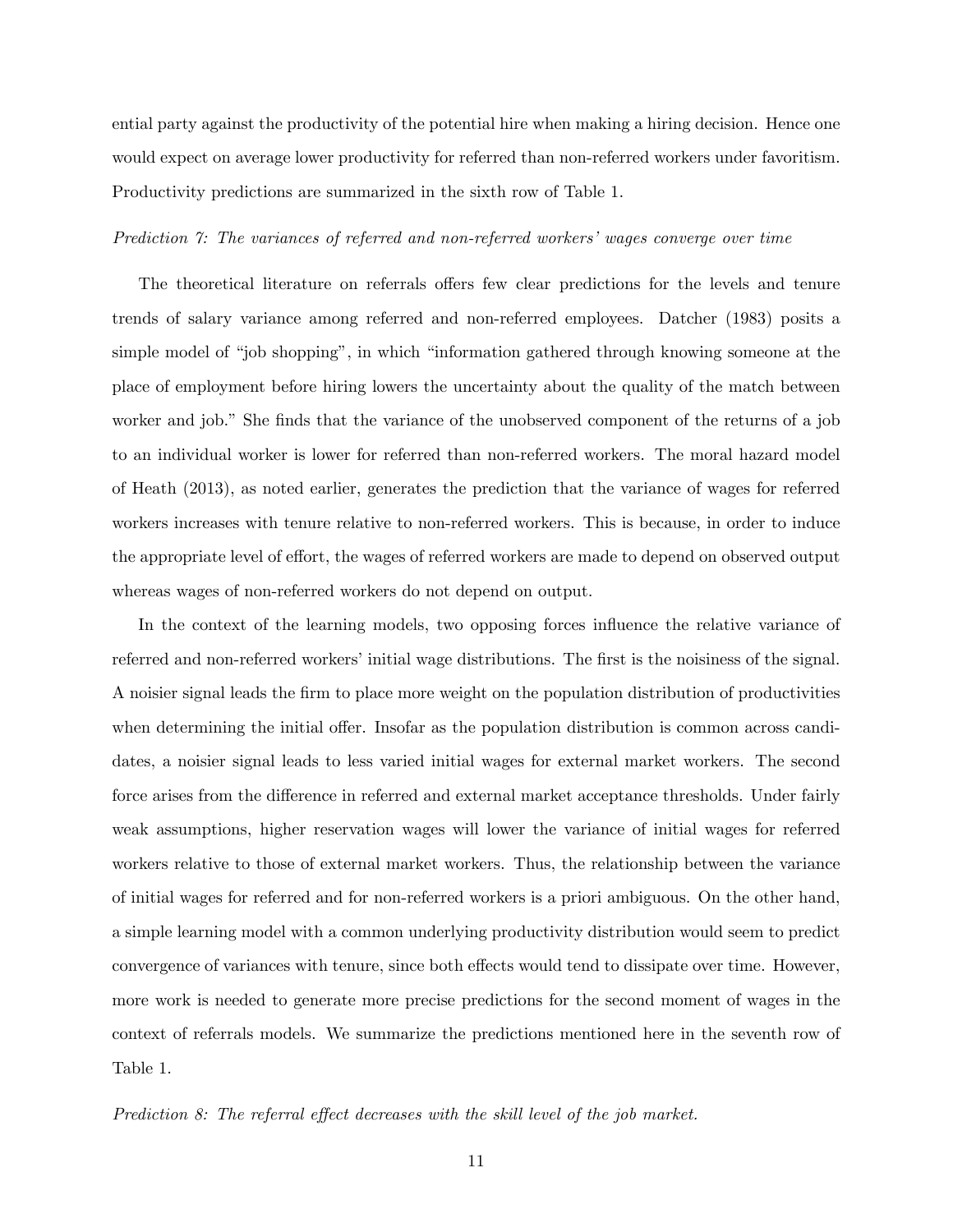While several empirical studies, discussed below, describe a larger role for referrals in job search among low skilled workers, few theoretical models of referrals generate predictions for the referralskill relationship. The primary exception is Galenianos (2013). In his learning model, Galenianos produces both more prevalent reliance on referrals and larger referral effects on wages and turnover for lower productivity firms.<sup>11</sup> Presuming an association between firm productivity and worker skill in equilibrium, we interpret this as a prediction of greater reliance on referrals and larger referral effects on wages and tenure in low skill markets. These insights constitute the final prediction in Table 1.

### 4 Data and descriptive statistics

This study utilizes a unique dataset that includes all of the 2000-(April) 2011 hires and 2006- 2010 applicants of a mid-sized U.S. corporation. The Örm allows us to state that it employed a relatively stable number of workers over the period, and that this number lies somewhere between 2000 and 5000 workers. The corporation hires people for a broad range of tasks with all levels of educational backgrounds and years of work experience. The corporation operates in the financial services industry, is set in an urban labor market, and has been active for several decades.

#### 4.1 Applicant data

The applicant data include how the applicant found the position, whether through the corporation's website, campus recruiting, internet job boards, employee referrals, their own initiative, or another source.<sup>12</sup> The outcomes for the applicant are then traced through the interview, offer, and acceptance stages. Observed characteristics of the applicant are limited, but the data include detailed information on the position, including education and experience requirements, date of posting, and staff level. We divide the range of staff levels into support, junior, mid-level, senior, and executive positions. Referrals may be reported by the applicant, the referrer, or both. In any case, once the applicant gets to the interview stage, the information on the referral source is verified by the

 $11$ This is consistent with a puzzling empirical finding in the literature, namely that referrals are associated with higher wages in firm-level studies or when controlling for firm fixed effects; whereas the wage advantage is weaker or even reversed in analyses that do not control for firm characteristics. See Dustman et al. and Galenianos (2013) for a discussion.

 $12$ All but two of the roughly 62,000 applications in our sample indicate a single source.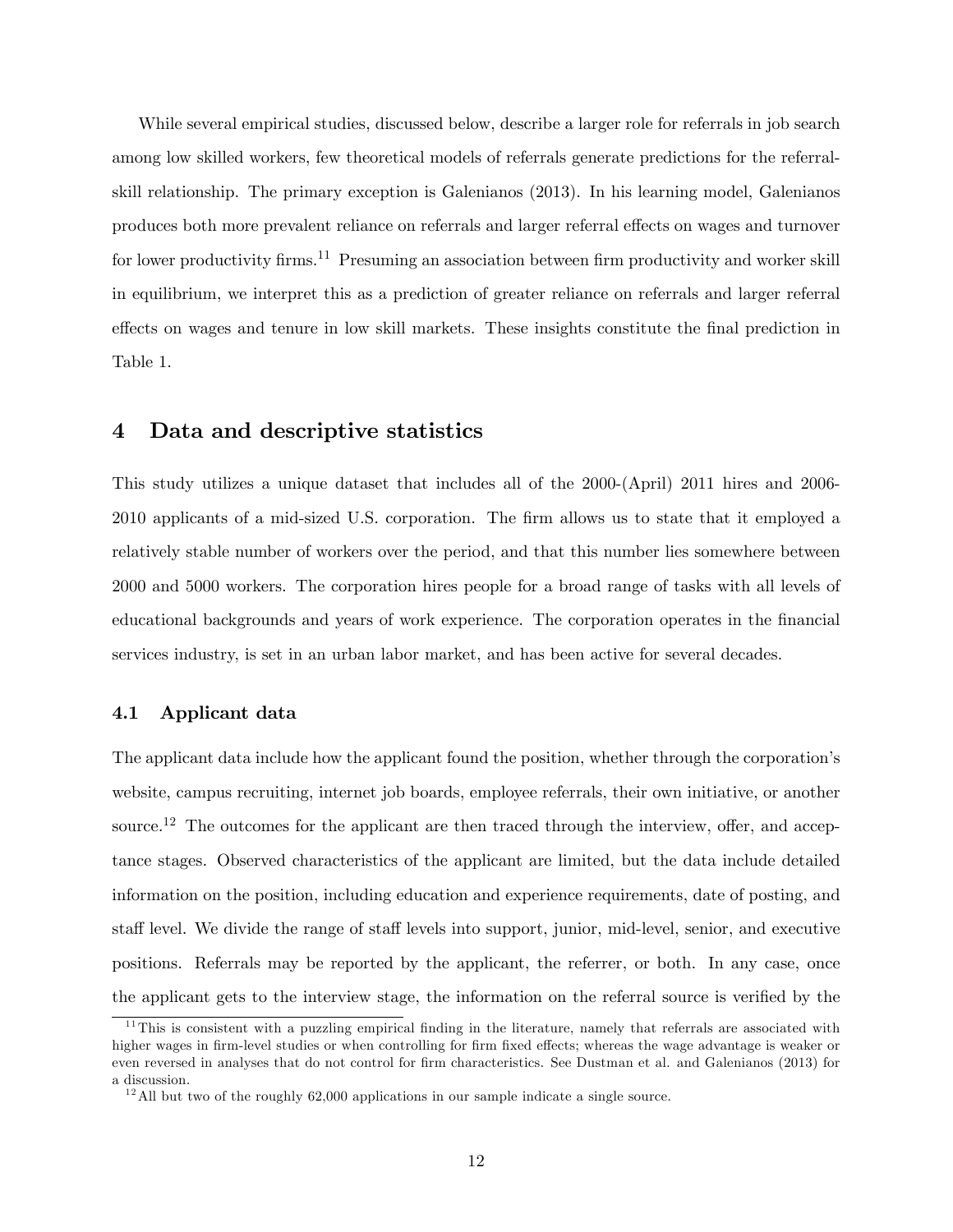corporation's human resources (HR) department. For many positions, if the employee referral leads to a hire, the employee who provided the referral receives a small monetary bonus.<sup>13</sup> The (nominal) bonus from 2000-(April) 2011 ranged between \$500 and \$4,000, with a mode of \$1,000 and a median around \$2,000.

The estimation sample is restricted to include only job postings that receive more than one applicant and result in a hire.<sup>14</sup> We remove internships because they have very short durations (hence the hiring process is arguably different), and postings that were only internal. The meaning of a referred, or a non-referred, former employee is unclear both practically and in the context of the theory. Hence when current or former employees apply, we include them in the calculation of the applicant pool size, but drop their individual observations from the estimation.<sup>15</sup>

The final sample used in our analysis includes 62,127 applications for 315 positions, which resulted in 340 hires. Summary statistics appear in Table 2. On average, 185.2 individuals apply, and 6.7 interview, for a given posting. Though the table reflects substantial heterogeneity in posting characteristics, it is worth noting that most postings require at least a bachelor's degree, and just over half of the applications are for junior or support level staff positions.

#### 4.2 Employee data

The employee data include a worker's referral status, staff level, shift, office location, full time, part time, or on leave status, salary, promotions, and turnover from the time of hire, which is left censored in April 2000, through departure, which is right censored in April 2011.<sup>16</sup> Again, we include only first time hires and non-interns.<sup>17</sup> Further, the employee data include only the main

<sup>&</sup>lt;sup>13</sup>The newly hired worker must stay at the organization for longer than six months for the bonus to be paid. This condition does not seem to affect behavior: the separation rates for referred vs. non referred at 6 and 12 months of tenure are not statistically different. Family members, company executives, direct supervisors, and recruiters are not eligible for the award.

 $14$ Though a posted position may be associated with multiple vacancies, 91 percent of positions are associated with single vacancies.

 $15$  If a current or former employee is hired, we drop that position from the estimation. We also exclude postings through which workers were hired "in bulk".

<sup>&</sup>lt;sup>16</sup>Workers are observed semiannually, in April and October. However, starting, promotion and termination or departure calendar dates are available. Since we observe salary only twice a year, the "starting salary" may be observed anywhere between the start date and six months later. Assuming a constant arrival rate of workers over the year, this would imply an average of 3 months' tenure when we measure starting salary. The firm's review process does not include a salary review for most employees before this date. Perhaps more importantly, the modal start month at this firm is September, so the tenure for a large number of employees when we measure starting salary is approximately one month.

<sup>&</sup>lt;sup>17</sup> Interns are excluded from the sample because they are never promoted and they are attached to the corporation for a brief and externally determined period.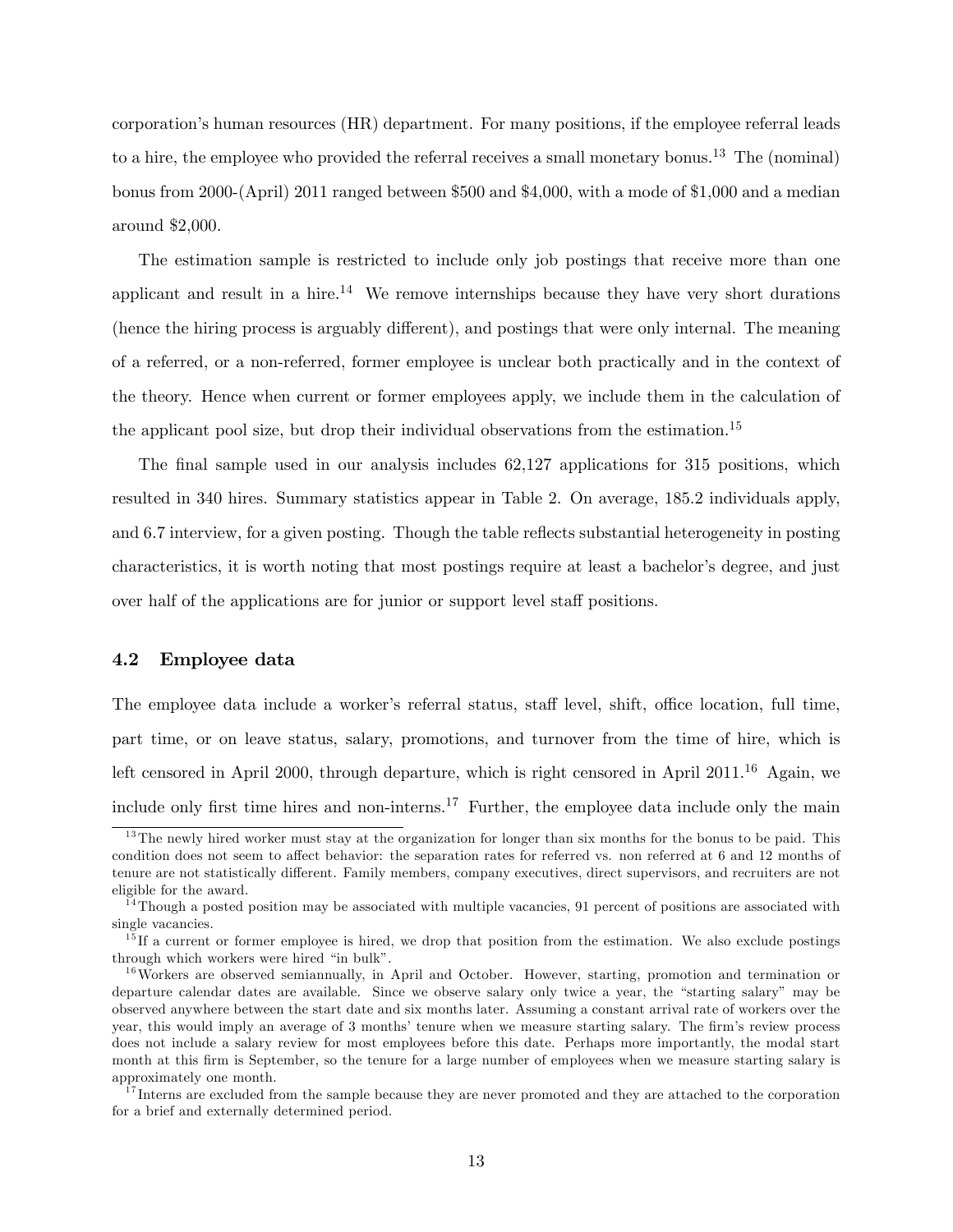location (because other minor locations were significantly scaled down over the sample period) and exclude the top executives of the corporation. Finally, we include only workers entering in 2000 or later, in order to follow each employment trajectory from the date of hire.

The resulting estimation sample includes 1,774 unique employees, 29% of whom were referred by current employees. All monetary variables in the paper are reported in 2010 U.S. dollars. Salary measures are reported in annual terms; annual salary includes base salary but not any performancebased pay. The salary Ögures and transition rates reported in the top panel of Table 3 are based on our 12,447 pooled employee semiannual observations. The mean and median annual salaries are similar, at \$102,740 and \$97,377, respectively. The standard deviation of salaries is substantial, at \$45,551, and the salary range, from about \$20,000 to over \$300,000, is quite broad. This salary range reflects the breadth of worker staff levels represented in the data.

Of the 1,774 unique workers ever observed in our sample, 1,005 (57 percent) are promoted during the sample window, and 638 (36 percent) leave the corporation. The mean observed tenure by 2011 or exit, whichever occurs first, is about three years. The mean time to first (any) promotion is 1.62 (1.66) years.

One meaningful shortcoming of our data in the context of the broad literature on employment is the absence of data on hours of work. Our only measures of hours of work are indicators for part time and leave status. Roughly 97 percent of our pooled semiannual worker observations are full time, limiting the possible variation in hours.<sup>18</sup> As a result of our lack of hours data, we are unable to infer hourly wages from annual salaries, and we take annual salary as our primary outcome variable in the earnings analysis.<sup>19</sup>

In addition, the data do not include either education at the date of first employment or work experience before applying to the organization. In order to estimate the log earnings regressions that are standard in the literature, we require schooling and experience variables. We address this data limitation using the staff category indicators described above. Since we observe the education and experience requirements for each job posting, we have a clear idea of the schooling and experience requirements associated with each staff level. We find that staff categories summarize schooling and experience requirements reasonably well. Hence we use staff level at entry indicators in our

<sup>&</sup>lt;sup>18</sup>Of course, there could be substantial unobserved hours variation among those workers whom the corporation classifies as full time.

 $19$ Most employees at this corporation are paid on a biweekly basis.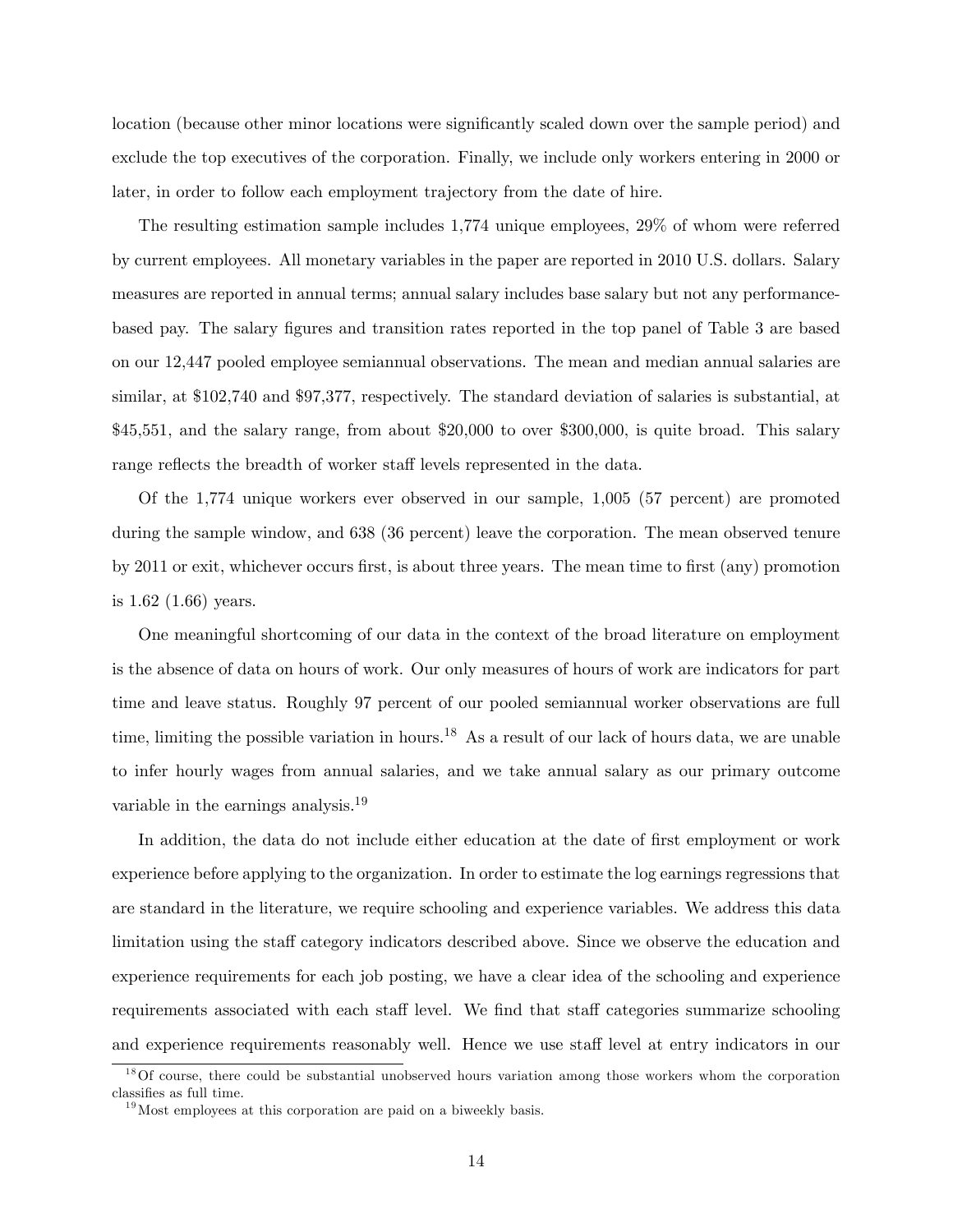earnings estimation to proxy for the typical schooling, experience and experience squared regressors employed by the majority of the literature.

More generally, and as mentioned in the introduction, given the lack of rich enough data on demographic characteristics or labor market experience prior to joining the corporation, we cannot hope to address possible selection into different job search methods. Recent work by Pallais and Sands (2013) and by Burks et al. (2013) finds somewhat mixed evidence. Pallais and Sands find that selection may be important: in their experimental setting, referred workers performed better and separated less than non-referred workers even at jobs for which they were not referred and which their referrer was not present. In contrast, Burks et al. find that referred workers are indistinguishable from non-referred ones with regard to observable characteristics as well as characteristics that were not observed by the employer at the time of hire  $-$  such as various measures of ability. Thus, this remains an open question in this literature.

Finally, the reader should bear in mind possible measurement problems surrounding candidate referral. In order for a referral to go unreported, both the referrer and the candidate must fail to report it. The combination of the two events seems unlikely: the referral recipient has the incentive to mention the referral as it likely raises the chances of being offered the job; the referrer, on the other hand, has the incentive to "claim" the referral either for the monetary bonus or for other nonpecuniary benefits. If there is any under-reporting, as long as it is uncorrelated with the referred worker's characteristics, then it will likely only lead to an attenuation bias in our estimates.<sup>20</sup> Second, and perhaps more importantly, it is possible that a current employee's decision to refer someone formally may be related to the candidate's success during the various stages of recruiting and interviewing. This possibility is limited by the details of the referral process: the latest that a current employee can "claim" someone as a referral is at the interview stage, when the recruiter reviews the candidate's initial application. Therefore, the referrer cannot decide ex-post to refer someone, after observing whether the person is actually hired or not.<sup>21</sup>

<sup>&</sup>lt;sup>20</sup>However, if the employee's decision to report a referral is correlated with something unobservable about the candidate that in turn affects her employment trajectory, then it will be difficult to sign the direction of the bias.

 $^{21}$ It is still possible, in general, that referral recipients may be "selected", as employees may choose to refer high quality candidates for a position in order to maintain or enhance their reputation within the company. This would be consistent with homophily models a la Montgomery (1991). It is also consistent with a learning model in which the means of the underlying productivity distributions differ between referred and non-referred. As we mentioned in Section 3, a key difference between homophily (in general productivity) and learning models is whether any referral advantages persist or dissipate with tenure. Our data enable us to distinguish between these alternative interpretations.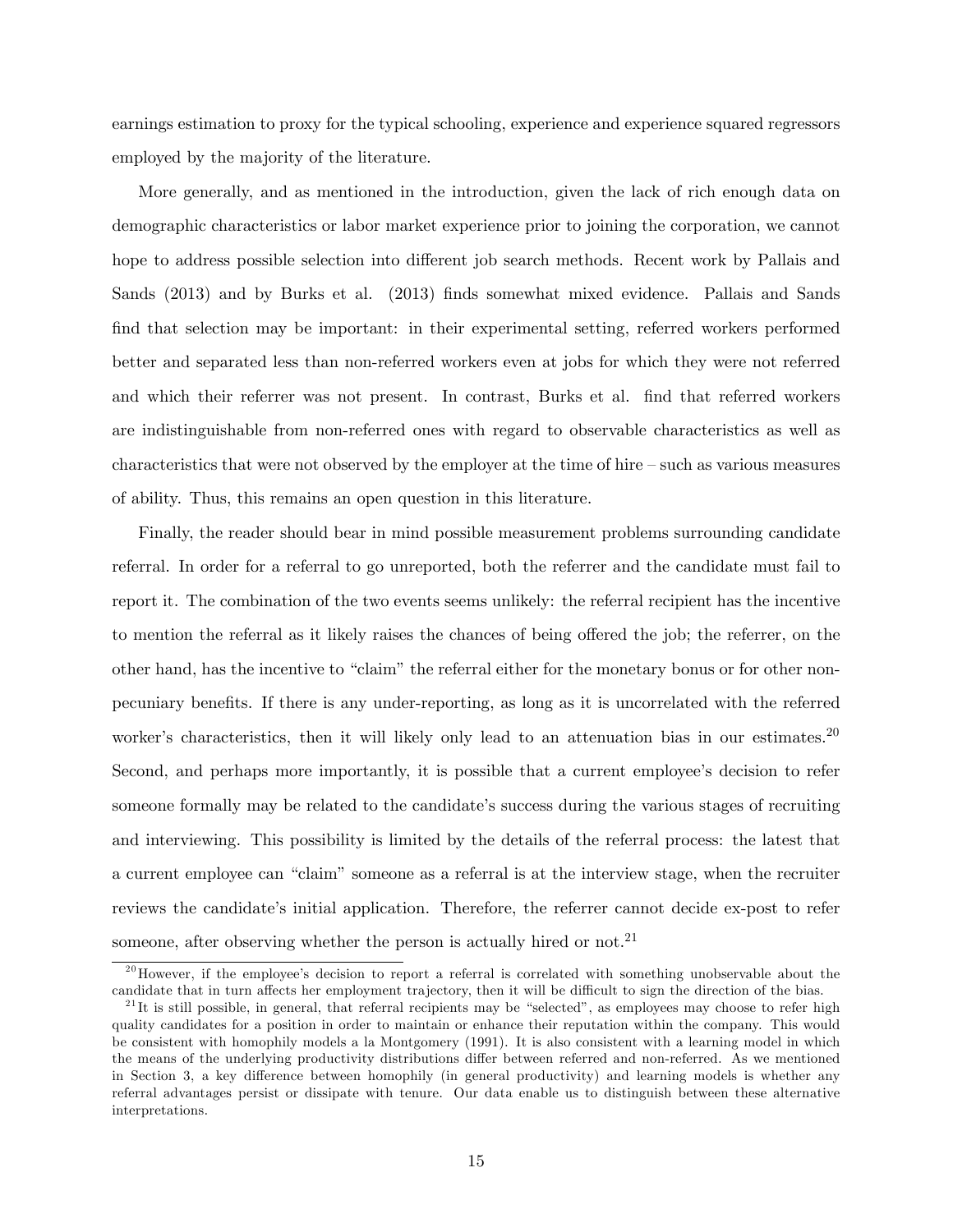## 5 Empirical specification and findings

#### 5.1 Model predictions

Prediction 1: Referred candidates are more likely to be hired

A central prediction of Galenianos (2012, 2013), Heath (2013), and Montgomery (1991), as discussed above, is that referred workers are more likely to be hired, all else equal. This is also likely the case in a favoritism story. Our first empirical step is to test this prediction using our data on the corporation's applicant pool and resulting hires. Note that Castilla (2005), Fernandez and Weinberg (1997), Fernandez, Castilla and Moore (2000) and Fernandez and Castilla (2001) all confirm this prediction in their bank and call center single-firm hiring studies. Our test of this prediction extends their analysis to a broad range of skill levels and more recent hiring data, and, in addition, informs our findings regarding longer-term worker experiences for this particular corporation.

An initial perspective on this prediction is provided by the raw interview and job offer rates reported in Table 4. Job board applicants constitute 60 percent of the applicant sample. They also constitute 40 percent of interviewees and 24 percent of offer recipients and final hires. By contrast, referred employees constitute only 6 percent of the applicant sample, but 21 percent of interviewees, 27 percent of offer recipients, and 29 percent of hires. In other words, the pool of candidates receiving serious consideration increasingly favors the referred over the course of the hiring process.<sup>22</sup>

Adopting a more formal approach, we model the probability of being hired by the corporation in a linear probability framework.<sup>23</sup> Specifically, we estimate

$$
H_{ij} = X_i^H \alpha^H + Z_j^H \beta^H + \gamma_t^H + \varepsilon_{ij}^H, \tag{1}
$$

where  $X_i^H$  is a vector of characteristics of applicant i including indicators for applicant source among the set {referral, internet job board, corporate website, own initiative, other source},  $Z_j^H$  is a vector

 $^{22}$ No other applicant source shows as steep a consideration trajectory. Campus recruitment and other methods, relatively minor applicant sources for this firm, each produce more successful applicants than the job boards. However, neither achieves the conditional interview and hiring probabilities of the referral category.

 $^{23}$ Our qualitative results are generally robust to a logistic specification. Results from a logistic specification analogous to (1) are available from the authors.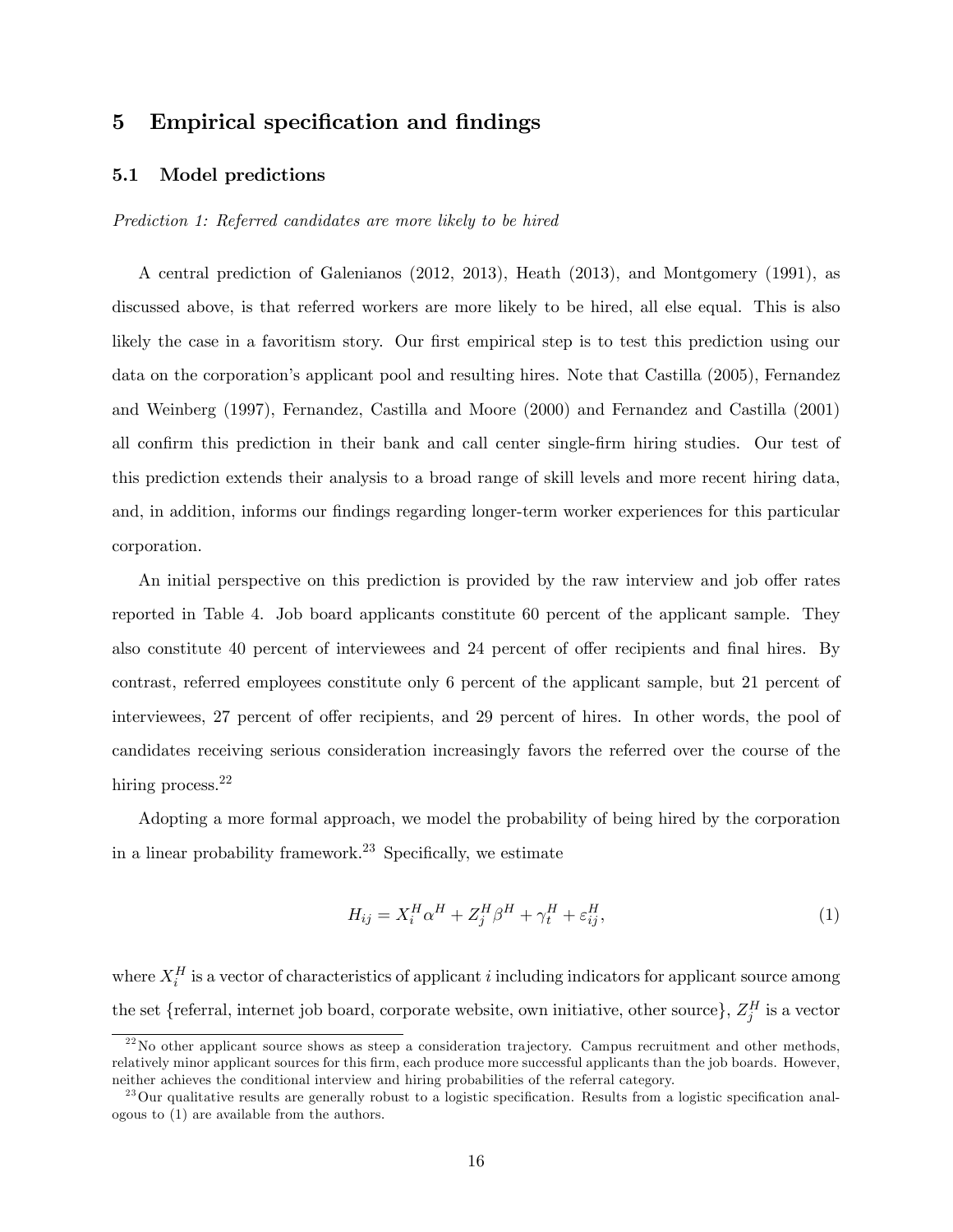of characteristics of job posting  $j$  including number of applicants for the position, proportion of the applicant pool that is referred, the staff level of the position, the experience requirement of the position and the educational requirement of the position,  $\gamma_t^H$  is a calendar year fixed effect, and  $\varepsilon_{ij}^H$ is an idiosyncratic error associated with the applicant  $i$  - posting  $j$  pair.

The estimates generated using expression (1) are reported in Table 5. We estimate three versions of the model. In the first, we define outcome  $H_{ij}$  as an indicator for whether applicant i was interviewed for position j, and we estimate using the full sample of applicants.<sup>24</sup> In the second, we define outcome  $H_{ij}$  as an indicator for whether the applicant was offered position j, and we again estimate using the full sample of applicants. In the third, we condition the estimation sample on applicant i having been interviewed for position  $j^{25}$  We again define  $H_{ij}$  as an indicator for whether the applicant received an offer. In this manner we are able to examine not only whether referrals are associated with a greater job offer probability, but also at what stage of the hiring process any estimated referral advantage is manifested. Outcomes for two applicants to the same posting are clearly correlated (though many postings result in multiple hires, and many others in no hires). Therefore we cluster errors  $\varepsilon_{ij}^H$  at the level of the job posting, j.

Our central Önding is that referred applicants are indeed more likely to be hired. Relative to job board applicants, referred applicants are estimated to be 7.3 percentage points more likely to be interviewed for the position, and 2.4 percentage points more likely to receive an offer. Conditional on having been interviewed, referred applicants are 13.9 percentage points more likely than job board applicants to receive offers.<sup>26</sup> Each of these coefficient estimates for the referred category is significant at the one percent level. Further, based on a range of hypothesis tests of model coefficients, referred candidates are significantly more likely than those applying through the firm website or on their own initiative to be successful in all three of the modeled stages of the hiring process (columns 1-3 of Table 5). They are more likely to be interviewed than applicants from "other" sources. They are, however, insignificantly more likely to receive an offer than other source applicants. This need not be taken as evidence against the otherwise apparent hiring benefit of

<sup>&</sup>lt;sup>24</sup>We impose the sample requirement that we observe all variables included in the Table 5 estimation for the applicant-position pair.

 $^{25}$ This leaves us with a sample of 1,811 interviewees. Of these 1,811 interviewees, 428 are offered the position for which they interviewed.

 $^{26}$ Note that 6.0 percent of job board applicants receive interviews and 32.3 percent of interviewees from internet job boards receive offers. Thus, relative to job board applicants, referral recipients are more than twice as likely to be interviewed and  $\sim$  conditional on interview  $\sim$  about 40% more likely to receive an offer.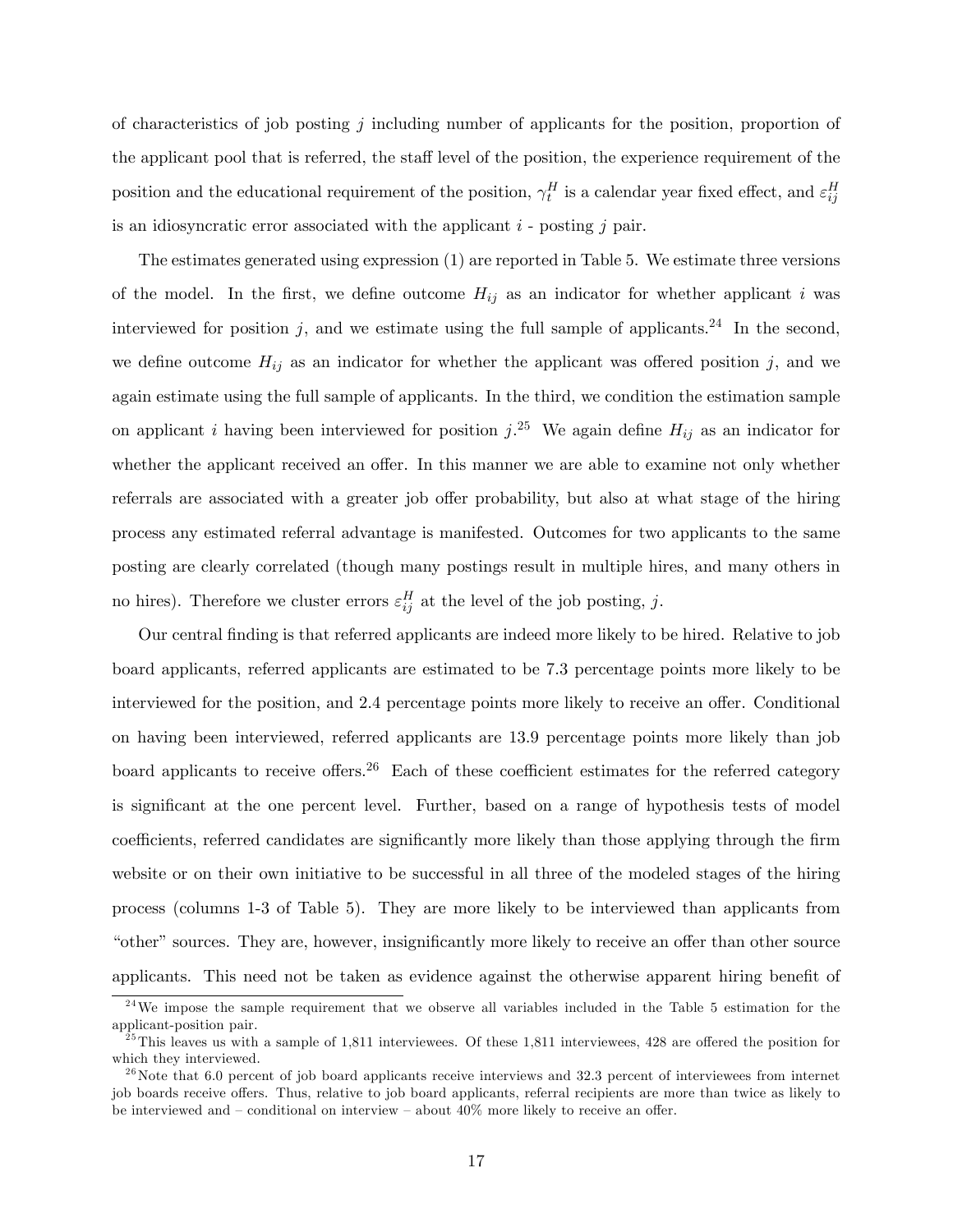referral, in that the residual "other" category is largely comprised of campus visit-based hires, which, like referrals, draw on colleague networks.

#### Prediction 2: Referred workers receive higher starting salaries

Next we test the prediction that referred workers receive higher starting salaries. We consider a standard log earnings regression:

$$
\ln S_{it} = \alpha_0^L r_i + \alpha_1^L \tau_{it} + \alpha_2^L r_i \tau_{it} + \alpha_3^L \tau_{it}^2 + \alpha_4^L r_i \tau_{it}^2 + X_{it}^L \beta^L + \gamma_t^L + \varepsilon_{it}^L,\tag{2}
$$

where  $S_{it}$  represents the salary of worker i at calendar time t;  $r_i$  is an indicator for whether worker i was referred by a current employee of the corporation;  $\tau_{it}$  indicates tenure in the corporation for employee i at time t;  $X_{it}^L$  is a vector of controls including a staff level indicator (as a proxy for schooling and experience) and indicators for company division, shift, work schedule, and leave status;  $\gamma_t^L$  is a calendar year fixed effect; and  $\varepsilon_{it}^L$  is an idiosyncratic error. This log earnings regression is estimated using pooled data on employee half years, and allows us both to compare starting salaries for the referred and non-referred and to follow the effect of referral on employees' salary trajectories over time.

The estimated coefficient on referral in the log salary regression, reported in Table 6, indicates a 2.1 percent starting salary premium for referred workers.<sup>27</sup> The coefficient is significant at the one percent level.<sup>28</sup> To the extent that this effect is precisely measured and of economically significant magnitude, it bears out the predictions of both learning models, like Dustmann et al., Simon and Warner, and Galenianos (2013), and homophily models, such as Montgomery and Galenianos  $(2012).^{29}$ 

Prediction 3: The referred worker salary advantage diminishes over time

 $27$ We also estimated a set of starting salary regressions in levels (available upon request): the estimated referral effect is about \$1,250 with a p-value of 0.06 for the one-sided test. The magnitudes of the referral coefficient estimates in the linear and log salary regressions are roughly consistent, given mean and median salaries of \$102,740 and \$97,377, respectively.

<sup>&</sup>lt;sup>28</sup>It is worth noting that the fit of the salary models appears surprisingly high;  $R^2$ 's are roughly 0.86 throughout Table 6, for example. The staff level categories included in the estimates are close proxies for particular educationexperience pairs, but also contain some information on the role of the worker in the organization. They are therefore very powerful predictors.

<sup>&</sup>lt;sup>29</sup>Simon and Warner also show evidence of higher initial wages when recollected jobs were based on referrals in their retrospective 1972 survey of scientists and engineers.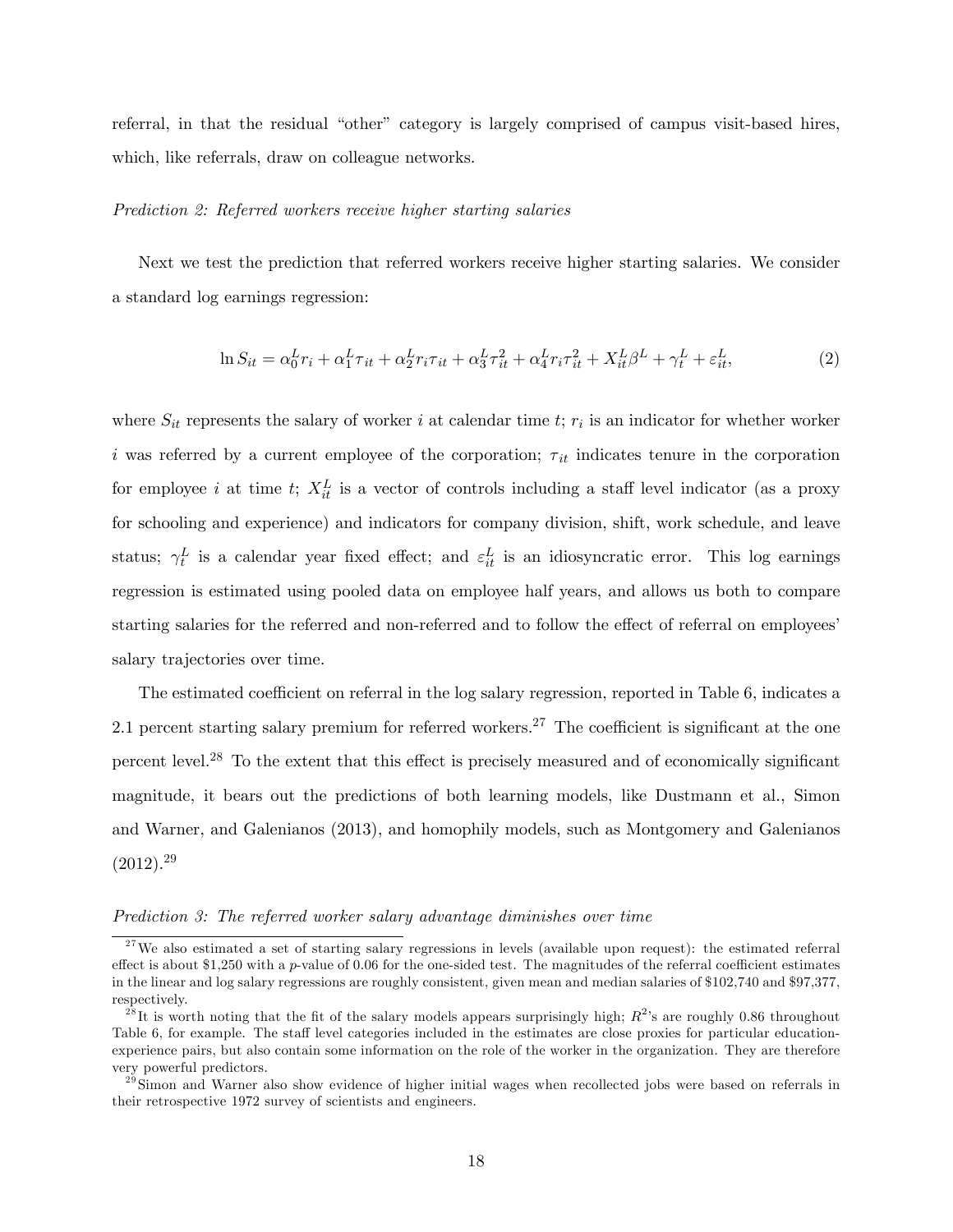As discussed in Section 3.1, however, learning-based theories of labor market referrals predict that the referral effect will dissipate over time, and the salaries of referred and non-referred workers who remain with the corporation will converge. The log salary estimates reported in Table 6 provide a test of the referred salary premium's time trajectory.<sup>30</sup>

We find that the referral effect does indeed diminish over time. In the linear tenure specification in Table 6 column (1),  $\alpha_2$ , the coefficient on the interaction between the referral indicator and tenure in the organization, is negative and significant at the one percent level. In the quadratic specification, reported in column (3), the estimated values of  $\alpha_2$  and  $\alpha_4$  (i.e., the coefficients on the referral indicator multiplied by tenure and tenure squared) are both negative, though the coefficients are not estimated very precisely.

Figure 1 depicts predicted salaries for referred and non-referred workers as tenure increases.<sup>31</sup> While the referred salary initially lies above the non-referred salary, referred and non-referred salaries are roughly equivalent after three years of tenure with the corporation. Indeed, 95 percent confidence intervals only rule out common referred and non-referred salary levels for the first two years of tenure in the corporation. This convergence of salaries after an initial advantage for the referred is consistent with the theoretical predictions of the Dustmann et al., Simon and Warner, and Galenianos (2013) learning-based models of labor market referrals, and seems at odds with the homophily, favoritism and moral hazard models discussed above.

From five years of tenure on, the estimates predict a statistically significant salary advantage for the non-referred. It is not clear what to make of this eventual non-referred advantage in the context of the theory discussed earlier. Models like Dustmann et al. and Simon and Warner predict some convergence in referred and non-referred salaries, but do not include a source of advantage for non-referred workers who stay with the corporation. As we show below, we also find that referred employees experience significantly lower turnover than non-referred. Taken together, these findings suggest a role for differential investments in firm-specific human capital, or perhaps for nonpecuniary gains related to differential affinity between employees already at the firm and referred

 $30$ Estimates of a fixed effects specification of the above model, intended to account for unobserved heterogeneity in worker productivity and other characteristics, are available from the authors. Findings for the referred and nonreferred salary trajectories are qualitatively similar to the estimates reported in Table 6.

 $31$ Note this figure is based on specification (3) in Table 6. Confidence intervals are generated using the delta method. Appendix Figure A1 offers an alternative depiction of the trajectory of the referral salary advantage with tenure. It is based on the Table  $6$  column  $(2)$ , in which the referral effect is estimated separately for each six month increment to tenure. Implications are similar.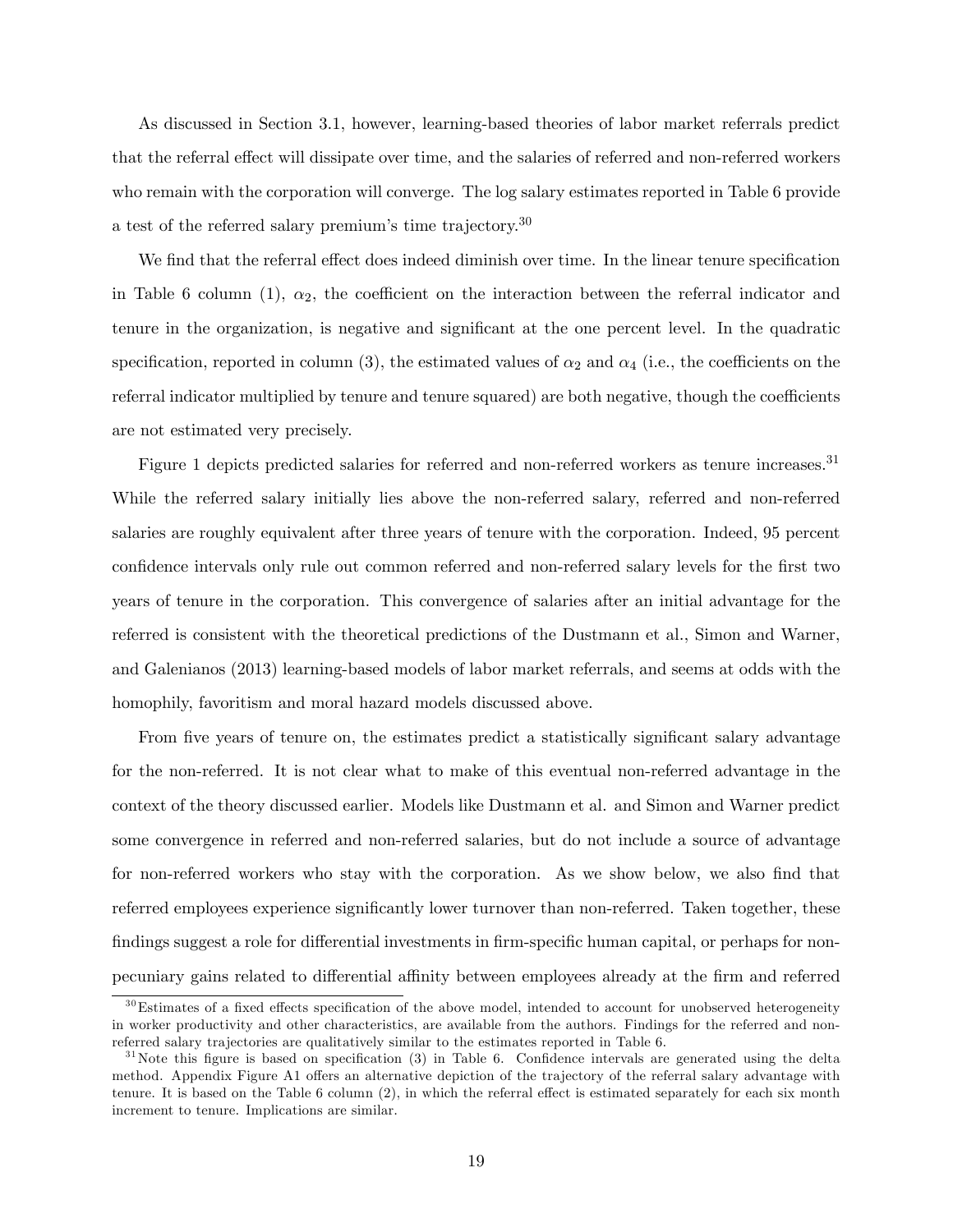vs. non-referred hires. A valuable innovation in the theory of labor market referrals, then, might be an extension of existing models that accounted for these observed patterns.<sup>32</sup>

Finally, it is also evident in Figure 1 that all employees of the corporation enjoy a steep salary increase with tenure, which appears to be the dominant feature of salary trajectories in this corporation for both worker categories. It may be worth noting that an increasing wage trajectory is the central prediction of Jovanovic and other learning models.<sup>33</sup>

Our inability to measure performance-based pay may be particularly relevant to the analysis of salary dynamics. Though it is unlikely to influence initial salary comparisons, performance-based pay that behaves differently over time for referred and non-referred workers could meaningfully alter our conclusions regarding referred and non-referred salary convergence. The relevance of this measurement problem is closely tied to salary grade. However, to the extent that performance pay and promotion behave similarly in this firm, our results below regarding the relative promotion rates of referred and non-referred workers help alleviate the performance pay concern.

#### Prediction 4: Turnover is lower for referred workers

Next we turn to the theoretical prediction, reviewed in Section 3.1, that referred workers experience lower rates of turnover after joining a firm. We model separation from the corporation using the discrete time proportional hazard framework found in Prentice and Gloeckler (1978) and Meyer (1990). The instantaneous separation hazard at tenure  $\tau$  is

$$
\lambda_{i\tau}^D = \lambda_0^D(\tau) \exp(Z_{i\tau}^D \delta^D),\tag{3}
$$

where  $\lambda_0^D(\tau)$  is a baseline match dissolution hazard that is permitted to vary with tenure in the corporation and

$$
Z_{i\tau}^D \delta^D = \delta_0^D r_i + \delta_1^D \tau + \delta_2^D r_i \tau + \widetilde{Z}_{i\tau}^D \beta^D.
$$

Here  $\tilde{Z}_{i\tau}^D$  includes company division and staff level, current shift, leave status, part time status, and in some specifications some subset of the interactions of starting staff level and the referral

 $32$ At the same time, such a finding is not inconsistent with a favoritism interpretation: if lower quality workers are hired through favoritism their quality may eventually be observed, leading to lower wages at longer tenures. Notice that this story would still have a learning element to it.

<sup>&</sup>lt;sup>33</sup>Simon and Warner also find that scientists and engineers recollect lower salary growth in their ongoing jobs when they were referred, based on their 1972 survey data. They do not attempt to determine whether the lower salary growth leads non-referred workers' salaries to overtake referred workers' salaries at any point.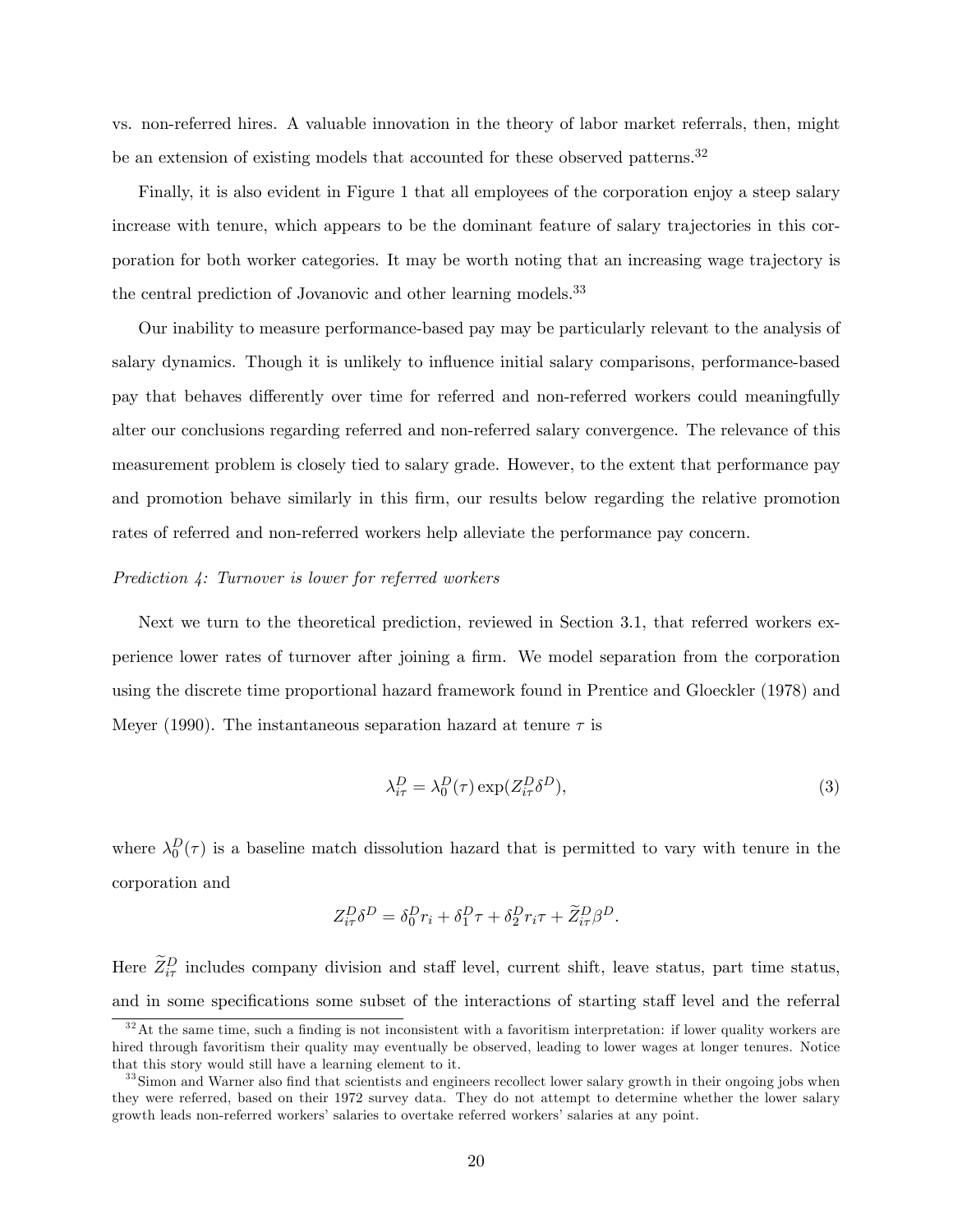indicator, an indicator for recession/post-recession dates and the interaction of the post-recession indicator with the referral indicator. We are primarily interested in the effect of referral on the separation hazard, and any variation in the referral effect on separation as tenure increases.

Table 7 reports estimates of hazard model (3) for separations in columns 1 to 3. The reported estimates assume tenure dependence  $\lambda_0^D(\tau)$  to be linear.<sup>34</sup> In addition, the estimated values reported in Table 7 are in terms of  $\exp(\delta)$ , for ease of interpretation. Where the regressor is an indicator variable, given (3), the reported  $\exp(\delta)$  value can be interpreted as the proportional change in the hazard associated with moving from a regressor value of zero to a regressor value of one. This is measured relative to a baseline hazard, which represents the separation hazard of a full time, day shift, not on leave, mid-level, non-referred employee who has just entered the corporation during the pre-recession period.<sup>35</sup> Table 7 estimates indicate that referred workers do indeed experience lower separation rates. Our baseline specification (1) shows that referred workers are only about 84 percent as likely to leave the corporation as non-referred workers, and this finding approaches significance at the five percent level.  $36$ 

One might be concerned, given the predicted and observed tenure differential between referred and non-referred workers, that estimates of the salary dynamics of retained workers would reflect confounding dynamic selection effects. It may be helpful to note at this point that the goal of the salary trajectory estimates in Section 5.1 is to test the equilibrium predictions of models like Dustmann et al. and Simon and Warner. Therefore, in the empirical exercise we do not need to correct our salary trajectory estimates for differential attrition, as the model predictions are predicated on differential turnover. Hence our estimates of the salary trajectories of retained employees are, arguably, the appropriate objects with which to test these predictions. Importantly, and consistent with theory, when we control for differential separation among referred and nonreferred workers, initial salary differences are much more muted: see Figure A2 in the Appendix,

<sup>&</sup>lt;sup>34</sup>We specify the tenure dependence of baseline hazard  $\lambda_0^D(\tau)$  in two different ways. We have estimated the specifications in Table 7 with both linear and fully nonparametric assumptions on the baseline hazard, in the sense of including separate dummies for each observed six month interval with the corporation, and our qualitative results are essentially unchanged.

<sup>&</sup>lt;sup>35</sup>For example, the  $exp(\delta)$  value in specification (1) associated with an on leave worker indicates that, perhaps not surprisingly, a worker currently on leave faces roughly three times the separation hazard of an employee who is not currently on leave, all else equal.

 $36$ Simon and Warner find that scientists and engineers in their 1972 retrospective survey recall longer job duration when they were referred, all else equal. Datcher (1983) also finds lower turnover in referred jobs, using PSID data. Additional results regarding the referral turnover effect are discussed in the appendix.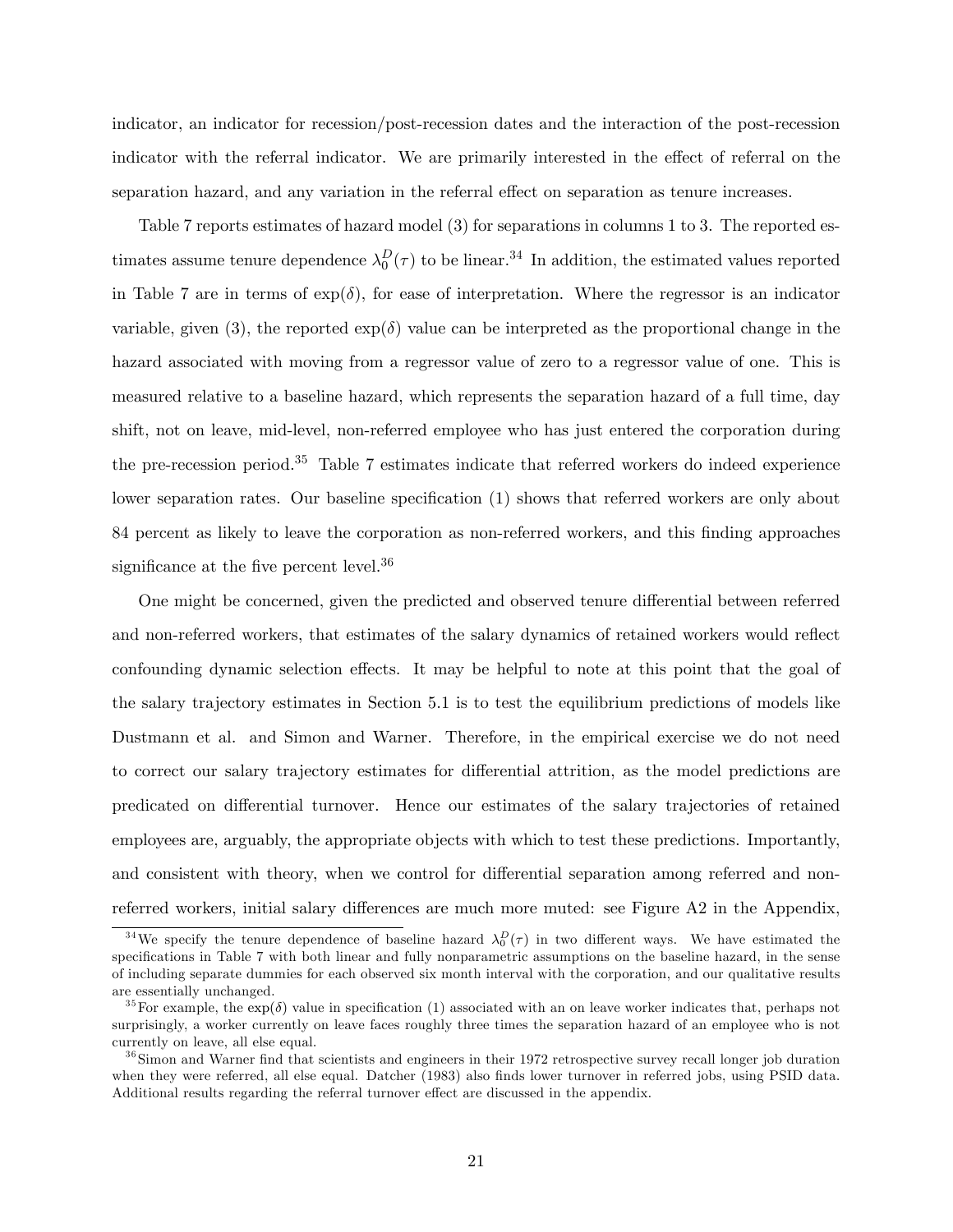which plots salary slopes for employees who stay at the corporation at least five years.

#### Prediction 5: The referred turnover advantage also diminishes over time

The significant negative association between employee referrals and separation from the corporation does not appear to diminish with tenure, despite the predictions of learning-based models but consistent with general productivity homophily models. In Table 7, specification (2) adds a referral indicator times tenure regressor to the estimation, and based on the specification  $(2)$  estimates we see that the separation hazard increment associated with referral does not appear to change in any noticeable way with tenure. Despite the (reasonably intuitive) theoretical prediction that the lower departure rates for referred workers diminish over time as the surviving non-referred workers become a more selected and better-matched group, the empirical results indicate that, for this corporation at least, the decreased separation rate associated with employee referrals is relatively long-lasting.

#### Prediction 6: Referred workers have higher expected productivity

The theoretical predictions of the learning and homophily models generally emphasize higher expected productivity for workers hired through referrals than for workers not hired through referrals. On the other hand, the monitoring and favoritism models tend to predict lower expected productivity for referred workers.

Though both worker productivity and employers' inferences regarding workers' productivity are difficult to measure, an employer's promotion decisions may offer a source of information on perceived worker effectiveness. It would be preferable to have performance review data, as in Kahn and Lange (2010), for example, but these are not currently available. Fredericksen, Lange, and Kriechel (2012), however, demonstrate a positive correlation between performance ratings and promotions in each of six large firms.

One major concern regarding the use of promotions to measure productivity is that, under favoritism, referred workers may be promoted through the influence of their referral providers, and not based on productivity. Hence, while slower or similar promotion rates for referred employees may provide credible evidence that referred workers do not have a decisive productivity advantage,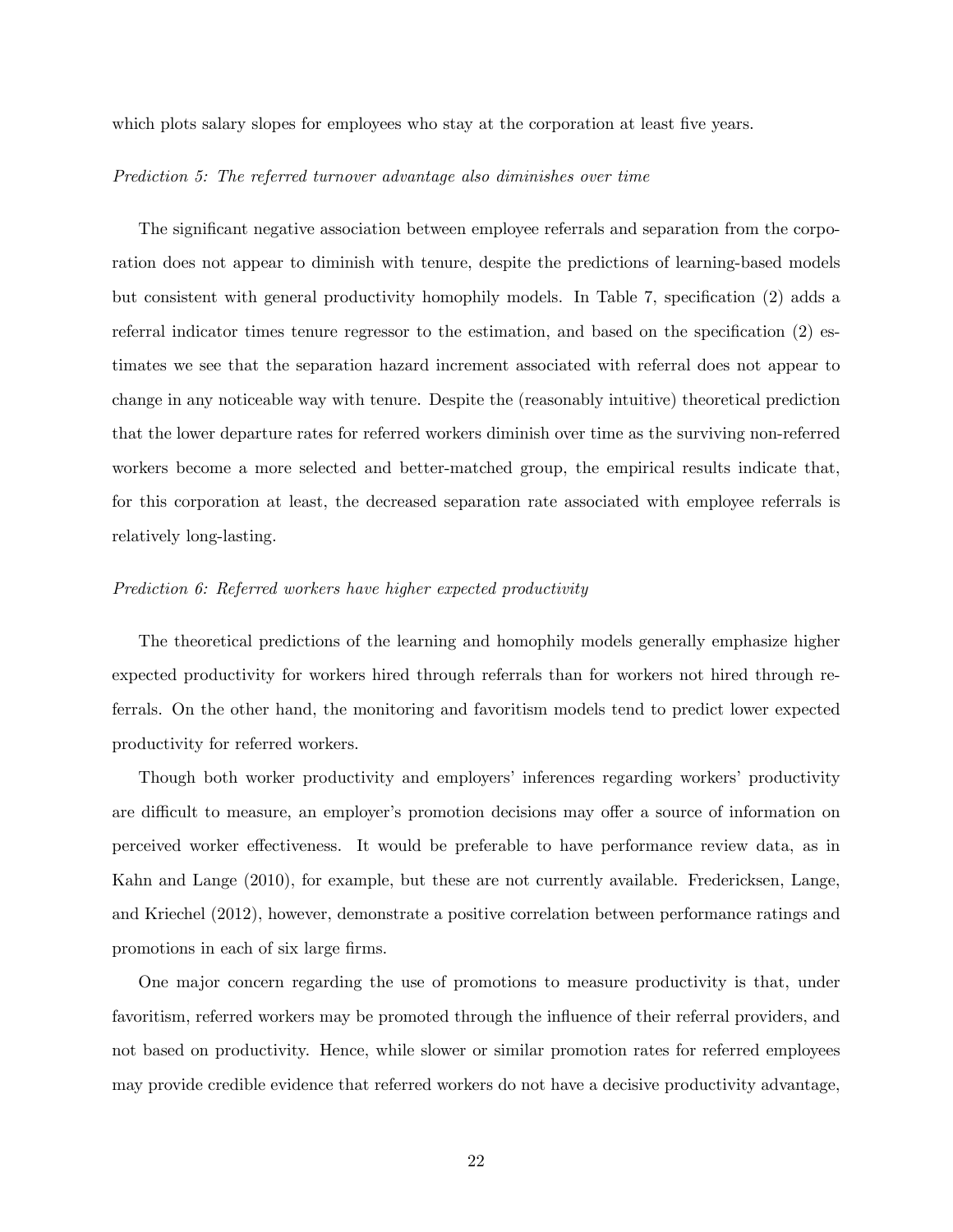evidence of a higher promotion rate among referred workers is insufficient to distinguish between favoritism and higher productivity.

We model the promotion process using approximately the same approach we applied to the tenure process above. In the discrete time proportional hazard framework we apply, the instantaneous promotion hazard is assumed to be

$$
\lambda_{i\tau}^{P} = \lambda_0^{P}(\tau) \exp(Z_{i\tau}^{P} \delta^{P}), \tag{4}
$$

where  $\lambda_0^P(\tau)$  is a baseline promotion hazard that we again allow to vary either linearly or completely non-parametrically with tenure in the organization. This time

$$
Z_{i\tau}^P\delta^P=\delta_0^P r_i+\delta_1^P\tau+\delta_2^P r_i\tau+\widetilde{Z}_{i\tau}^P\beta^P,
$$

with  $\tilde{Z}_{i\tau}^P$  including company division and staff level, current shift, leave status and part time status, and, in some specifications, some subset of the interactions of starting staff level and the referral indicator, an indicator for recession/post-recession dates and the interaction of the recession/postrecession indicator with the referral indicator. Unlike separations as measured in our data, promotions may arrive more than once for some employees. Our model admits repeated "failures", and second and later promotions do contribute to the reported coefficient estimates. We are primarily interested in the effect of referral on the promotion hazard, and any variation in the referral effect on promotion as tenure increases.

Table 7 reports the promotion model estimates in columns 4 to 6. Looking first at our baseline specification in column  $(4)$ , we find that referred employees are 92 percent as likely to be promoted over a given interval as non-referred employees, all else equal.<sup>37</sup> This difference is not statistically significant at standard levels. So, despite the predictions of higher initial perceived productivity that arise from learning and homophily models, we cannot reject the hypothesis of equal promotion rates for the referred and non-referred, and, if anything, referred employees achieve promotion slightly more slowly than their non-referred peers. Instead, other employee characteristics appear to drive promotion, and these are discussed in the appendix to the paper.

 $37$ Note that, once again, results are robust to semi-parametric specification of the tenure dependence of the hazard.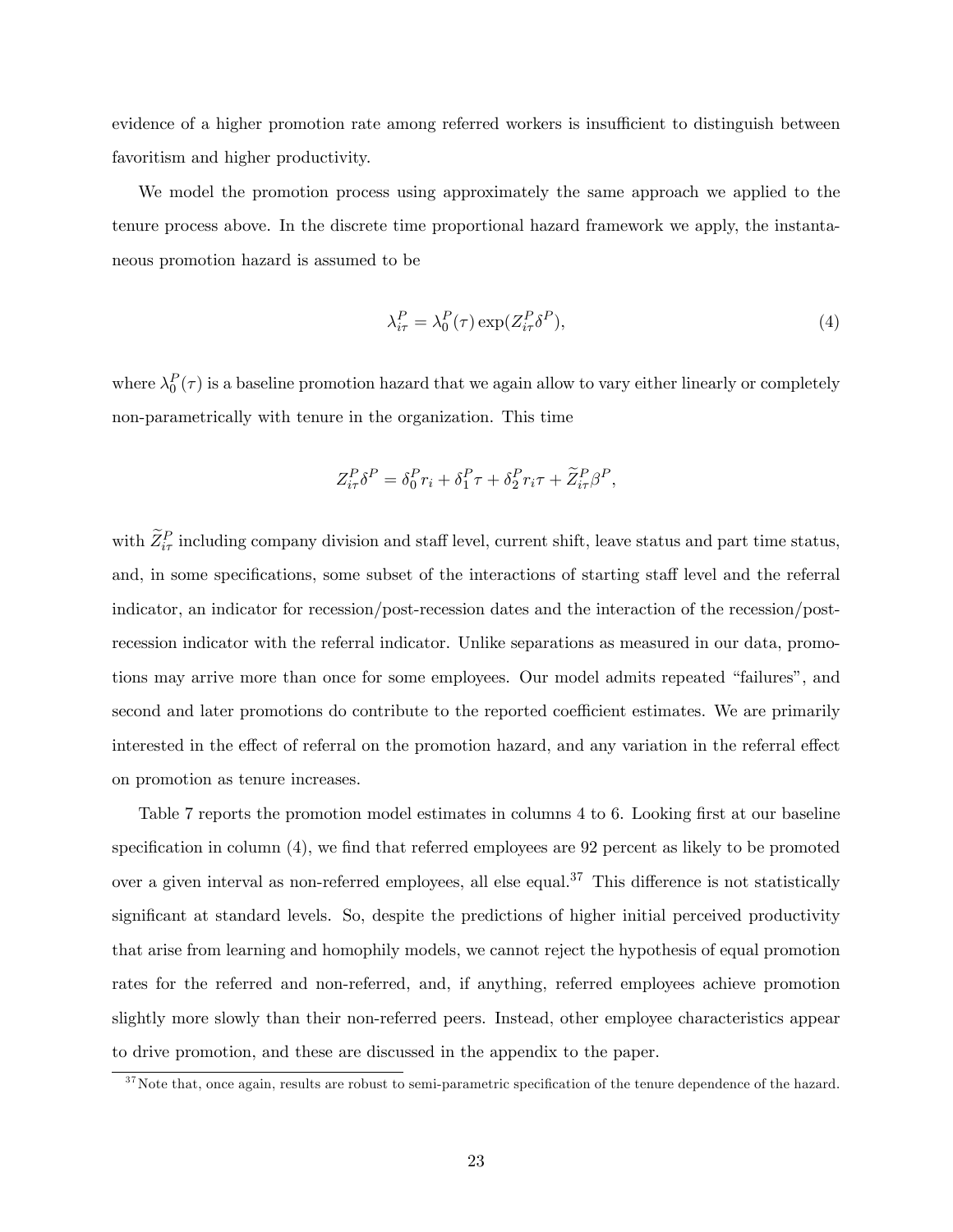Turning to specification (5), we find no significant difference in the tenure dependence of promotion rates between the referred and non-referred. Theoretical predictions regarding whether the initial higher productivity of referred workers would be sustained are unclear. In any case, the data for this corporation do not support a meaningful difference in employers' promotion decisions for referred and non-referred workers over time.

#### Prediction  $\gamma$ : The variances of referred and non-referred workers' wages converge over time

Figure 2 shows the trajectories of referred and non-referred salary residual variances based on yearly salary regressions in levels. These are depicted from the hire date through 7 years of tenure, along with 95 percent confidence bands around the variance trajectories. We find that the referred salary variance lies below the non-referred salary variance, with (approximately) non-overlapping confidence bands, for each of the first four years. This finding aligns with the predictions of Datcher (1983). At five years the referred variance rises toward the non-referred variance, and their confidence intervals intersect. By seven years the residual salary variances of referred and nonreferred workers are approximately identical. Thus the data for this firm are consistent with our conjecture that salary variances for referred and external market workers converge over time.<sup>38</sup> Note that this type of wage variance convergence is peculiar to the learning model, along with the "job" shopping" model of Datcher. It is difficult to imagine a model of referred worker ability advantage that generates similar wage variance convergence. Further, the observed variance convergence is at odds with the prediction of the moral hazard model, which generates wage variance for referred workers that increases with tenure relative to non-referred.

#### Prediction 8: The referral effect decreases with the skill level of the job market

There is strong empirical evidence that informal search methods are used more by workers with lower socioeconomic status and lower education levels, and for 'lower-status' jobs.<sup>39</sup> However, there is very limited work on the effect of referrals on outcomes by skill or education level. Using

<sup>&</sup>lt;sup>38</sup>The observed salary variances are roughly consistent with the increasing pattern documented by Kahn and Lange (2010), for both referred and non-referred workers.

 $39$ Corcoran et al. (1980), Datcher (1983), Marx and Leicht (1992), all report higher usage for less educated job seekers. Elliot (1999) finds that informal contacts are more frequently used in high-poverty neighborhoods than in low-poverty ones. Rees and Schultz (1970) and Corcoran et al. (1980) both find that informal search methods are used more often for blue-collar than for white-collar occupations.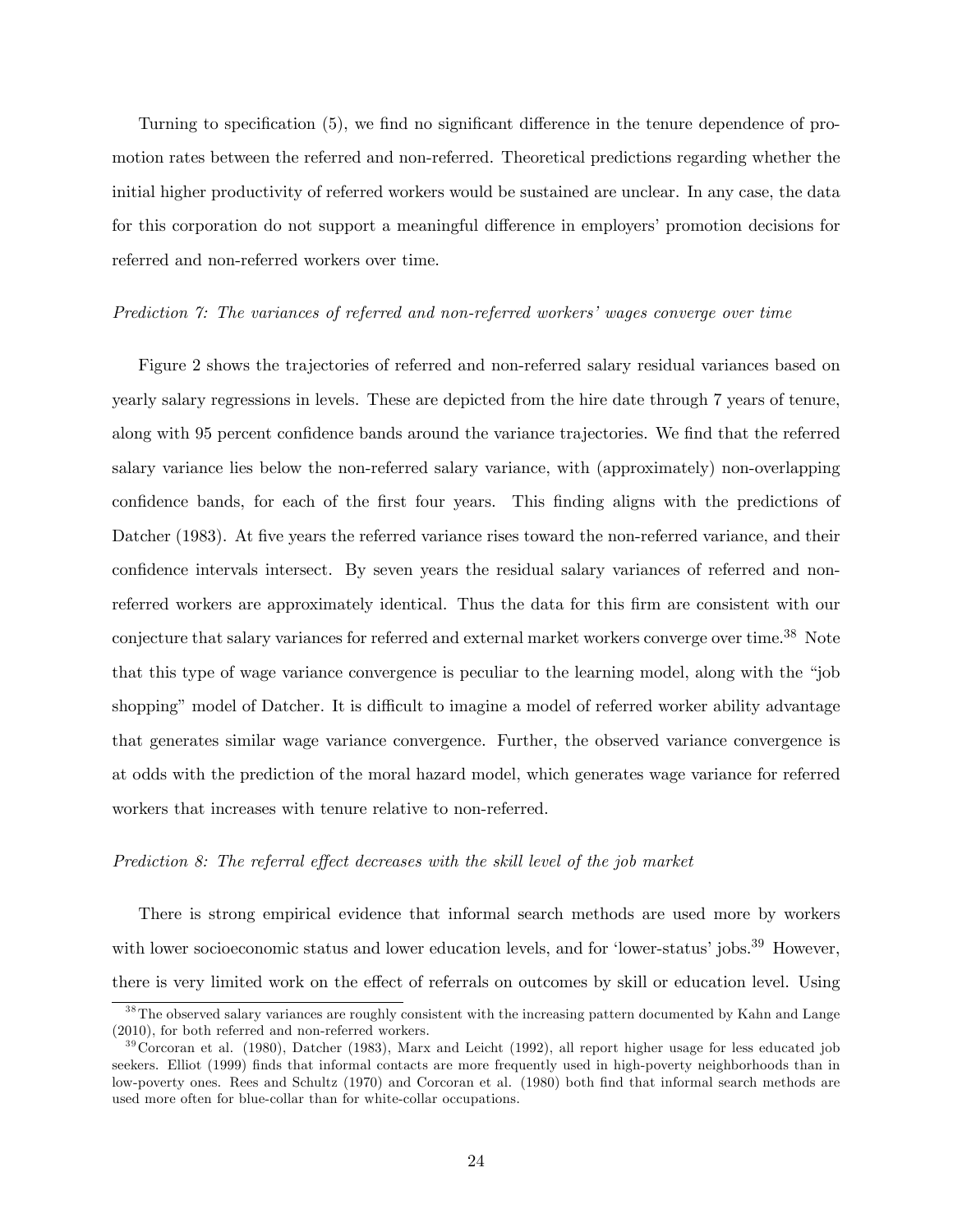an indirect approach, Topa  $(2001)$  studies the magnitude of referral effects across neighboring census tracts in Chicago. He finds that the estimated spillover effects are stronger in tracts with lower education levels and with higher fractions of minorities. Using a different identification strategy to identify neighborhood effects in labor market outcomes, Bayer et al. (2008) find that the estimated referral effects are stronger for less educated workers, younger workers, and Asian or Hispanic workers. The learning model of referrals in Galenianos (2013) includes predictions for the varying roles of referrals at high and low productivity firms. Presuming an association between firm productivity and employee skill in equilibrium, the Galenianos model can be interpreted to predict more prevalent referral use in low skill job markets, and a larger difference in wages and separation rates between referred and external workers at lower skill jobs.

The range of positions available in our data allows us to make some inferences regarding differences in the role of employee referrals across the markets for different employee skill levels. In the interest of studying the role of referrals in lower and higher skilled labor markets, we introduce education requirement-referral (or staff level-referral) interactions in the hiring, salary, promotion, and turnover models above.

Looking first at the applicant data, Table 8 reports estimates of expression  $(1)$  in which we have added education requirement and referral interactions. The main finding is that referrals have a significantly greater impact on the overall probability of interview receipt (or offer receipt conditional on interview) for positions with lower education requirements. Applicants to postings requiring high school diplomas and other educational credentials show significantly larger referral effects on interview probability than applicants to postings requiring college and graduate degrees. The additional effect of referral for high school and other requirement postings relative to college postings is 21 and 11 percentage points, respectively. Similarly, conditional on interview, applicants to positions requiring associate's degrees are 33 percentage points more likely to receive an offer than for college postings.<sup>40</sup> These results are qualitatively consistent with those in Topa (2001) and Bayer et al. (2008).

Turning now to the employee log earnings regressions (reported in Table 10, column (2)), analysis of referral effects by staff level reveals a roughly similar (although non-monotonic) pattern.

 $^{40}$ Regressions that include staff level-referral interactions indicate similar qualitative patterns by staff level, but they are not statistically significant.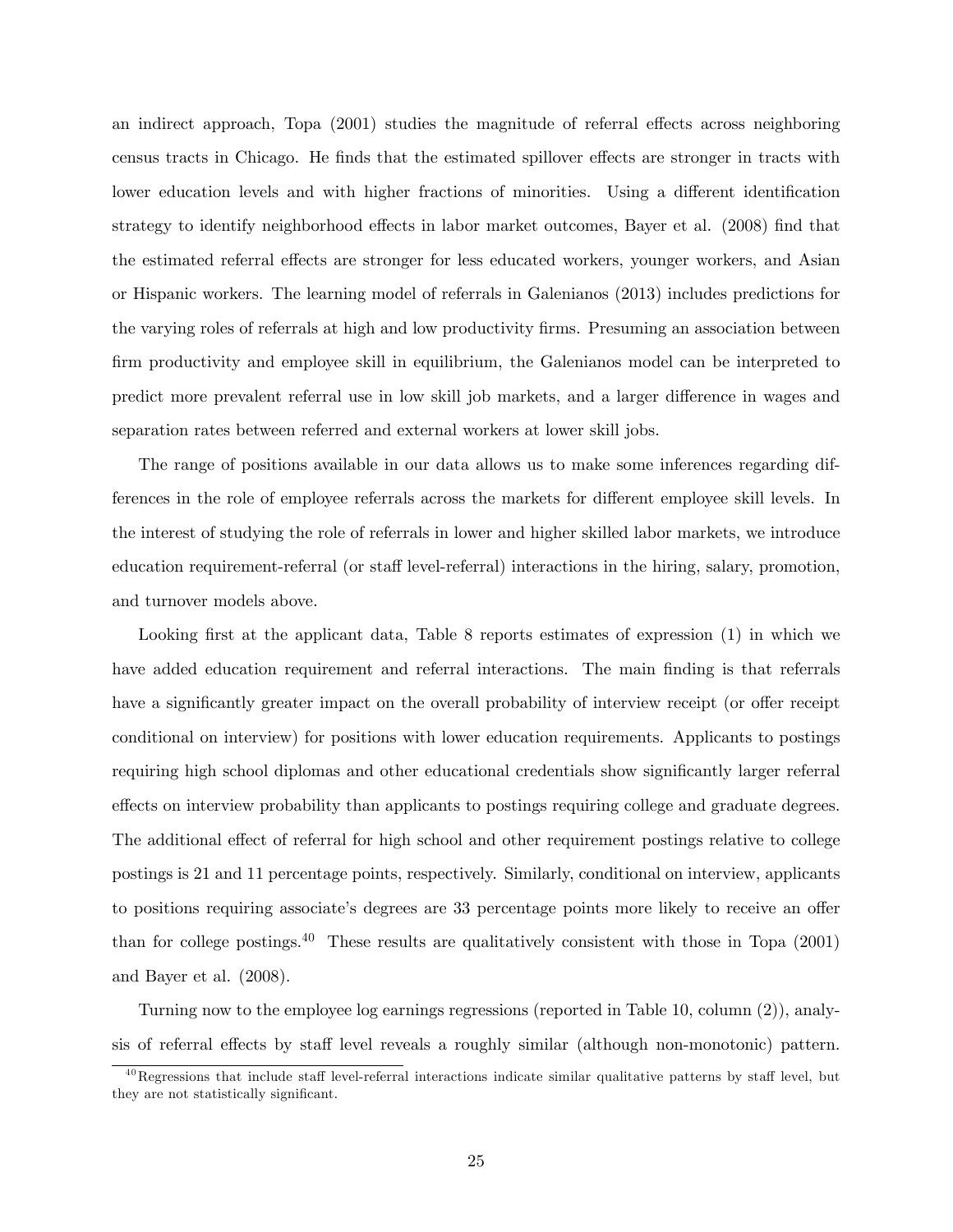Support staff experience a particularly strong salary referral advantage relative to mid-level staff. Junior staff, senior staff, and executives show significantly lower initial salary referral advantages than other staff levels. On net, the estimated referral advantage is 8.6 and 3.4 percent of initial salary for support and mid-level staff, respectively. Junior staff have a net referral advantage of only about 0.9 percent of initial salary. More strikingly, the net referral effect on initial salary for executives is -4.5 percent relative to non-referred executives, and it is significantly different from zero.

Returning to the separation results in Table 7, we find that the negative separation effect of referral we observe for the full sample appears to be largest among the support staff. The Table 7 column  $(3)$  point estimates for the referral, the support staff, and the referral times the support staff indicators together indicate that referred support staff are only *thirteen percent* as likely to leave the corporation as non-referred mid-level staff.<sup>41</sup> Put differently, being a referred support staff member is associated with an 87 percent decline from the baseline (mid-level non-referred) hazard. Further, the association between referral and the probability of separation increases roughly monotonically in staff level, going from a large negative association at the support staff level to a large positive association for executives. However, the effects of referral on the separation rates of junior and senior level staff are estimated to be extremely similar to the effects of referral on the separation rates of mid-level staff.<sup>42</sup> Within each of these three groups, referral is associated with a decrease in the non-referred separation hazard of roughly 13 to 14 percent.

Echoing the results for initial salary, executives also demonstrate a unique referral-tenure relationship. We find that referred executives are substantially more likely to leave the corporation than non-referred mid-level staff. Based on the point estimates, referred executives are more than twice as likely to leave as non-referred mid-level staff. However, as a result of the relatively small sample of referred executives, this difference is not quite significant at conventional levels.<sup>43</sup>

In sum, employee referrals are used significantly more in filling lower skill positions. They are associated with strong positive tenure effects for lower skilled workers. For most rank-and-file

 $41$ This estimate is significant at standard significance levels.

 $42$ The differences among the referral effects on the non-referred separation hazards for junior, mid-level, and senior staff are, in all cases, insignificant.

 $^{43}$ Regarding the promotion results in Table 7, we observe no significant differences between referred and nonreferred promotion rates by staff level. In general, promotion practices appear to be quite similar for the referred and the non-referred.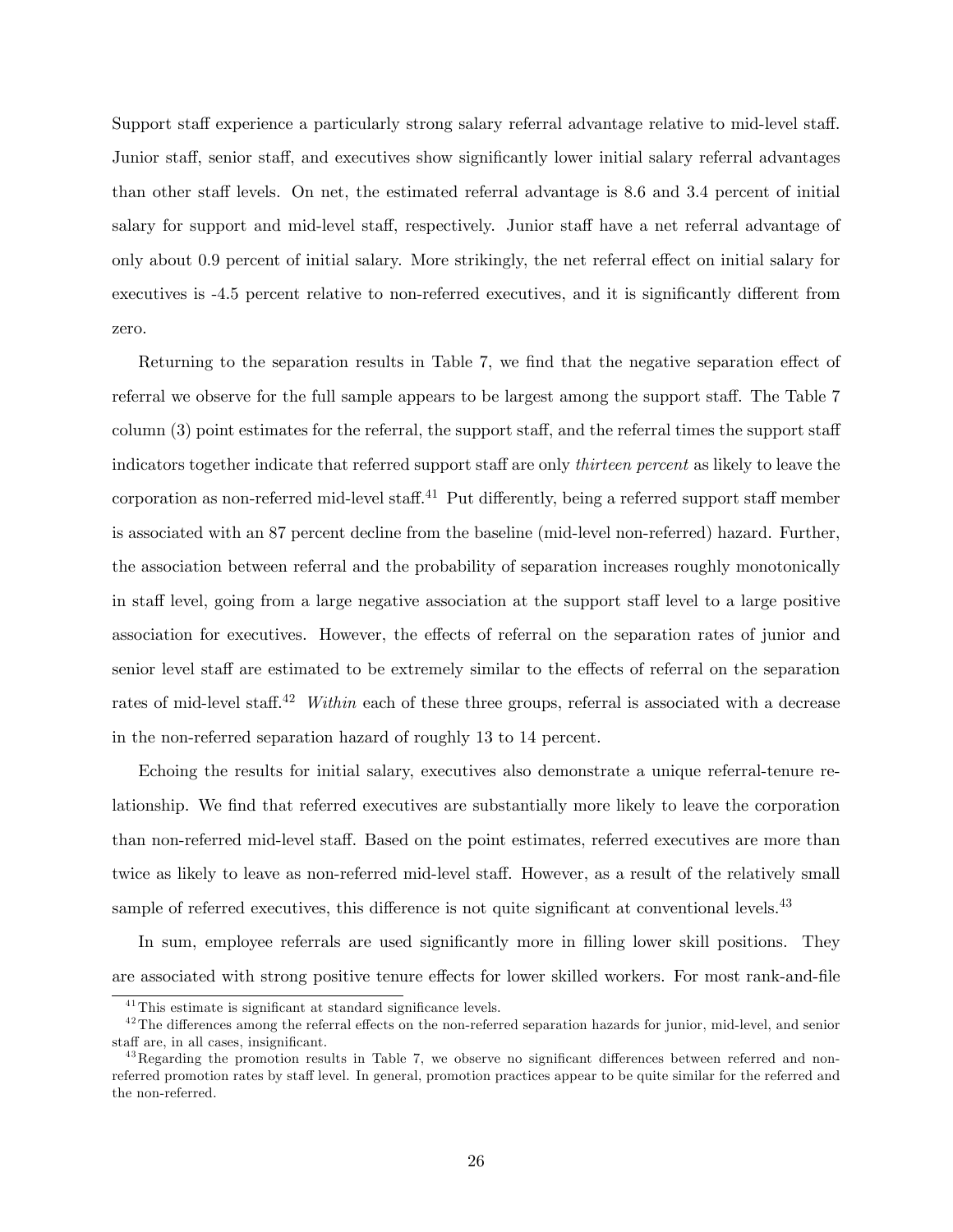workers they also tend to be associated with higher starting salaries. The hiring, wage and tenure results appear to confirm predictions of Galenianos (2013) regarding the prevalence and evident impact of referrals for low skill positions. However, referrals appear to function quite differently in the market for executives. Their referrals are associated with, if anything, shorter -lived matches and lower starting salaries. Our estimates clearly indicate different roles for referrals across markets for different worker skill levels.  $^{44}$ 

#### Summary

Table 1 summarizes the eight theoretical predictions considered above, the models generating each prediction, and whether the empirical evidence generated by this study is consistent with the prediction. In sum, the empirical evidence aligns with the broad prediction of the theoretical literature that referred workers are both more likely to be hired and less likely to separate from the firm. Initial wages for the referred are significantly higher, confirming a shared prediction of learning and homophily models of referral. The diminishing referred worker wage advantage and the wage variance convergence we observe arguably favor the match-specific nature of referrals in the learning and modified homophily models described above. However, the lack of evidence of a diminishing turnover advantage over time for referred workers is generally consistent with a homophily-based but not a learning-based interpretation of referrals. Finally, insofar as promotions reflect observed productivity, the finding that promotions do not occur significantly faster for referred than nonreferred is not prima facie consistent with (simple versions of) any of the models considered here.

#### 5.2 Referral match analysis

If referrals are used to replicate existing worker characteristics via homophily, then referrals from more productive or more senior employees may lead to better hires. Alternatively, if referrals are used to reduce noise in a signal of match quality, as in the learning model, then referrals from better informed employees may be preferable. Employees may be better informed regarding a candidate's suitability if they are more senior and hence have a better understanding of the sort of skills that are required to succeed in the organization, or if they are more similar to the candidate

<sup>&</sup>lt;sup>44</sup>One important caveat is that, as noted above, we have relatively few observations for executives in our sample. Further, some of our results – for instance on the negative association between referrals and job tenure for executives – seem to be driven mostly by the post-recession period.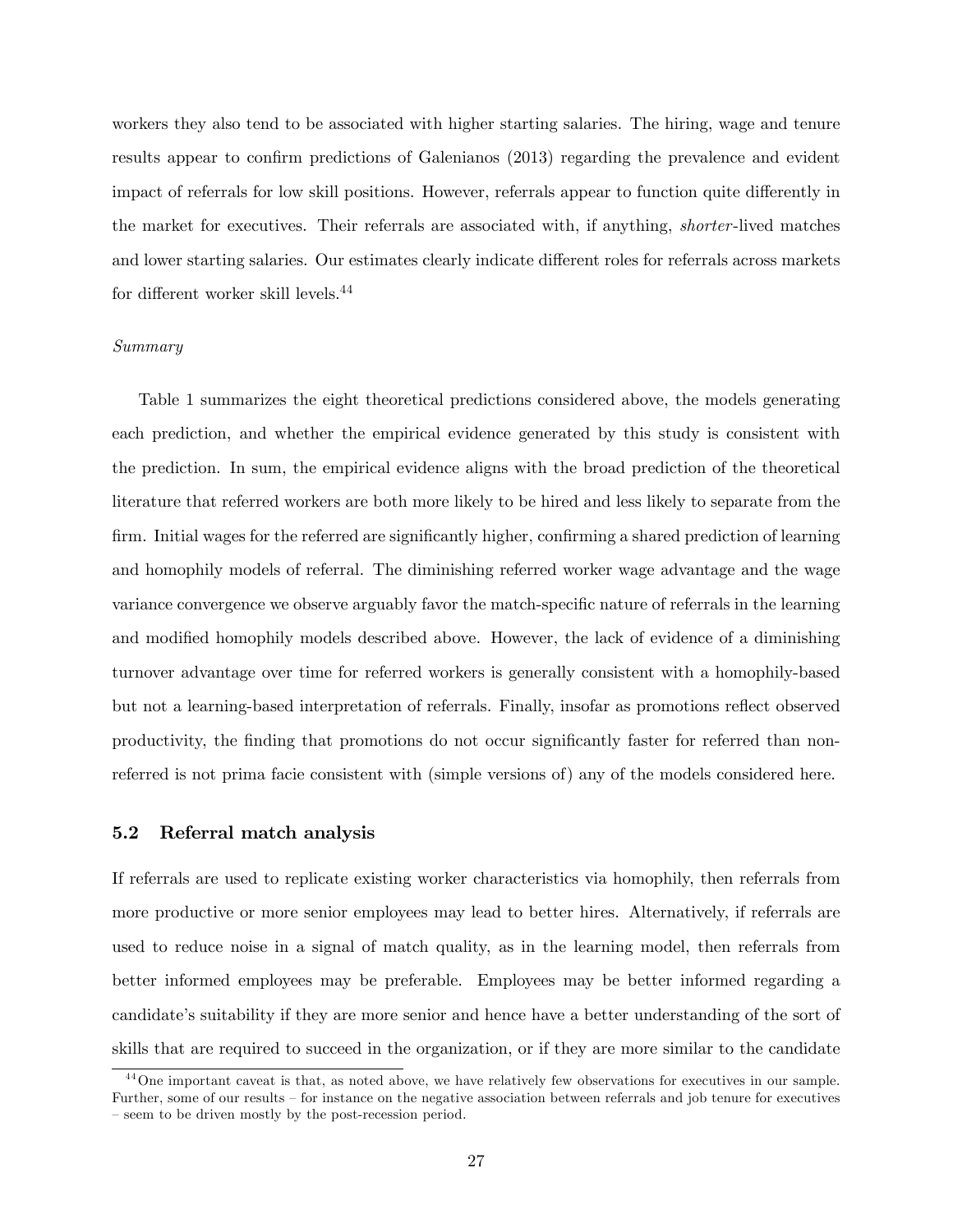and hence better able to evaluate him or her. In this Section we investigate whether different degrees of similarity between referral provider and receiver along various observable dimensions are associated with different referral effects, in terms of the various theoretical predictions we have studied. We first look at some descriptive measures of the degree of similarity between referrer and referred, and then consider salary levels and trajectories, and separation and promotion hazards.

Table 9 reports the degree of similarity between referral providers and receivers along the dimensions of gender, ethnicity, corporate division, age, staff level, and education. The majority of referral matches are between people of the same gender (63.5%), the same race or ethnicity (71.5%), and the same division (73.2%), indicating a high degree of homophily in referrals. In the interest of confidentiality, the corporation prefers not to provide us with explicit demographics for individual employees. Referral match measures, therefore, indicate only whether provider and recipient share the same characteristic. Thus we are unable to compare, for example, the degree of similarity of referral pairs in the data to the degree of similarity that would result by random matching among a hiring pool and employee pool that resemble the demographics of the corporation's current employee pool. For confidentiality purposes, age comparisons were provided to us in 10 year brackets.<sup>45</sup> In Table 9 we see that the distribution of providers' ages is slightly skewed towards older providers (younger receivers). Most referrals are provided by employees in higher (48.1%) and in the same  $(47.9\%)$  staff levels. Only  $4.1\%$  of referrals came from lower level staff. Forty-nine percent of receivers are referred by providers with the same education level. The rest are referred by providers with more education  $(17.6\%)$ , less  $(11.2\%)$ , or an unknown education level  $(22.5\%)$ .<sup>46</sup>

Table 10 column (3) reports the results of our log salary regressions, augmented by a set of dummy variables that describe the nature of the match between referral provider and receiver.<sup>47</sup> We find that employees who received the referral from an older provider, someone in a higher staff level, someone in the same division, or someone who has been at the organization for less than two years have higher initial salaries than their counterparts. The magnitudes of the effects range from

<sup>&</sup>lt;sup>45</sup>Specifically, we were given data indicating whether the provider and referred are within 10 year of the same age, the provider is 10 or more years older, or the provider is 10 or more years younger than the referred.

 $^{46}$ Providers' tenure in the firm ranges from 0 to 11 years, with a mean of 3.1 years. Ten individuals in the sample were referred by two people. For these cases, we consider the referrer that is of the same gender, the same ethnicity, the same company division, older, a higher staff level, more educated, and with longer tenure.

 $47$ Note that we lack match variables on just over 1000 of our 12,443 employee-half year observations. Estimating the specification in column (1) on this subset does not change the qualitative results, and results in only very minor changes in the actual point estimates.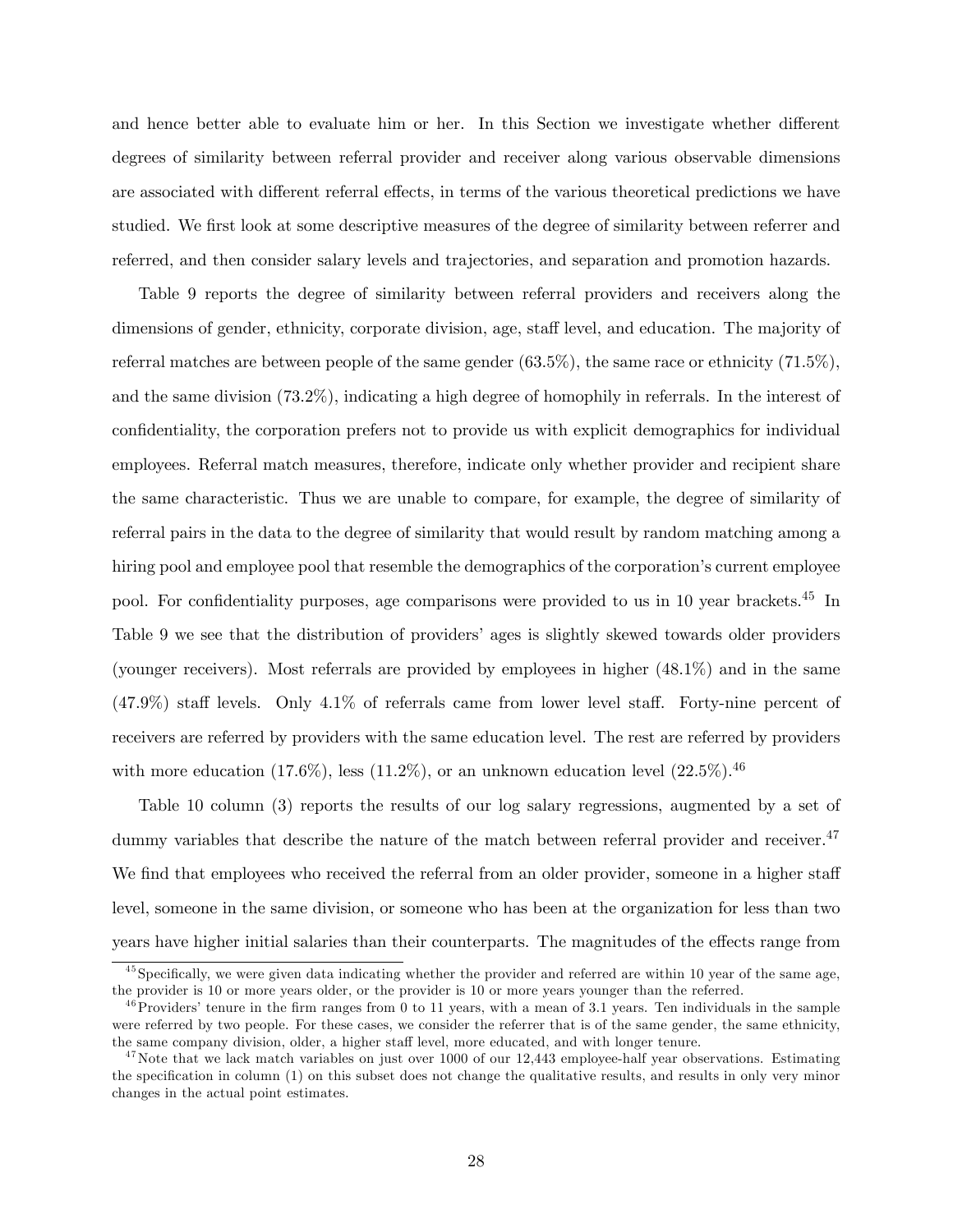an additional 1.8 percent salary advantage for referred workers when the referrer is in the same division, to a 4.8 percent additional salary advantage when the referrer is in a higher staff level.<sup>48</sup>

The age, staff level and division results are consistent with conjecture based on both the homophily and learning model at the start of this subsection. At the same time, it is also possible that these sorts of providers can exert more influence and secure a higher initial salary for the referred worker, consistent with a "favoritism" interpretation of referrals. The result for tenure is also interesting: it may indicate that workers who have spent relatively less time at the corporation have better connections with the outside labor market and are better able to provide referrals for workers who are good matches for the organization.<sup>49</sup>

We are also interested in seeing how these different provider-receiver matches affect the salary slope of referred employees over time. In Figure 3 we report salary slopes for different types of matches. The age, staff level and tenure results are consistent with those described above for initial salary. Furthermore, the initial salary advantage for those who were referred by an older provider, by someone in a higher staff level, or by someone with relatively short tenure actually persists longer than the average effect found in Figure 1, especially with regard to staff level and tenure. This finding would seem consistent with a homophily model of referrals.

The salary slope by division match is interesting: although the initial salary advantage is greater for those referred by someone in the same division, this pattern is reversed after two years of tenure, with employees referred by someone in a different division enjoying a larger and persistent advantage after three or four years of tenure. This Önding seems particularly important to distinguish between a learning or homophily story vs. a favoritism story. If the referral providers work in a different division of the organization, it is less likely that they are able to exert direct influence over the employee's salary progression during her stay at the company. Thus this is perhaps our cleanest piece of evidence against a favoritism interpretation of referrals. At the same time, the Önding that the referral salary advantage is more persistent in this case is again consistent with a homophily model where referral providers choose to refer high quality workers.<sup>50</sup> Finally, these findings on

 $48$ These results are qualitatively consistent with those in Datcher (2006). She looks at the wage effects of referrals for different types of referral providers, and finds that older workers (who typically have higher incomes) tend to provide referrals for jobs associated with higher wages.

<sup>&</sup>lt;sup>49</sup>Detailed estimates of the relationship between referral match characteristics and salary trajectory are available from the authors.

 $50$ Datcher (1983) also finds evidence inconsistent with a "clout" theory of referrals, in which the referrer "can facilitate promotion, earnings opportunities, and receiving nonpecuniary benefits".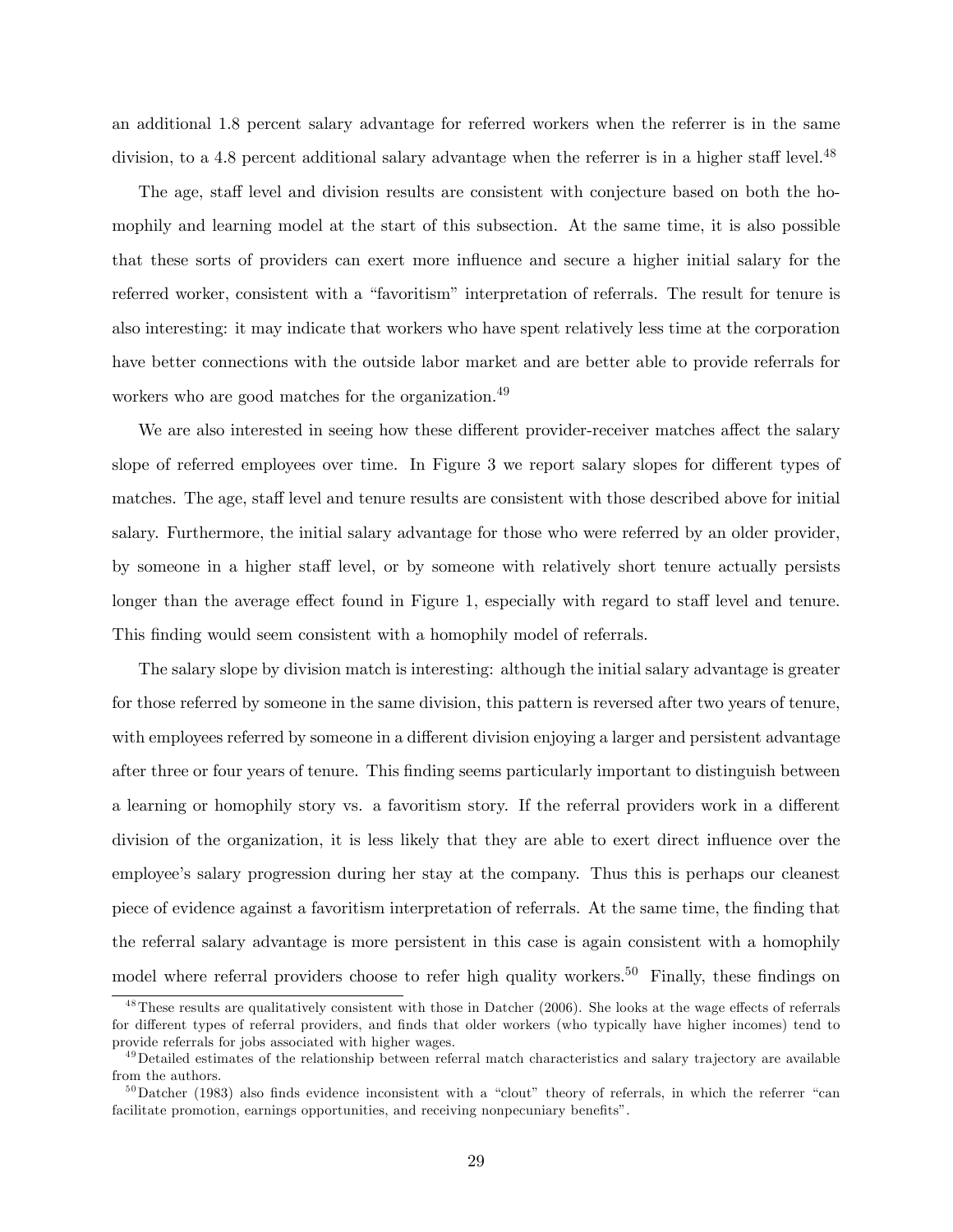wage trajectories for specific referrer-referee pairs seem difficult to reconcile with the monitoring model.

Table 11 reports the impact of referral matches on promotion and separation hazards. The only match characteristics that have a significant impact on the likelihood of promotion are age, race/ethnicity and staff level. Counter to our salary regressions, those who received a referral from an older employee are significantly *less* likely to be promoted. Therefore, while receiving referrals from older providers is associated with an initial salary advantage, it is also associated with a lower chance of promotion over time. Further, same race/ethnicity and higher staff level providers appear to be advantageous in promotion: referrals from someone of the same race/ethnicity are associated with a significantly faster promotion rate, and those who received a referral from someone in a lower staff level are much less likely to be promoted. Again, the staff level finding is consistent with recipients of referrals from higher staff levels being more productive (or better matches for the organization) as predicted by the learning and homophily models, but we cannot exclude a favoritism interpretation of the referral. With regard to separations, we do not find any significant effects of referral match characteristics on separation hazard.

Finally, we have explored whether referral providers are systematically different from other employees. In short, providers are more senior, have less tenure, draw higher salaries, and are more likely to be promoted.<sup>51</sup> These findings seem more consistent with referrals being used by firms to reduce uncertainty about prospective hires (as in the learning or homophily models) rather than as the result of patronage.<sup>52</sup>

## 6 Conclusion

Our unique Örm-level data on job candidate referrals and subsequent careers in the Örm allow us to address a series of open questions in the literature on job market referrals. We find that, in one sizable, diverse U.S. corporation, referred candidates are more likely to be hired, and hired referred workers enjoy a wage advantage for their first three years on the job. They stay with the firm

 $51$ Burks et al. (2013) find very similar patterns in their sample of nine firms. Hensvik and Skans (2013) use Swedish administrative data to infer referral links based on shared work histories between new hires and incumbents at a given firm. They also find similar patterns and evidence of a positive association between entrants' and incumbents' ability, consistent with homophily models a la Montgomery (1991).

 $52$ More detail on referral providers' employment characteristics and trajectories is available from the authors.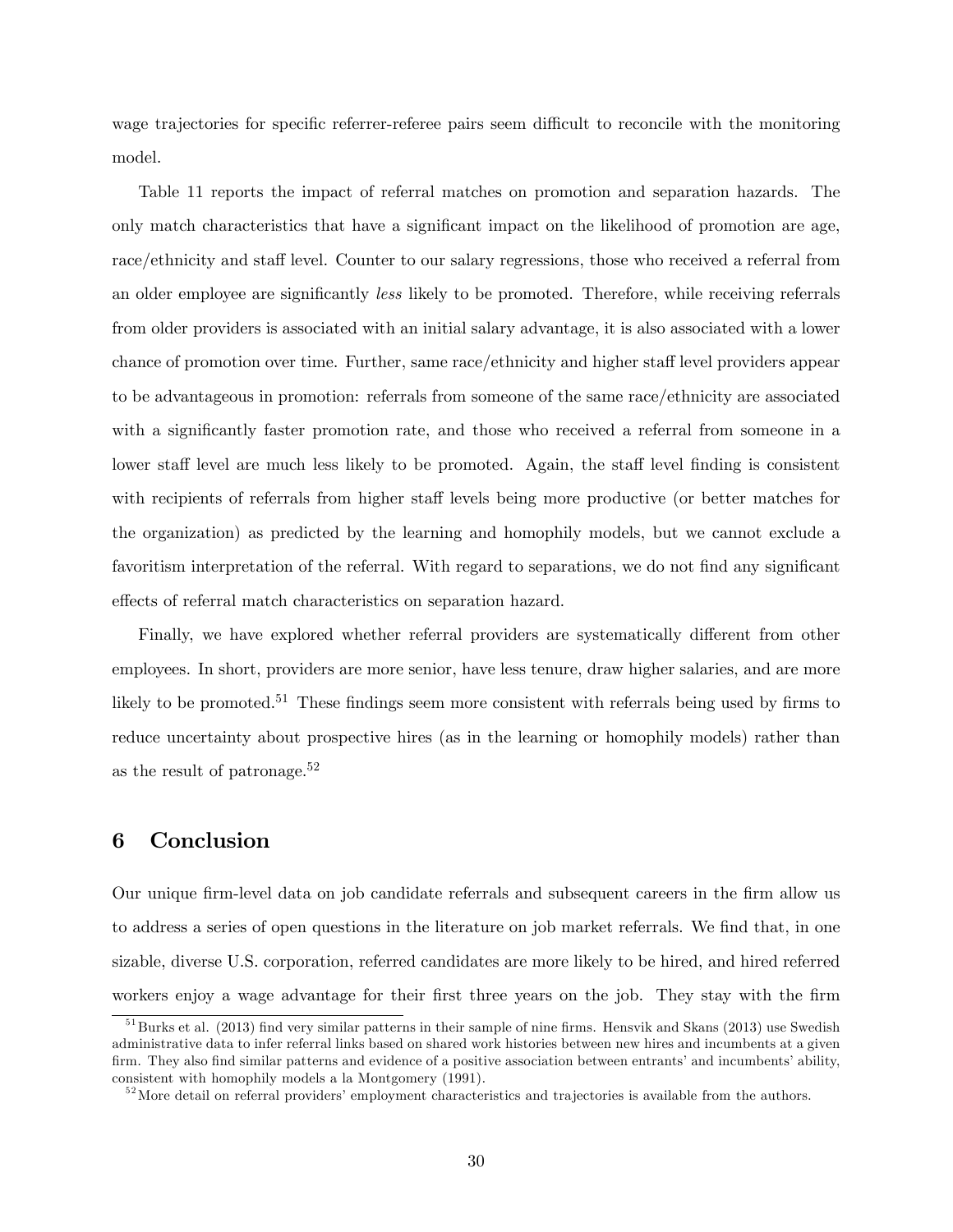longer, and their salary variance converges to that of non-referred workers over time. Each of these results is consistent with the predictions of established labor market referral models, particularly those that view the distinction between referred and non-referred workers from the perspective of Jovanovic-style learning about match productivity. On the other hand, the lack of evidence of a diminishing turnover advantage over time for referred workers is generally consistent with a homophily-based but not a learning-based interpretation of referrals. The results on wage levels and variances as a function of tenure seem to run counter to the moral hazard model.

We also find that employee referrals are used significantly more in filling lower skill positions, and are associated with significantly stronger tenure and initial salary effects for lower level positions. These hiring, salary and tenure results are broadly consistent with predictions in Galenianos (2013) regarding the prevalence and impact of referrals for low skill positions. They are also consistent with other findings in the empirical literature on referrals, such as Topa (2001) and Bayer et al. (2008).

Our analysis of the different types of referral matches (between referrer and referred) yields some additional insights. We find that referrals from employees that are older, in a higher staff level, or with relatively low tenure at the firm are associated with stronger salary advantages that tend to persist longer than average with tenure. These Öndings seem consistent with both a learning and a homophily story, where more senior or better informed employees may refer better quality new hires or reduce the noise around a new hire's match quality. In addition, referral providers from a different division than the recipient are associated with a steeper salary slope. The tenure and division results in particular are difficult to reconcile with a favoritism interpretation of referrals.

One would like to make some inference regarding whether referrals are good for firms and workers. Though we believe that our data offer a considerably more complete picture of the behavior of referrals than was previously available, at least for one sizable and diverse U.S. corporation, we do not have access to exogenous variation in workers' referral status. (It is difficult to imagine a source of such variation in standard labor market contexts.) As a result, we cannot make causative claims about the impact of job referrals. What we have done so far is to test the equilibrium predictions of leading models of labor market referrals, as well as to enrich economists' descriptive understanding of the behavior of referrals by provider-recipient relationship and across skill levels. Our results, by and large, tend to support the predictions of learning-based models of labor market referrals. Such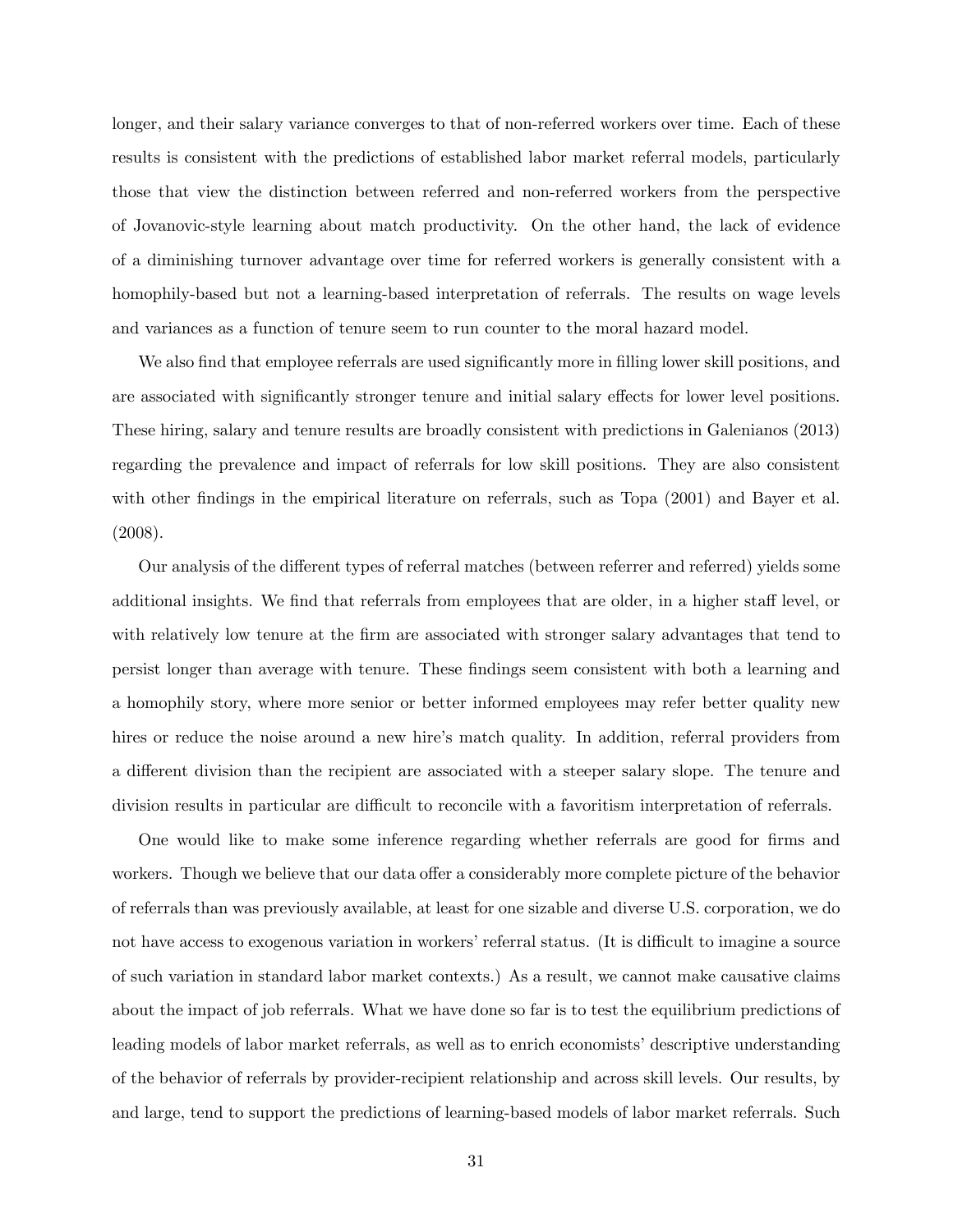models, for example Dustmann et al. and Simon and Warner, predict that referred candidates are hired in equilibrium only where such hires increase total surplus to the firm and worker. While we cannot claim to have demonstrated, in a direct sense, a positive effect of referral on wages or firm profits, we can say that our results support a family of models that predict worker-firm surplus gains from the use of referrals.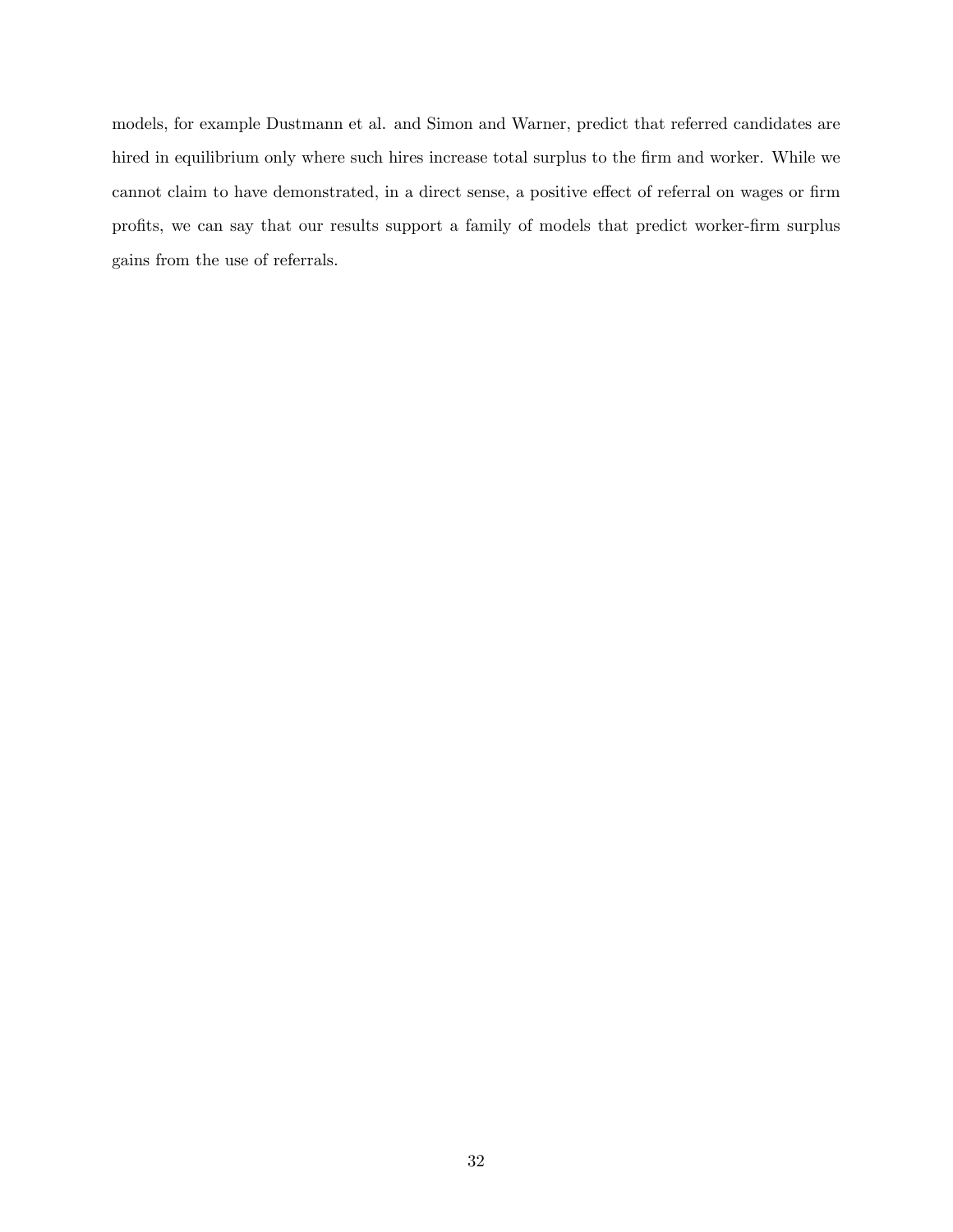## References

- [1] Aslund, Olof and Oskar Nordstrom Skans (2010): "Will I See You at Work? Ethnic Workplace Segregation in Sweden 1985-2002", *Industrial and Labor Relations Review*, 63 (3), 471-493
- [2] Bayer, Patrick, Stephen L. Ross and Giorgio Topa (2008): "Place of work and place of residence: informal hiring networks and labor market outcomes," Journal of Political Economy 116 (6), 1150-1196.
- [3] Beaman, Lori and Jeremy Magruder (2012): "Who Gets the Job Referral? Evidence from a Social Networks Experiment," American Economic Review, 102 (7), 3574-3593.
- [4] Burks, Stephen V., Bo Cowgill, Mitchell Hoffman, and Michael Gene Housman (2013). *i*The Facts About Referrals: Toward and Understanding of Employee Referral Networks.<sup>n</sup> SSRN working paper, http://papers.ssrn.com/sol3/papers.cfm?abstract\_id=2253738 (last visited 2/27/14).
- [5] Castilla, Emilio (2005): "Social networks and employee performance in a call center,"  $American$ Journal of Sociology 110 (5), 1243-1283.
- [6] Corcoran, Mary, Linda Datcher and Greg Duncan (1980): "Information and Influence Networks in Labor Markets," in Five Thousand American Families: Patterns of Economic Progress, edited by Greg Duncan and James Morgan, vol. 7, 1-37, Ann Arbor, MI: Institute For Social Research.
- [7] Datcher, Linda. (1983): "The Impact of Informal Networks on Quit Behavior," The Review of Economics and Statistics, 65 (3), 491-495.
- [8] Datcher Loury, Linda. (2006): "Some Contacts are More Equal than Others: Informal Networks, Job Tenure, and Wages," *Journal of Labor Economics*, 24 (2), 299- 318.
- [9] Dustmann, Christian, Albrecht Glitz and Uta Schoenberg (2011): "Referral-based job search networks," manuscript, University College London.
- [10] Elliot, James (1999): "Social Isolation and Labor Market Insulation: Network and Neighborhood Effects on Less-Educated Urban Workers," The Sociological Quarterly, 40 (2), 199-216.
- [11] Fernandez, Roberto M., and Emilio J. Castilla (2001): "How Much Is That Network Worth? Social Capital Returns for Referring Prospective Hires," Pp. 85–104 in Social Capital: Theory Research, edited by Karen Cook, Nan Lin, and Ronald Burt.Hawthorne, N.Y.: Aldine De Gruyter.
- [12] Fernandez, Roberto M., Emilio J. Castilla, and Paul Moore (2000): "Social Capital at Work: Networks and Employment at a Phone Center." American Journal of Sociology, 105 (5): 1288 1356.
- [13] Fernandez, Roberto M. and Roman V. Galperin (2012): "The Causal Status of Social Capital in Labor Markets" forthcoming in Research in the Sociology of Organizations Volume on ìContemporary Perspectives on Organizational Social Network Analysisî edited by S.P. Borgatti, D.J. Brass, D.S. Halgin, G. Labianca, and A. Mehra, LINKS Center for Social Network Analysis.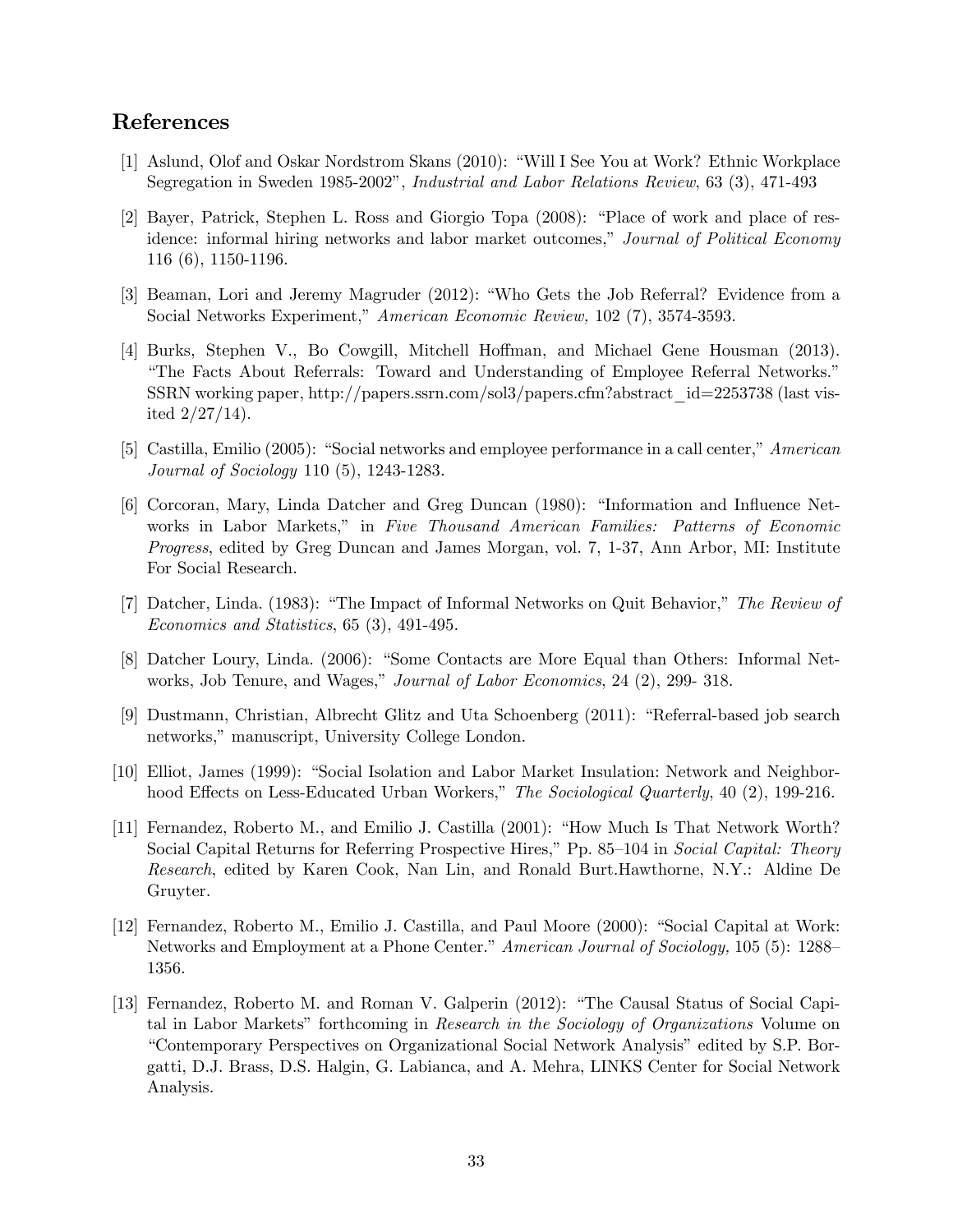- [14] Fernandez, Roberto and Nancy Weinberg (1997): "Sifting and sorting: personal contacts and hiring in a retail bank," American Sociological Review 62, 883-902.
- [15] Frederiksen, Anders, Fabian Lange, and Ben Kriechel (2012): "Subjective Performance Evaluations and Employee Careers," manuscript, Yale University.
- [16] Galenianos, Manolis (2013): "Learning About Match Quality and the Use of Referrals," Review of Economic Dynamics, 16 (4), 668-690.
- [17] Galenianos, Manolis (2012): "Hiring Through Referrals," manuscript, Royal Holloway.
- [18] Gee, Laura Katherine and Jason Jones (2012): "Social Networks and Labor Markets: How Strong Ties Relate to Job Transmission Using Facebook's Social Network," manuscript, University of California, San Diego.
- [19] Giuliano, Laura, David I. Levine, and Jonathan Leonard (2009): "Manager Race and the Race of New Hiresî, Journal of Labor Economics, 27(4), 589-631
- [20] Granovetter, Mark S. (1973): "The Strength of Weak Ties", American Journal of Sociology, Vol. 78 (6), 1360-1380.
- [21] Heath, Rachel (2013): "Why do Firms Hire using Referrals? Evidence from Bangladeshi Garment Factories", manuscript, University of Washington.
- [22] Hellerstein, Judith, Melissa McInerney, and David Neumark (2011): "Neighbors and Coworkers: The Importance of Residential Labor Market Networks", Journal of Labor Economics, 29 (4), 659-695.
- [23] Hensvik, Lena and Oskar Nordstrom Skans (2013). "Social Networks, Employee Selection and Labor Market Outcomes,î working paper, IFAU, http://www.ifau.se/en/Research/Publications/Working-papers/2013/Social-networksemployee-selection-and-labor-market-outcomes (last visited 2/28/14).
- [24] Holzer, Harry J. (1987a): "Informal Job Search and Black Youth Unemployment," The American Economic Review, 77 (3), 446-452.
- [25] Holzer, Harry J. (1987b): "Hiring Procedures in the Firm: Their Economic Determinants and Outcomes", in Human Resources and the Performance of the Firm, edited by Morris M. Kleiner, Richard N. Block, Myron Roomkin, and Sidney W. Salsburg, Madison, WI: Industrial Relations Research Association.
- [26] Holzer, Harry J. (1988): "Search Method Use by Unemployed Youth," Journal of Labor Economics, 6 (1), 1-20.
- [27] Ioannides, Yannis M. and Linda Datcher Loury. (2004): "Job Information Networks, Neighborhood Effects, and Inequality," Journal of Economic Literature, 42 (4), 1056-1093.
- [28] Jovanovic, Boyan. (1979): "Job Matching and the Theory of Turnover," Journal of Political Economy 87, October: 972-90.
- [29] Jovanovic, Boyan. (1984): "Matching, Turnover, and Unemployment," Journal of Political Economy 92, February: 108-22.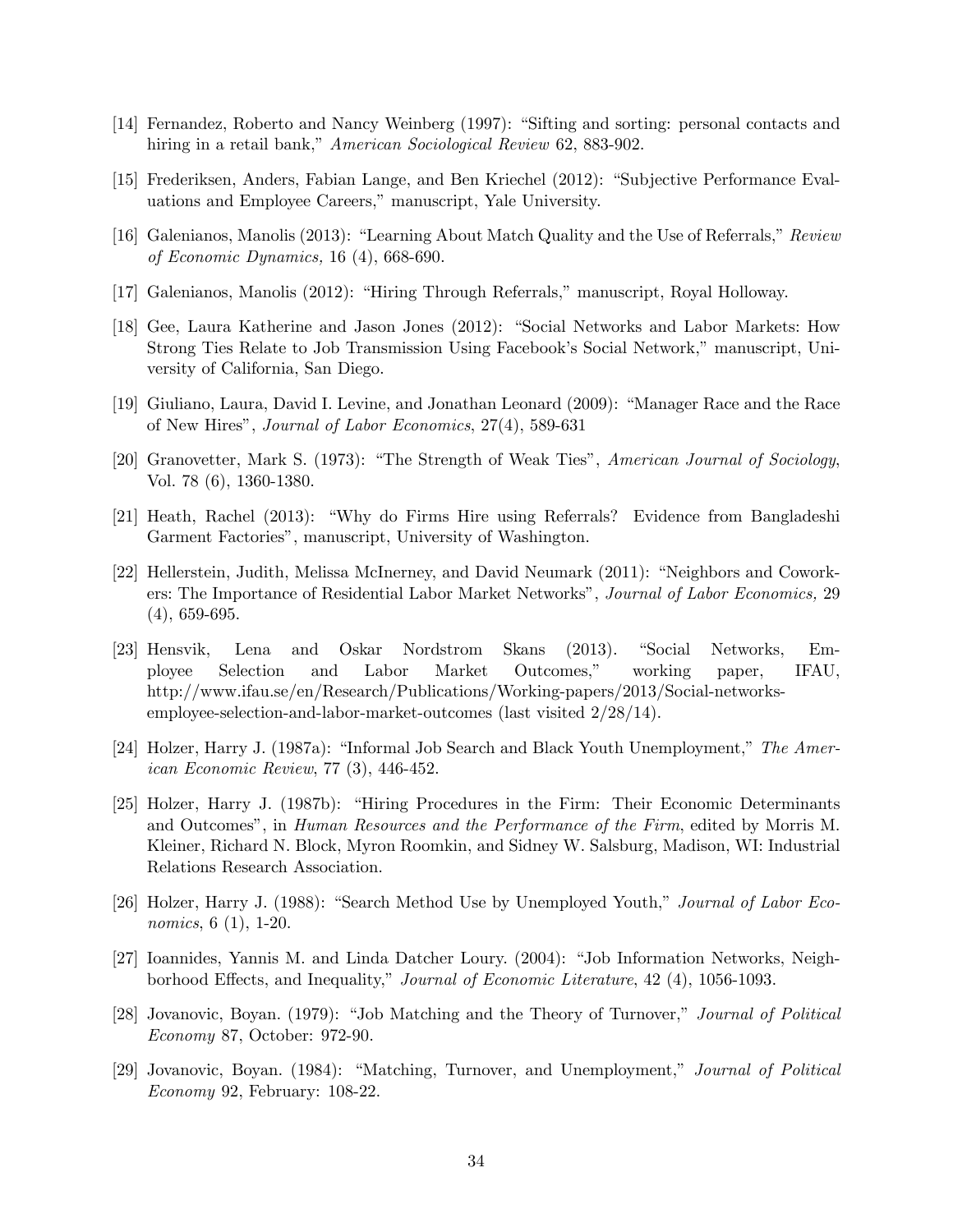- [30] Kahn, L. and F. Lange (2010): "Learning about Employee and Employer Learning: Dynamics of Performance and Wage Measures", manuscript, Yale University.
- [31] Kramarz, Francis and Oskar Nordstrom Skans (2013): "When Strong Ties are Strong: Networks and Youth Labor Market Entry", Review of Economic Studies, forthcoming.
- [32] Kugler, Adriana (2003). "Employee Referrals and Efficiency Wages," Labour Economics, 10 (5) 531-556.
- [33] Ljungqvist, Lars and Thomas J. Sargent (2000), Recursive Macroeconomic Theory, Cambridge, MA: The MIT Press.
- [34] Marsden, Peter V. (1987): "Core Discussion Networks of Americans", American Sociological Review, Vol. 52, pp. 122-131.
- [35] Marsden, Peter V. (1988): "Homogeneity in Confiding Relations", Social Networks, Vol. 10, pp.57-76.
- [36] Marsden, Peter V. (2001): "Interpersonal Ties, Social Capital, and Employer Staffing Practices", in Social Capital: Theory and Research, edited by Nan Lin, Karen Cook and Ronald S. Burt, New Brunswick, NJ: Transaction Publishers.
- [37] Marsden, Peter V. and Elizabeth H. Gorman (2001): "Social Networks, Job Changes and Recruitment", in Sourcebook on Labor Markets: Evolving Structures and Processes, edited by Ivar Berg and Arne L. Kalleberg, New York, NY: Kluwer Academic/Plenum Publishers.
- [38] Marx, Jonathan and Kevin T. Leicht (1992): "Formality of Recruitment to 229 Jobs: Variation by Race, Sex and Job Characteristicsî, Sociology and Social Research, Vol. 76, 190-196.
- [39] Meyer, B.D. (1990): "Unemployment insurance and unemployment spells", *Econometrica*, 58(4), 757-782.
- [40] Montgomery, James D. (1991): "Social Networks and Labor-Market Outcomes: Toward an Economic Analysis", American Economic Review, 81(5), 1407-18.
- [41] Oyer, Paul and Scott Schaefer (2012): ìFirm/Employee Matching: An Industry Study of American Lawyers", NBER Working Paper 18620.
- [42] Pallais, Amanda and Emily Glassberg Sands (2013), "Why the Referential Treatment? Evidence from Field Experiments on Refereals," Harvard University, working paper, https://bepp.wharton.upenn.edu/bepp/assets/File/AE-F13-Pallais(1).pdf (last visited  $2/28/2014$ .
- [43] Pellizzari, Michele (2010). "Do Friends and Relatives Really Help in Getting a Good Job?" Industrial and Labor Relations Review, 63(3), 494-510.
- [44] Prentice, R. and L. Gloeckler (1978): "Regression analysis of grouped survival data with application to breast cancer data,"  $Biometrics$ ,  $34(1)$ , 57-67.
- [45] Rees, Albert and George Schultz (1970): "Workers and Wages in the Urban Labor Market". University of Chicago Press.
- [46] Sargent, Thomas J. (1987), Dynamic Macroeconomic Theory. Cambridge, Mass.: Harvard University Press.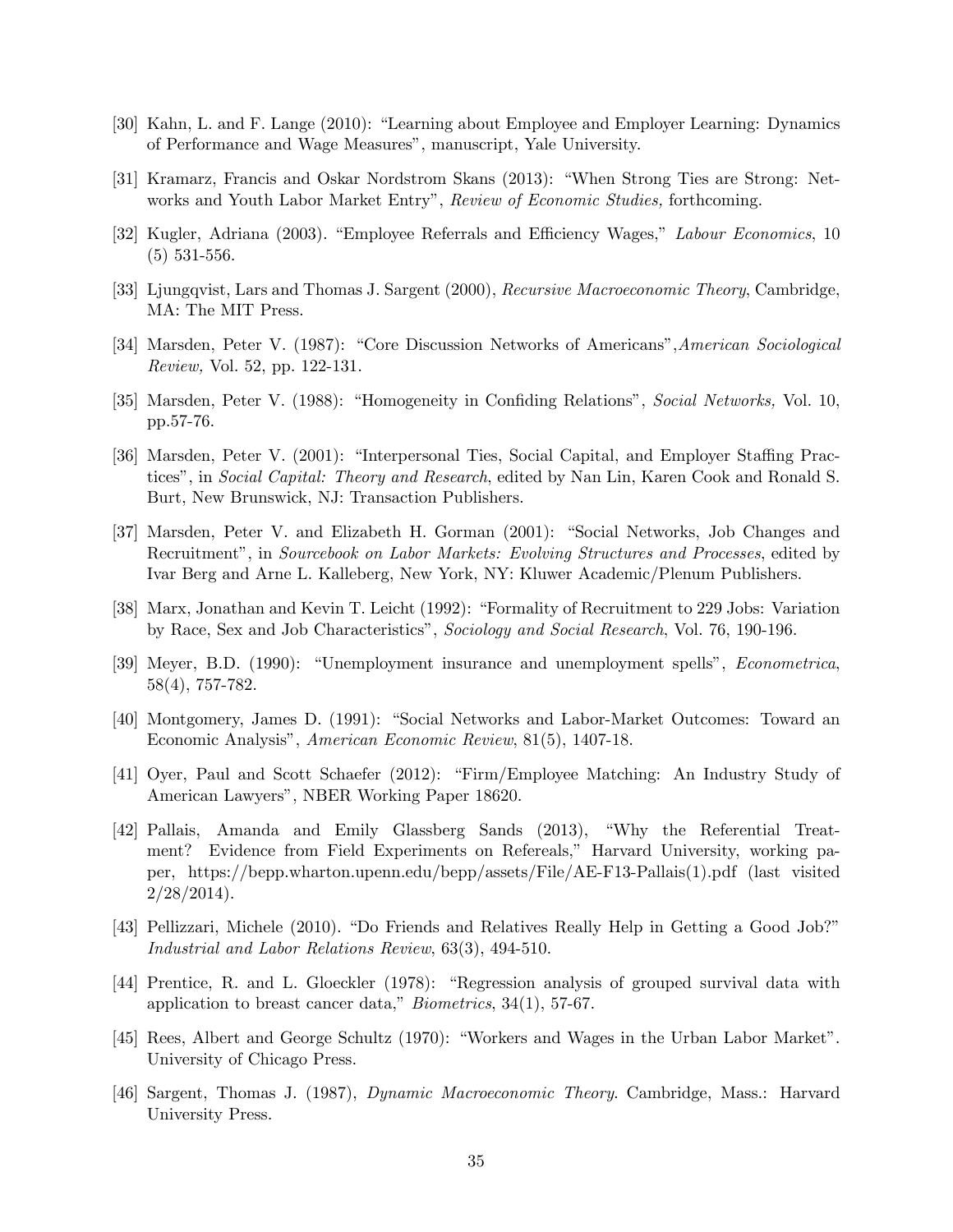- [47] Simon, Curtis J. and John T. Warner (1992): "Matchmaker, Matchmaker: The Effect of Old Boy Networks on Job Match Quality, Earnings, and Tenure", Journal of Labor Economics, 10(3), 306-330.
- [48] Topa, Giorgio (2001): "Social Interactions, Local Spillovers and Unemployment," Review of Economic Studies, vol. 68, no. 2, 261-295.
- [49] Topa, Giorgio (2011): "Labor Markets and Referrals", in: Jess Benhabib, Alberto Bisin and Matthew O. Jackson (eds.), Handbook of Social Economics; Amsterdam: Elsevier North Holland.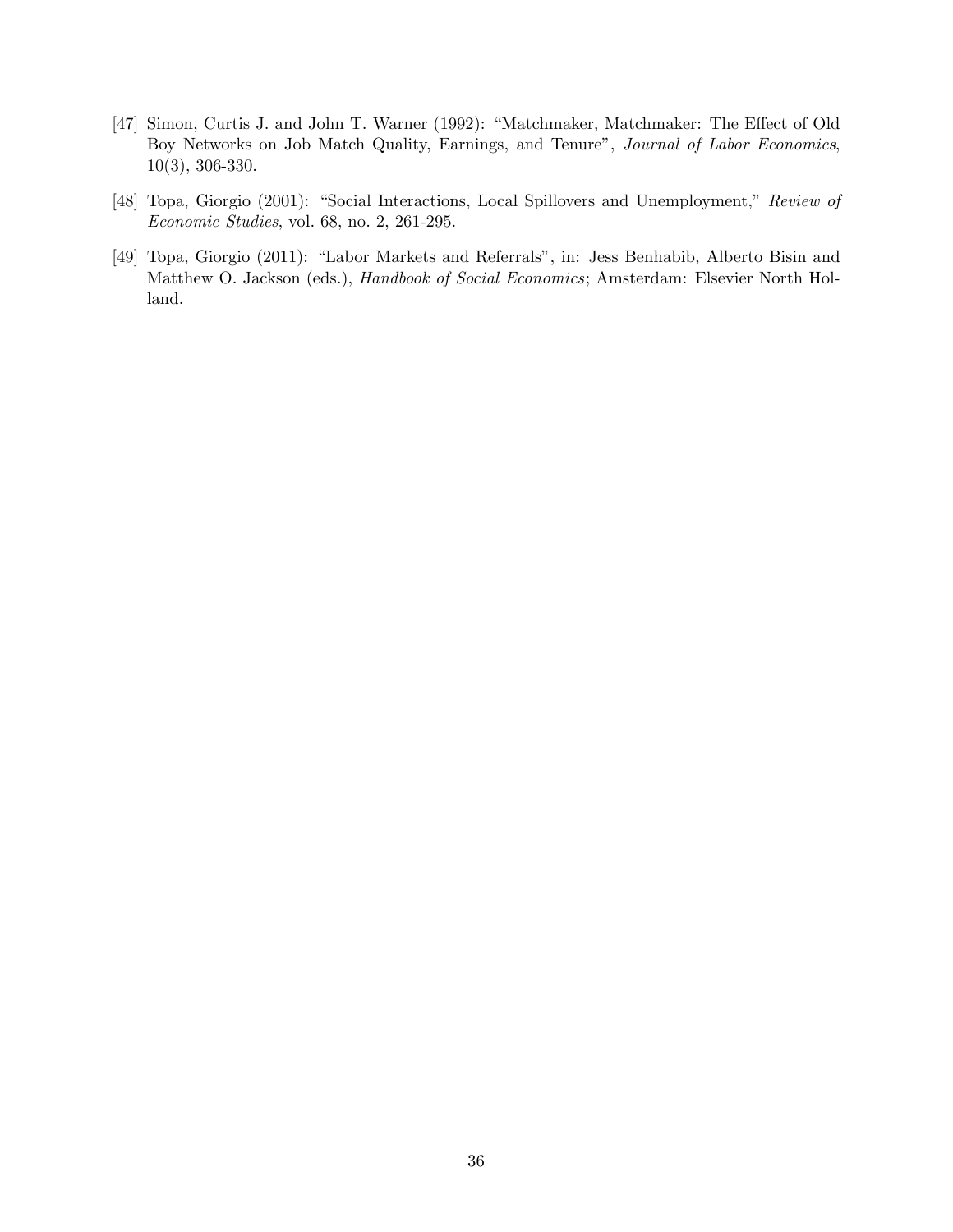## A Additional Results

A few more findings regarding the firm's hiring process and employees' experiences, though not of direct relevance to model predictions, may be of interest.

First, following Section 5.1, prediction 1, the Table 5 estimates of the probabilities of being interviewed and receiving an offer provide some ancillary information on the corporation's hiring process. Unsurprisingly, a larger number of applicants significantly increases the competitiveness of the position. However, the magnitude of this effect is small: 100 more applicants for a position are associated with a 0.1 percentage point decrease in the probability that an applicant is interviewed. Surprisingly, the proportion of applicants that are referred increases the likelihood that an applicant for the position receives either an interview or an offer, and this effect is significant. A 10 percentage point increase in the proportion referred is associated with a 0.88 percentage point increase in the probability of an interview, and a 0.44 percentage point increase in the probability of an offer.

Staff level coefficient estimates indicate that support staff positions are significantly less competitive than mid-level staff positions, but that junior, senior and executive level staff positions are comparably competitive to mid-level staff positions. Similarly, positions that require a high school diploma are significantly less competitive than positions that require a college degree, particularly at the interview stage, while associate's degree, college degree and other education requirement positions are similarly competitive. However, we do Önd that positions that require a graduate degree are significantly more competitive than positions that require a college degree, particularly at the interview stage.

Screening from the application to interview stage becomes stronger over time in our data, with the probability of being interviewed conditional on applying decreasing by 0.5 percentage points per year. Yet the probability of receiving an offer conditional on having been interviewed increases significantly over time, and the overall offer probability for applicants does not vary significantly over time. Finally, we see a lower probability for the applicant of being interviewed following the start of the recession, with, again, no significant change in the overall probability of an offer. Together these estimates suggest that screening resources are being shifted to earlier points in the hiring process over the course of the panel.

Applicants sourced from the corporate website and who applied through their own initiative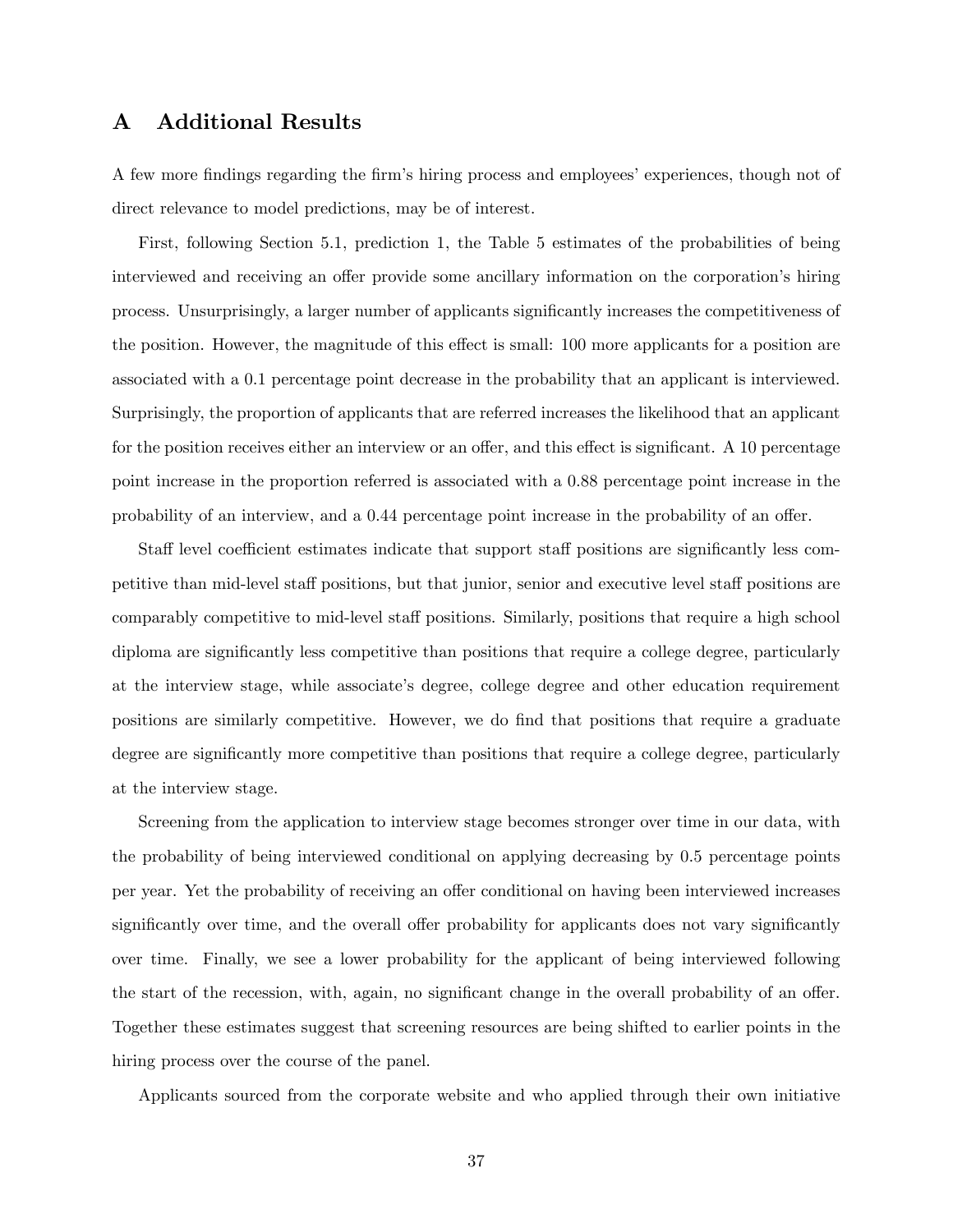have interview and offer rates similar to those of job board applicants. As hinted by the Table 4 transition rates, however, "other" applicants, including those produced by campus recruiting, have interview and offer probabilities that are significantly higher than those of job board applicants.

An interesting side question is whether the corporation views referrals as substitutes or complements to other inputs in the recruiting technology. We find some (weak) evidence of substitution between referrals and other inputs into the screening process: controlling for applicant pool size, the percentage of applicants who get interviews is negatively correlated with the presence of referrals in the pool.

Turning to Section 5.1's prediction 4, regarding the effect of referral on tenure in the corporation, we find that most of this referral effect arises from the pre-recession period. Pre-recession referred workers are 76 percent as likely to leave the organization as pre-recession non-referred workers, and this effect has a p-value of 0.045. However, the referral effect on separations for those hired after the start of the recession is much more moderate. For people hired after 2007, referred workers are only 96 percent as likely to leave the corporation compared to non-referred people, and this difference is not statistically significant. Similarly, if one estimates using only the pre-recession sample, one finds that referred workers are 77 percent as likely to leave the corporation as non-referred workers, and the p-value for this estimate is 0.056. The period beginning with the recession was one of meaningful changes in employment practices for this particular corporation, as for many others. We find substantially decreased turnover from the start of the recession, and decidedly different hiring practices. Thus it is not surprising that employee referrals appear to function differently for this corporation from the start of the recession.

Despite our failure to identify a significant effect of referral on promotion under Section 5.1's prediction 6, the Table 7 results on promotion are informative regarding which employee characteristics do drive promotion. Employees with longer tenure in the corporation are significantly more likely to be promoted. One year of tenure increases the promotion probability over the next six months by five percentage points, all else equal. Not surprisingly, full time, day shift, and active status workers are more likely to be promoted. The relationship between staff level and promotion rate is roughly monotonically decreasing. Junior staff are promoted at significantly higher rates than mid-level staff. Senior and executive staff are promoted at only 63 and 51 percent, respectively, of the rate of mid-level staff, and this difference is significant at the one percent level. Finally, the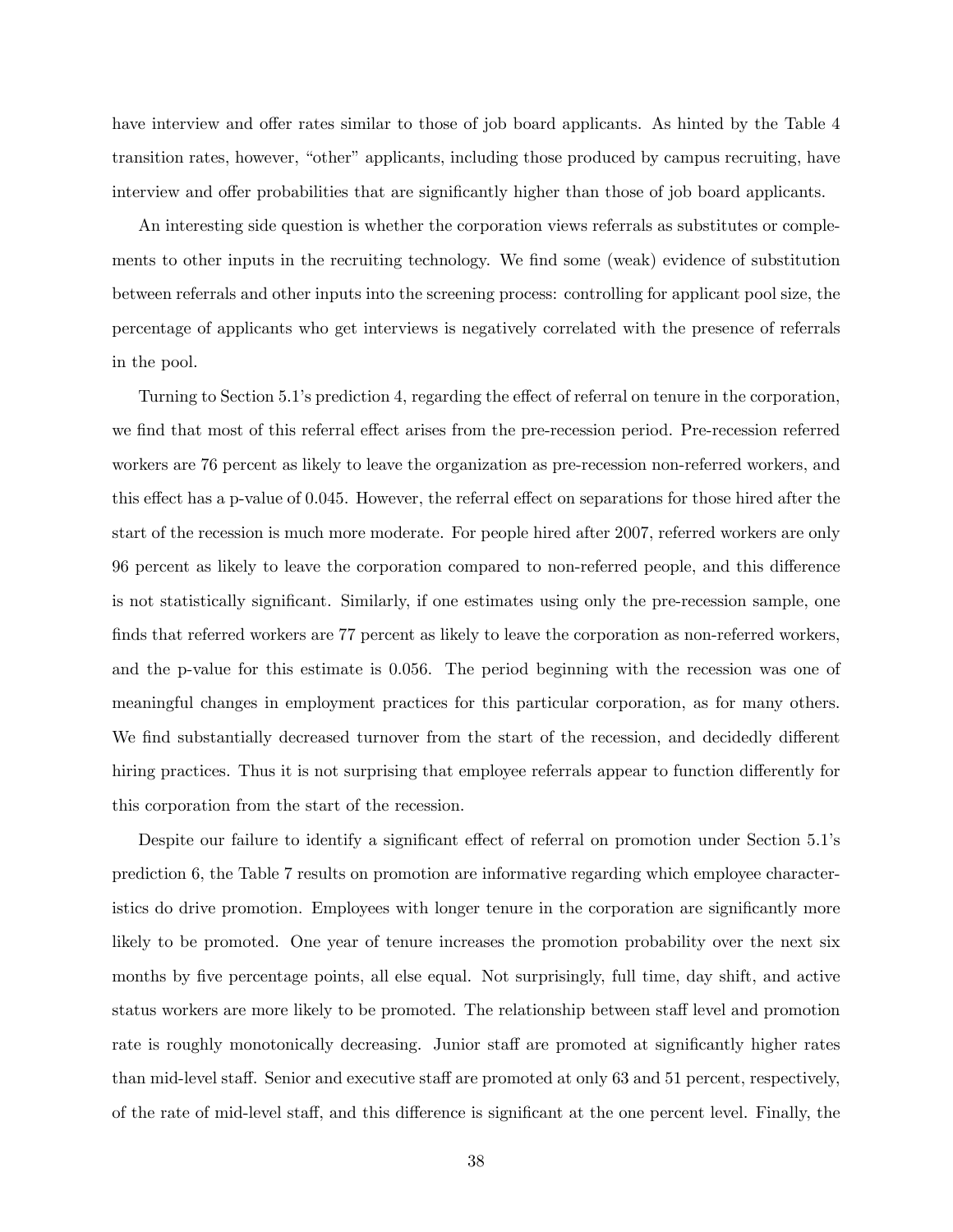rate of promotions at this corporation increased following the start of the recession.

Finally, we have also run our empirical analysis separately for some of the largest divisions within the company, to see whether our results are robust to possibly different management practices within the company. Our findings are qualitatively very similar across the four largest divisions of the corporation, with some variation in the size of the estimated referral effects on outcomes. For instance, the estimated initial salary advantage for referred vs. non-referred workers ranges between 0.8 and 5.4 percent of initial salary across divisions. There is also some evidence in one division that referrals are associated to a higher promotion hazard, suggesting higher perceived productivity for referred hires. Overall, the results are remarkably similar across the entire corporation.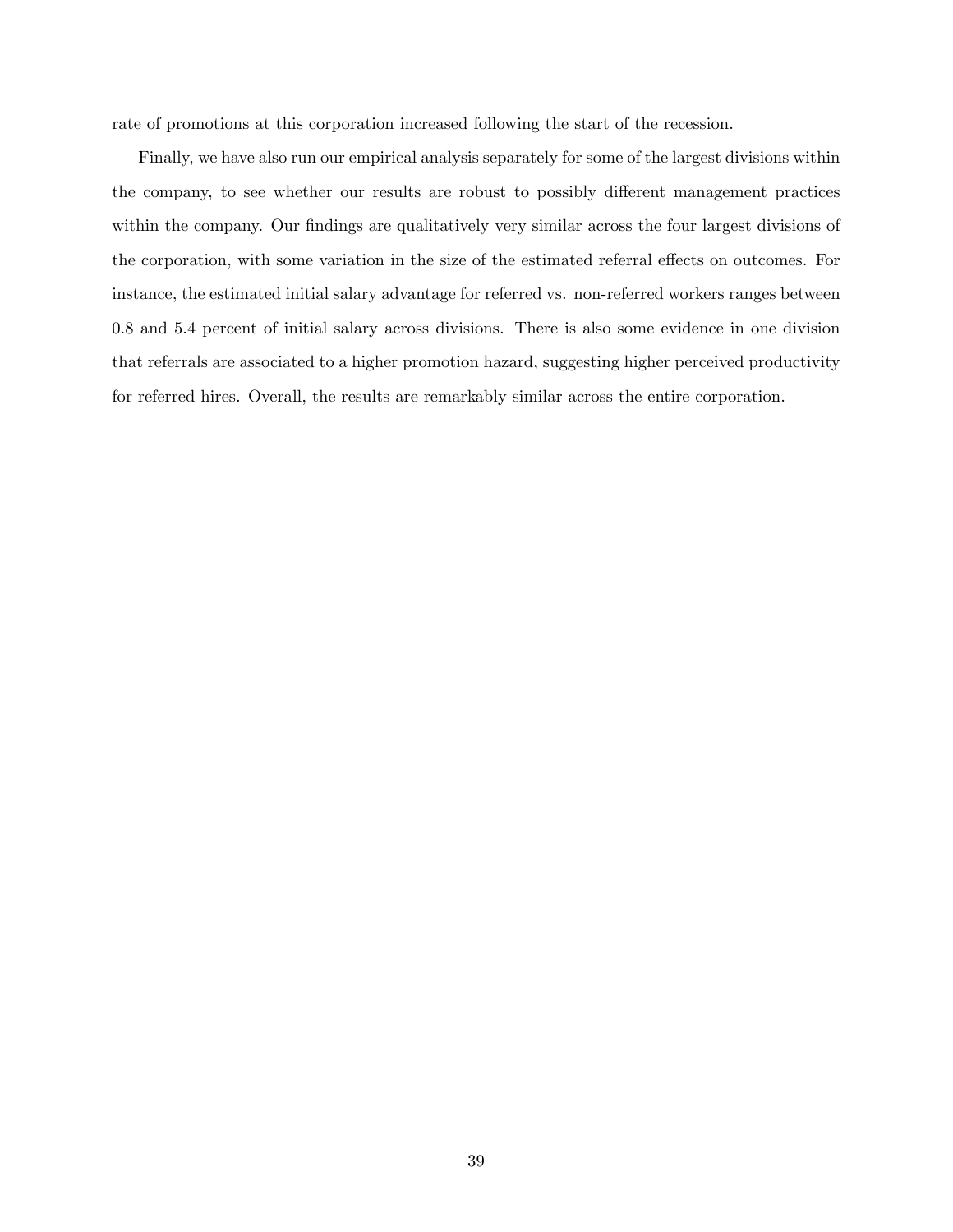|                                       | Referral model                                     |                     |                                    |            |                                        |  |  |  |  |  |
|---------------------------------------|----------------------------------------------------|---------------------|------------------------------------|------------|----------------------------------------|--|--|--|--|--|
| Prediction                            | Learning                                           | Homophily           | Moral hazard                       | Favoritism | Data                                   |  |  |  |  |  |
| 1. $Pr(hire)$                         | $\sim$                                             | R>E                 | R>E                                | R>E        | R>E                                    |  |  |  |  |  |
| 2. Initial wages                      | R>E                                                | R>E                 | $R < E$ or $\sim$                  | $\sim$     | R>E                                    |  |  |  |  |  |
| 3. Wage gap with $\tau$               | \                                                  | $\text{flat}^{***}$ |                                    | flat       |                                        |  |  |  |  |  |
| 4. Separation                         | R < E                                              | R < E               | R < E                              | $\sim$     | R < E                                  |  |  |  |  |  |
| 5. Separation gap with $\tau$         | $\searrow$                                         | $\text{flat}^{***}$ | flat                               | $\sim$     | flat                                   |  |  |  |  |  |
| 6. Mean productivity                  | R>E                                                | R>E                 | $R < E$ or $\sim$                  | R < E      | $R = E$<br>or $\int$ ****              |  |  |  |  |  |
| 7. Wage variance                      | $R < E^*$ or $\sim$ ,<br>gap $\setminus$ in $\tau$ | $\sim$              | $\sim$<br>gap $\nearrow$ in $\tau$ | $\sim$     | $R < E$ ,<br>gap $\setminus$ in $\tau$ |  |  |  |  |  |
| 8. Referral effects by skill<br>level | $\searrow$ **                                      | $\sim$              | $\sim$                             | $\sim$     | ↘                                      |  |  |  |  |  |

Table 1: Referral Model Predictions and Estimation Results

 $\overline{R}$  = referral-sourced candidate,  $E$  = external market-sourced candidate; \*= Datcher 1983.  $\tau$  =tenure. Among the learning models, this prediction emerges only from Galenianos (2013).

\*\*\*The table entry describes a model in which referral relationships are homophilous in general worker productivity. A model in which they are homophilous in firm-specific productivity would instead appear to lead to the declining wage and separation gaps predicted by learning models.

\*\*\*\* Assuming promotion reflects productivity, our results indicate no significant productivity advantage for either referred or unreferred workers. However, if promotion does not reflect productivity, then our data do not allow us to test productivity predictions.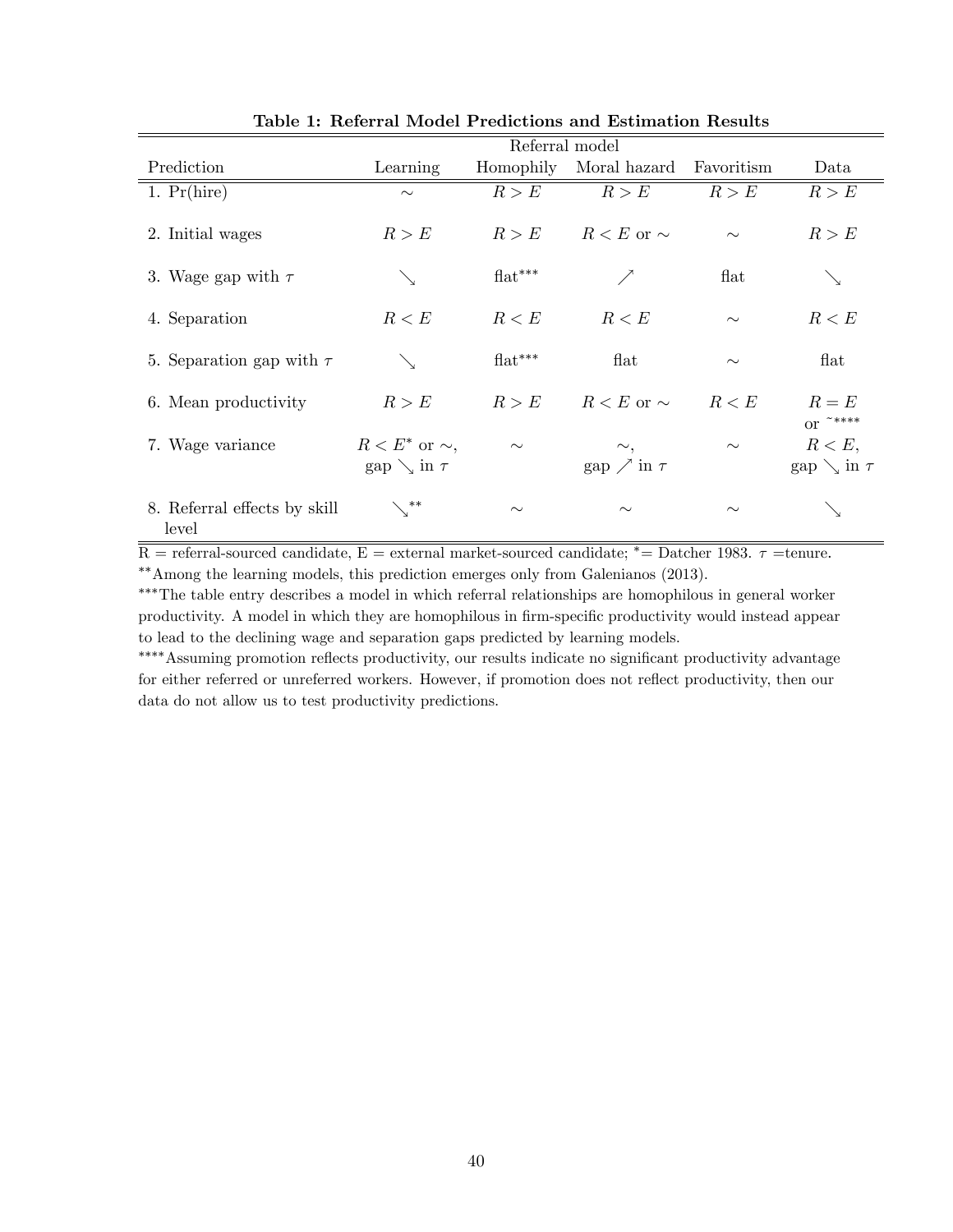|                            |                          |            | . .                  |            |  |  |
|----------------------------|--------------------------|------------|----------------------|------------|--|--|
|                            | Applicants, $N = 62,127$ |            | Positions, $N = 315$ |            |  |  |
| Characteristics            | Observations             | Proportion | Observations         | Proportion |  |  |
| Number of Interviews       | 1,811                    | 2.9%       |                      |            |  |  |
| Number of Offers           | 428                      | $0.7\%$    |                      |            |  |  |
| Number of Hires            | 340                      | $0.6\%$    |                      |            |  |  |
| Support Staff              | 1,732                    | $2.8\%$    | 15                   | 4.8%       |  |  |
| Junior Staff               | 30,685                   | $49.4\%$   | 123                  | $39.1\%$   |  |  |
| Mid-level Staff            | 17,269                   | 27.8%      | 106                  | 33.7%      |  |  |
| Senior Staff               | 11,398                   | 18.4\%     | 64                   | $20.3\%$   |  |  |
| Executive                  | 1,052                    | $1.7\%$    | 7                    | 2.2%       |  |  |
|                            |                          |            |                      |            |  |  |
| High School Required       | 1,537                    | $2.5\%$    | 18                   | $5.7\%$    |  |  |
| Associates Degree Required | 935                      | $1.5\%$    | 6                    | $1.9\%$    |  |  |
| Bachelors Degree Required  | 38,057                   | $61.3\%$   | 175                  | 55.6%      |  |  |
| Graduate Degree Required   | 18,478                   | 29.7%      | 96                   | $30.5\%$   |  |  |
| Not Indicated or Other     | 3,120                    | $5.0\%$    | 20                   | $6.3\%$    |  |  |
|                            |                          |            |                      |            |  |  |

.

Table 2: Estimation Sample Descriptive Statistics, Applicant Data

Years of Experience Required- mean: 5.3; median: 4; SD: 3.4; min: 1; max: 12 Number of Applicants for a Position- mean: 185.2; median: 113; SD: 245.2; min: 1; max: 2,283 Number of Interviews for a Position- mean: 6.7; median: 5; SD: 7.0; min: 1; max: 52

Notes: Jobs were posted between 2006 and 2010. Excluding one person pools & postings that did not result in hires.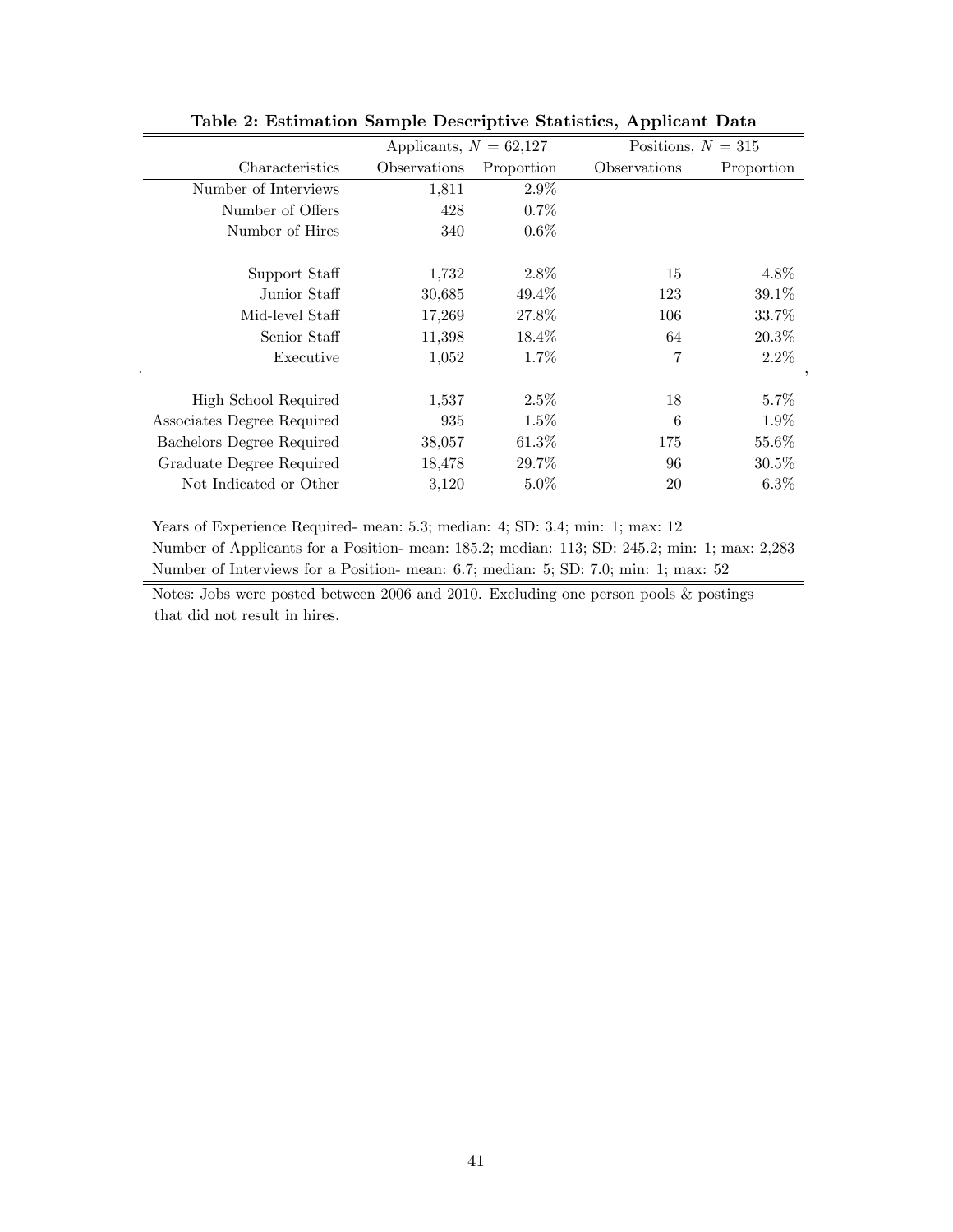| Characteristic         | Observations                                            | Proportion | Characteristic        | Observations | Proportion |  |  |  |  |  |  |
|------------------------|---------------------------------------------------------|------------|-----------------------|--------------|------------|--|--|--|--|--|--|
| <b>Full Sample</b>     | 12,447                                                  | $100\%$    | Unique Individuals    | 1,774        | 100%       |  |  |  |  |  |  |
| Separations from firm  | 638                                                     | $5\%$      | Referred              | 509          | 29%        |  |  |  |  |  |  |
| Promotions             | 1,852                                                   | $15\%$     | Ever Promoted         | 1,005        | 57%        |  |  |  |  |  |  |
|                        |                                                         |            | Ever Separated        | 638          | 36%        |  |  |  |  |  |  |
| Support Staff          | 329                                                     | $3\%$      | Day Shift             | 12,296       | 99%        |  |  |  |  |  |  |
| Junior Staff           | 4,451                                                   | $36\%$     | Night Shift           | 50           | $0\%$      |  |  |  |  |  |  |
| Mid-level Staff        | 5,108                                                   | 41%        | Graveyard Shift       | 99           | $1\%$      |  |  |  |  |  |  |
| Senior Staff           | 2,253                                                   | $18\%$     | On leave              | 194          | $2\%$      |  |  |  |  |  |  |
| Executive              | 306                                                     | $2\%$      | Part Time             | 111          | $1\%$      |  |  |  |  |  |  |
| Mean tenure in years   | 3.01                                                    |            | Mean hires/year       | 150.50       |            |  |  |  |  |  |  |
| Mean time to Promotion | 1.66                                                    |            | Mean promotions/year  | 176.91       |            |  |  |  |  |  |  |
| to first promotion     | 1.62                                                    |            | Mean separations/year | 56.71        |            |  |  |  |  |  |  |
|                        | Salary: mean: \$102,740; median: \$97,377; SD: \$45,551 |            |                       |              |            |  |  |  |  |  |  |

## Table 3: Estimation Sample Descriptive Statistics, Employee Data

Notes: Salary is reported in 2010 dollars.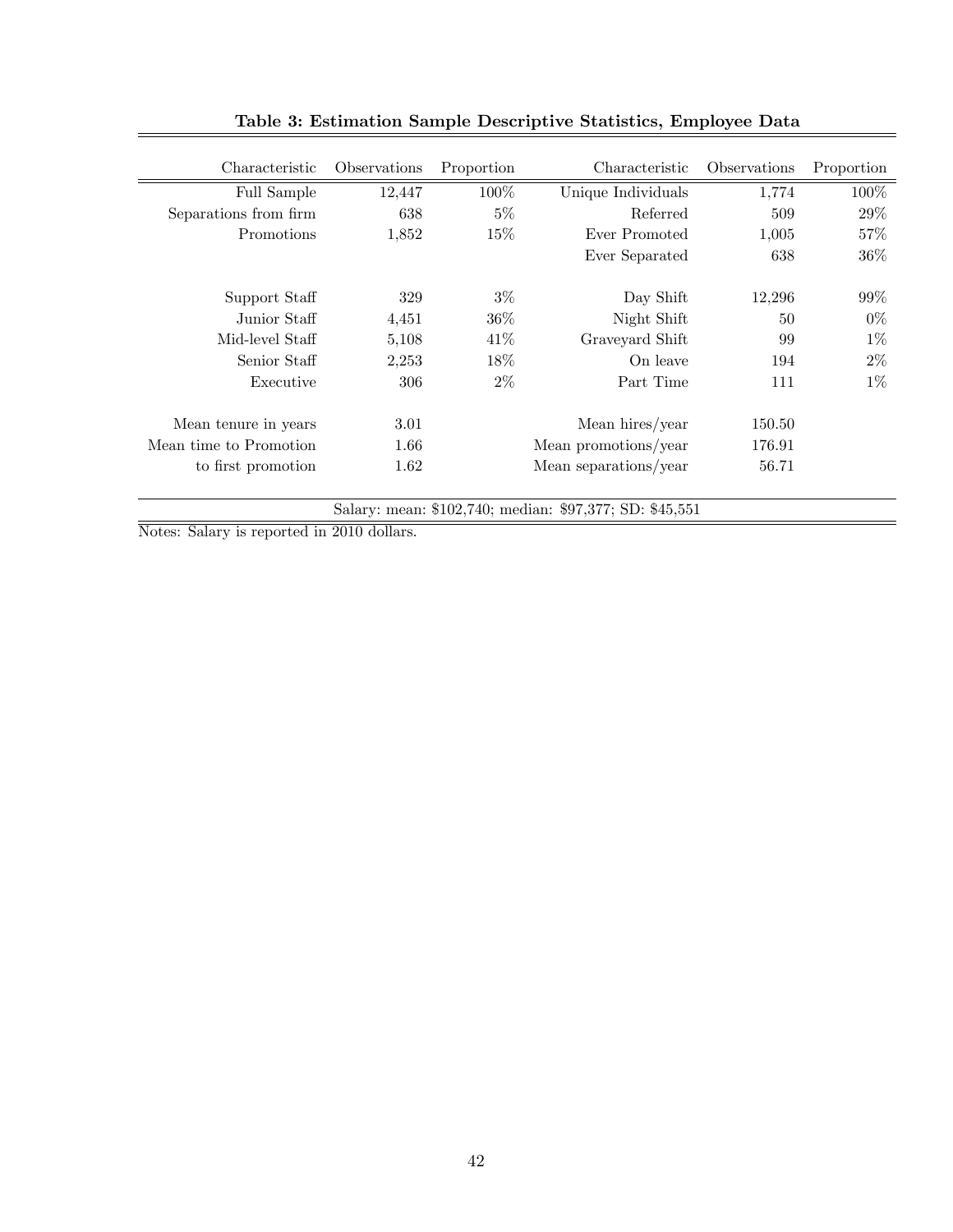| Source                       | Applicant | Interview | Offer | Hired |
|------------------------------|-----------|-----------|-------|-------|
| Internet Job Board           | 60.1      | 40.0      | 23.6  | 23.5  |
| Firm Website                 | 14.8      | 10.1      | 9.6   | 10.6  |
| Own Initiative               | 10.1      | 7.7       | 7.0   | 5.6   |
| Other                        | 6.9       | 13.9      | 21.3  | 23.5  |
| Referred by Current Employee | 6.1       | 21.4      | 27.3  | 29.1  |
| Campus Recruitment           | 2.1       | 6.9       | 11.2  | 7.6   |
| Sum                          | 100.0     | 100.0     | 100.0 | 100.0 |
| $T = 10$ $T = 30107$         |           |           |       |       |

Table 4: Percent of Applicants at Each Stage by Method of Applying

Total Sample: 62,127

Table 5: Linear Model of Interview and Offer Probability

|                     | (1)         | (2)          | $\left( 3\right)$ |
|---------------------|-------------|--------------|-------------------|
|                     | Interview   | Offer        | Offer/Interview   |
| Referral            | $0.073***$  | $0.024***$   | $0.139***$        |
|                     | (0.003)     | (0.001)      | (0.027)           |
| Firm Website        | $-0.002$    | $-0.001$     | 0.047             |
|                     | (0.002)     | (0.001)      | (0.037)           |
| Own Initiative      | 0.000       | 0.001        | $0.071*$          |
|                     | (0.002)     | (0.001)      | (0.038)           |
| Other Source        | $0.042***$  | $0.018***$   | $0.173***$        |
|                     | (0.002)     | (0.001)      | (0.028)           |
| $#$ Applicants/100  | $-0.001***$ | $-0.000$ *** | $-0.011**$        |
|                     | (0.000)     | (0.000)      | (0.005)           |
| Share of Applicants | $0.087***$  | $0.044**$    | $0.107*$          |
| Referred            | (0.004)     | (0.002)      | (0.028)           |
| R-squared           | 0.037       | 0.021        | 0.082             |
| Observations        | 62,127      | 62,127       | 1811              |

Notes: \* p $\leq 0.10$ , \*\* p $\leq 0.05$ , \*\*\* p $\leq 0.01$ . Standard errors in parentheses. Excludes job postings that did not result in hires and one person pools. Specification (3) only includes those who received interviews. Omitted category: Internet job posting, college required, mid-level staff. Controls include staff levels, required education categories, dummies for year of job posting, and a constant term.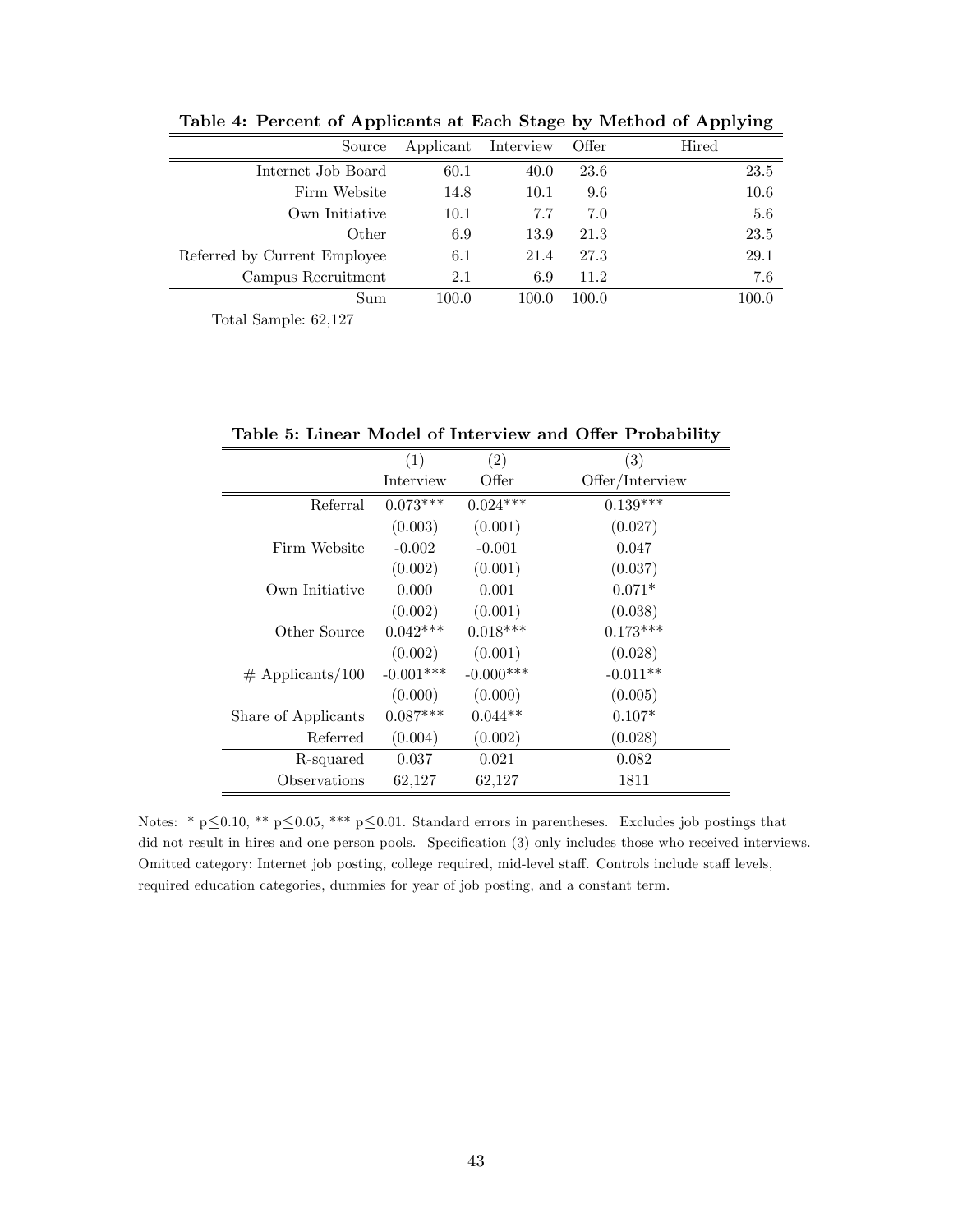|                    | $\left( 1\right)$ | $\left( 2\right)$ | $\left( 3\right)$ |
|--------------------|-------------------|-------------------|-------------------|
| Referral           | $0.021***$        | $0.023***$        | $0.019***$        |
|                    | (0.005)           | (0.008)           | (0.006)           |
| Tenure * Referral  | $-0.009***$       |                   | $-0.005$          |
|                    | (0.001)           |                   | (0.004)           |
| Tenure at Firm     | $0.042***$        |                   | $0.059***$        |
|                    | (0.001)           |                   | (0.002)           |
| Support Staff      | $-0.891***$       | $-0.888***$       | $-0.889***$       |
|                    | (0.009)           | (0.009)           | (0.009)           |
| Junior Staff       | $-0.451***$       | $-0.450***$       | $-0.451***$       |
|                    | (0.003)           | (0.003)           | (0.003)           |
| Senior Staff       | $0.343***$        | $0.344***$        | $0.344***$        |
|                    | (0.004)           | (0.004)           | (0.004)           |
| Executive          | $0.920***$        | $0.921***$        | $0.921***$        |
|                    | (0.009)           | (0.009)           | (0.009)           |
| Tenure Squared/100 |                   |                   | $-0.209***$       |
|                    |                   |                   | (0.023)           |
| Tenure*Referral    |                   |                   | $-0.058$          |
| Squared $/100$     |                   |                   | (0.046)           |
| R-squared          | 0.861             | 0.863             | 0.863             |
| Observations       | 12,443            | 12,443            | 12,443            |

Table 6: Pooled Log Salary Regressions

Notes: \*  $p\leq 0.10$ , \*\*  $p\leq 0.05$ , \*\*\*  $p\leq 0.01$ . Standard errors in parentheses. Omitted category is not referred, day shift, full time, not on leave, mid-level staff. Controls include company divisions, shift, full-time/part-time status, leave status, current half-year, and a constant term. Specification (1) includes a linear trend in tenure; specification (2) includes a dummy for each six months of tenure and interactions of referral with half-years of tenure; specification (3) includes a quadratic trend in tenure.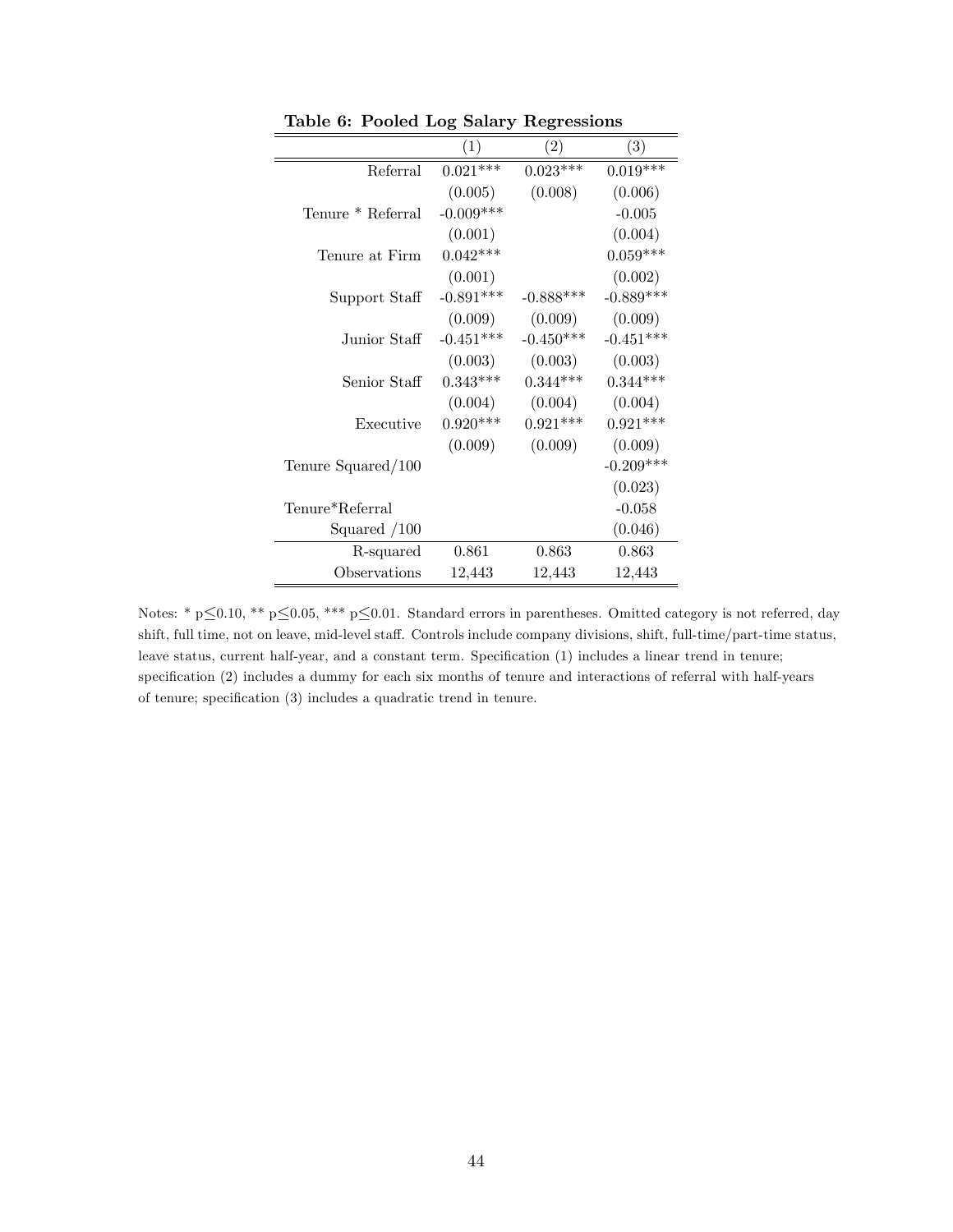|                                     |                      |                              | Std. Em.       | $0.080\,$ | 0.010      |                                                        | 0.134              | 0.114       | 0.192      | 0.128      | 0.169              | 0.93         | 0.058        | $0.117$        | $0.615\,$          | $0.101\,$         | $0.160\,$       | 0.810         | 0.055       |                |              |
|-------------------------------------|----------------------|------------------------------|----------------|-----------|------------|--------------------------------------------------------|--------------------|-------------|------------|------------|--------------------|--------------|--------------|----------------|--------------------|-------------------|-----------------|---------------|-------------|----------------|--------------|
|                                     |                      | $\left( 6\right)$            | $\exp(\delta)$ | 0.983     | $1.051***$ |                                                        | $0.133***$         | $0.197***$  | $0.573*$   | $0.508***$ | $0.608^*$          | $1.490***$   | $0.639***$   | $0.503***$     | $1.595\,$          | 0.853             | 0.926           | 1.291         | $1.112**$   | $-5108$        | 12,447       |
|                                     | Promotion            | $\widehat{5}$                | Std. Err       | 0.074     | 0.012      | 0.022                                                  | 0.128              | 0.110       | 0.192      | $0.127\,$  | 0.150              | 0.079        | 0.049        | 0.111          |                    |                   |                 |               | 0.055       |                |              |
|                                     |                      |                              | $\exp(\delta)$ | 0.931     | $1.053***$ | <b>1660</b>                                            | $0.128**$          | $0.190***$  | $0.574*$   | $0.505***$ | 0.766              | $1.438***$   | $0.628***$   | $0.512***$     |                    |                   |                 |               | $1.110**$   | $-5110$        | 12,447       |
|                                     |                      | $\left( \frac{1}{2} \right)$ | Std. Err       | 0.050     | 0.010      |                                                        | 0.128              | 0.110       | 0.193      | 0.127      | 0.149              | 0.079        | 0.049        | 0.110          |                    |                   |                 |               | 0.055       |                |              |
|                                     |                      |                              | $\exp(\delta)$ | 0.923     | $1.052***$ |                                                        | $0.128**$          | $0.190***$  | $0.575*$   | $0.505***$ | 0.765              | $1.438***$   | $0.627***$   | $0.512***$     |                    |                   |                 |               | $1.110**$   | $-5110$        | 12,447       |
|                                     |                      |                              | Std. Err       | $\!0.142$ | 0.019      |                                                        | 0.000              | 0.335       | $1.115$    | 0.681      | 0.521              | 0.195        | 0.139        | 0.365          | 0.091              | 0.214             | 0.301           | 1.705         | 0.053       |                |              |
|                                     |                      | $\binom{3}{2}$               | $\exp(\delta)$ | 0.873     | $0.938***$ |                                                        | $0.000\,$          | $0.572\,$   | $4**027.1$ | $3.221***$ | $1.684\hbox{{}^*}$ | $1.784***$   | $\rm 0.904$  | 1.136          | $0.086**$          | $1.001\,$         | 0.988           | 2.694         | $0.619***$  | $-2392$        | 12,447       |
| Hazard Models                       | Separation from Firm |                              | Std. Err.      | $\!0.111$ |            | $\begin{array}{c} 0.021 \\ 0.047 \\ 0.000 \end{array}$ |                    | 0.369       | 1.153      | 0.668      | 0.298              | 1.174        | 0.120        | 0.381          |                    |                   |                 |               | 0.054       |                |              |
|                                     |                      | $\odot$                      | $\exp(\delta)$ | 0.827     | $0.932***$ |                                                        | $1.010$<br>$0.000$ | $\,0.631\,$ | $4.951***$ | $3.149***$ | 0.982              | $1.778***$   | 0.896        | 73<br>ن<br>1.3 |                    |                   |                 |               | $0.629***$  | $-2398$        | 12,447       |
|                                     |                      | $\widehat{\Xi}$              | Std. Err.      | 0.081     | 0.019      |                                                        | 0.000              | 0.368       | 1.149      | 1.667      | 0.299              | 1.174        | 0.120        | 0.381          |                    |                   |                 |               | 0.054       |                |              |
|                                     |                      |                              | $\exp(\delta)$ | $0.844*$  | $0.934***$ |                                                        | 0.000              | 0.630       | $4.939***$ | $3.146***$ | 0.986              | $1.778***$   | 0.896        | 1.374          |                    |                   |                 |               | $0.629***$  | $-2399$        | 12,447       |
| Table 7: Discrete Time Proportional |                      |                              |                | Referral  | Tenure     | Tenure*Referral                                        | Night              | Graveyard   | Part Time  | On Leave   | Support Staff      | Junior Staff | Senior Staff | Executive      | Support * Referral | Junior * Referral | Senior*Referral | Exec*Referral | $Post-2007$ | Log Likelihood | Observations |

Notes: \*  $p \le 0.10$ , \*\*  $p \le 0.05$ , \*\*\*  $p \le 0.01$  for test of H0: exp $(\delta)=1$ . Omitted category is not referred, day shift, full time, not on leave, mid-level staff, in the largest division. Controls include company divisions, shift, part-time/full-time status, and leave status. Salary is in thousands of 2010 dollars. Columns (1) and Notes: \*  $p\leq 0.10$ , \*\*\*  $p\leq 0.05$ , \*\*\*  $p\leq 0.01$  for test of H0: exp( $\delta$ )=1. Omitted category is not referred, day shift, full time, not on leave, mid-level staff, in the largest division. Controls include company divisions, shift, part-time/full-time status, and leave status. Salary is in thousands of 2010 dollars. Columns (1) and (4) contain our baseline specification; columns (2) and (5) add a tenure\*referral interaction; columns (3) and (6) add staff level\*referral interactions. (4) contain our baseline specification; columns (2) and (5) add a tenure\*referral interaction; columns (3) and (6) add staff level\*referral interactions.

45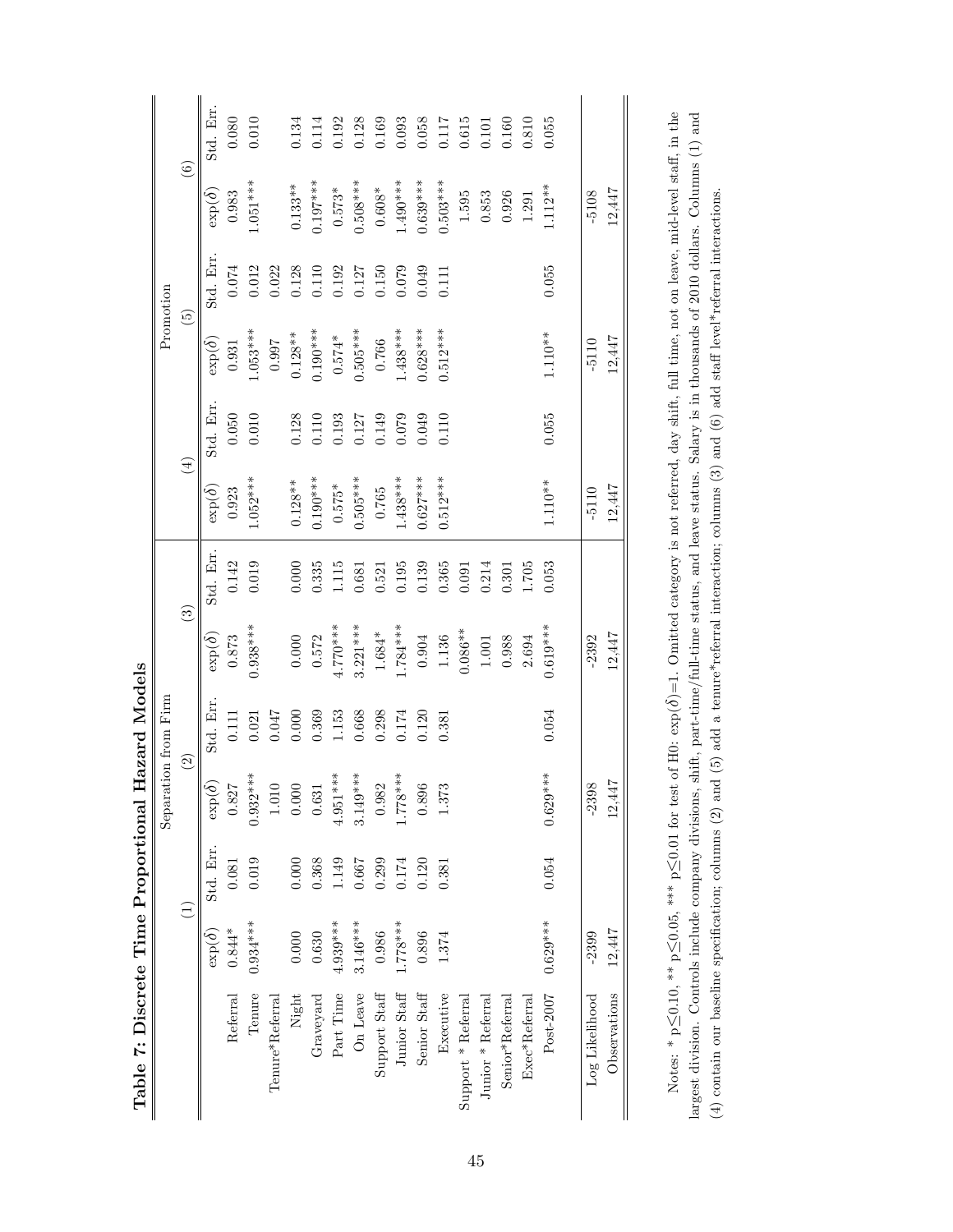|                            | (1)         | $\overline{(2)}$ | $\overline{(3)}$ |
|----------------------------|-------------|------------------|------------------|
|                            | Interview   | Offer            | Offer/Interview  |
| Referral                   | $0.058***$  | $0.021***$       | $0.155***$       |
|                            | (0.008)     | (0.004)          | (0.037)          |
| Firm Website               | $-0.003$    | $-0.001$         | 0.052            |
|                            | (0.003)     | (0.001)          | (0.034)          |
| Own Initiative             | $-0.000$    | 0.001            | $0.073**$        |
|                            | (0.002)     | (0.001)          | (0.036)          |
| Other Source               | $0.041***$  | $0.018***$       | $0.174***$       |
|                            | (0.007)     | (0.004)          | (0.039)          |
| Support Staff              | 0.015       | 0.014            | 0.117            |
|                            | (0.021)     | (0.018)          | (0.124)          |
| Junior Staff               | 0.003       | $-0.000$         | $-0.019$         |
|                            | (0.006)     | (0.002)          | (0.041)          |
| Senior Staff               | $\,0.003\,$ | $-0.001$         | $-0.038$         |
|                            | (0.005)     | (0.002)          | (0.031)          |
| Executive                  | $-0.008$    | 0.003            | 0.110            |
|                            | (0.013)     | (0.003)          | (0.094)          |
| <b>Experience Required</b> | $0.003***$  | 0.000            | $-0.010$         |
| (in years)                 | (0.001)     | (0.000)          | (0.006)          |
| High School Required       | 0.011       | 0.007            | 0.013            |
|                            | (0.013)     | (0.008)          | (0.072)          |
| Associates Degree          | $-0.016$    | $-0.012$         | $-0.041$         |
| req'd                      | (0.025)     | (0.018)          | (0.190)          |
| Graduate Degree            | $-0.005$    | $-0.002$         | $-0.026$         |
| req'd                      | (0.005)     | (0.002)          | (0.027)          |
| Not Indicated / Other      | 0.001       | $-0.002$         | $-0.045$         |
|                            | (0.009)     | (0.005)          | (0.074)          |
| High School * Referral     | $0.212***$  | 0.018            | $-0.195$         |
|                            | (0.067)     | (0.030)          | (0.121)          |
| Associate * Referral       | 0.011       | 0.040            | $0.328**$        |
|                            | (0.049)     | (0.053)          | (0.137)          |
| Grad School * Referral     | 0.013       | $0.003\,$        | $-0.008$         |
|                            | (0.014)     | (0.006)          | (0.055)          |
| Other Req. * Referral      | $0.114**$   | 0.030            | $-0.030$         |
|                            | (0.045)     | (0.021)          | (0.126)          |
| R-Squared                  | 0.040       | 0.022            | 0.086            |
| Observations               | 62,127      | 62,127           | 1811             |

Table 8: Linear Model of Interview and Offer Probability - With Interactions

Notes: \*  $p \le 0.10$ , \*\*  $p \le 0.05$ , \*\*\*  $p \le 0.01$ . Standard errors in parentheses. Excludes job postings  $w$  o hires & 1 person pools. Column (3) includes only those who were interviewed. Omitted category: Internet postings, college required, mid-level staff. Controls include  $#$  of applicants, proportion referred, dummies for year of job posting, & a constant.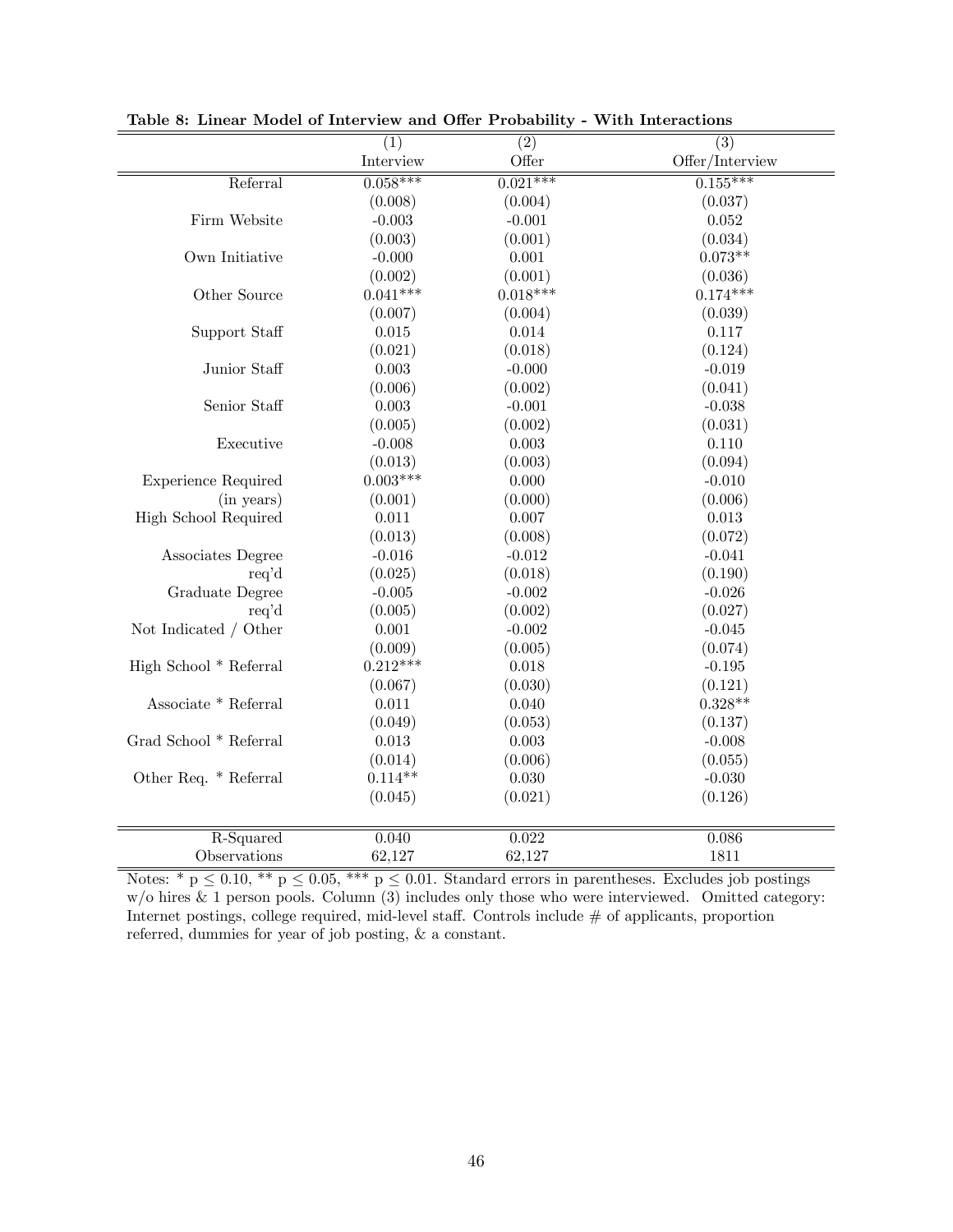| Provider's  | $%$ Same           | % Different    |                     |           |
|-------------|--------------------|----------------|---------------------|-----------|
| Gender      | 63.5               | $36.5\,$       |                     |           |
| Ethnicity   | 71.5               | 28.5           |                     |           |
| Division    | 73.2               | 26.8           |                     |           |
|             |                    |                |                     |           |
|             | $>10$ yrs. Older   | Within 10 yrs. | $> 10$ yrs. Younger |           |
| Age         | 35.8               | 48.1           | 16.1                |           |
|             |                    |                |                     |           |
|             | $%$ Higher         | $%$ Same       | $%$ Lower           |           |
| Staff Level | 48.1               | 47.9           | 4.1                 |           |
|             |                    |                |                     |           |
|             | $%$ More           | $%$ Same       | $\%$ Less           | % Unknown |
| Education   | 17.6               | 48.7           | 11.2                | 22.5      |
|             |                    |                |                     |           |
|             | Mean               | Range          | Standard Dev.       |           |
| Provider    | 3.1 years          | $0-11$ years   | $2.9$ years         |           |
| Tenure      |                    |                |                     |           |
|             | Tenure 25th Pctile | Median         | 75th Pctile         |           |
|             | 1 year             | 2 years        | 4 years             |           |

Table 9: Characteristics of Providers and Receivers of Referrals

Notes: Some referrals were dropped for missing provider data. Only 10 referees are referred by two people in our sample. For multiple providers of differing characteristics, we err on the side of matching provider and referrer characteristics, older provider age, higher staff level, and higher education.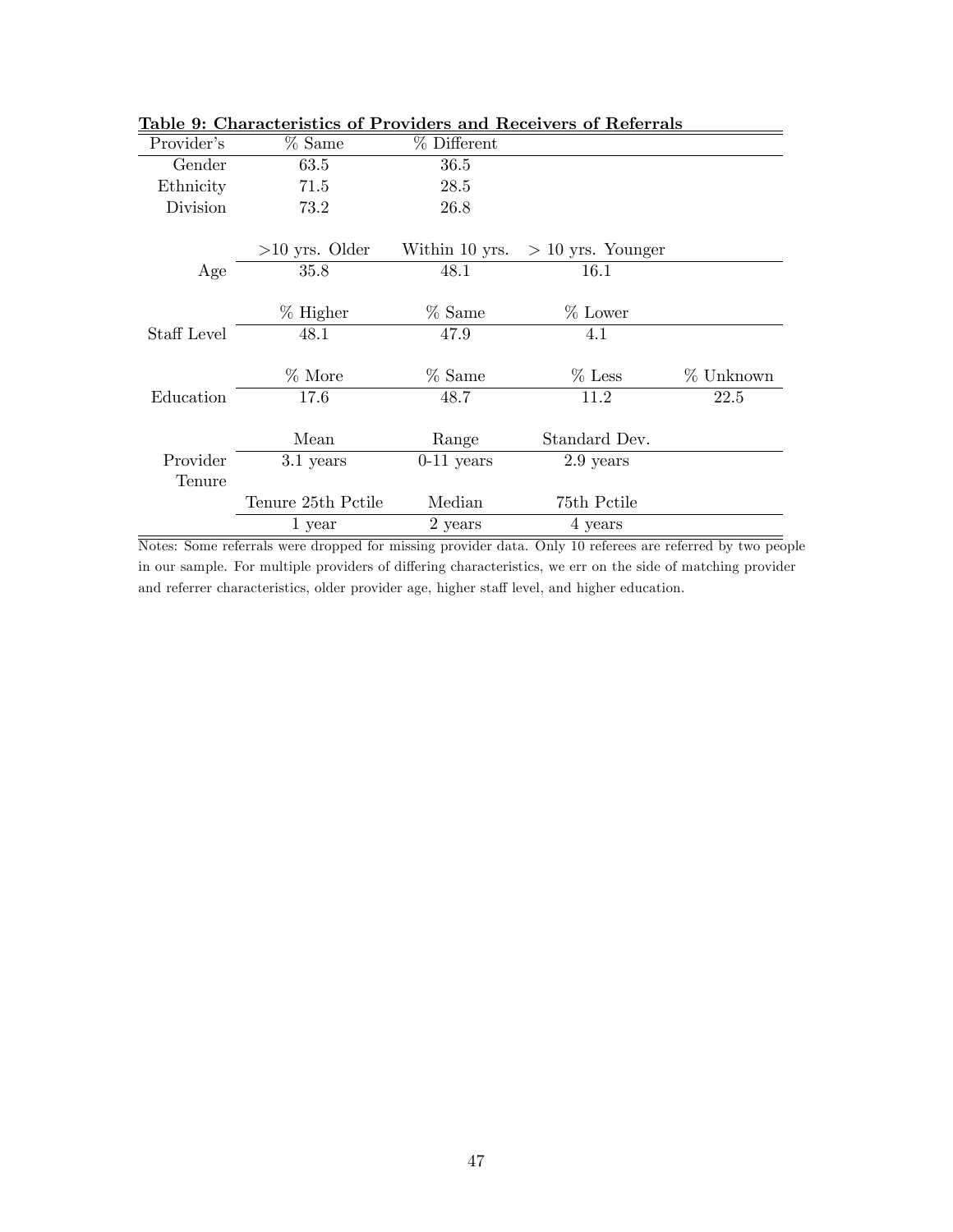|                                       | (1)         | (2)         | $\left( 3\right)$ |  |
|---------------------------------------|-------------|-------------|-------------------|--|
| Referral                              | $0.019***$  | $0.034***$  | $-0.048***$       |  |
|                                       | (0.006)     | (0.006)     | (0.012)           |  |
| Tenure * Referral                     | $-0.005$    | $-0.010***$ | $-0.008$          |  |
|                                       | (0.004)     | (0.001)     | (0.006)           |  |
| Tenure at Firm                        | $0.059***$  | $0.042***$  | $0.059***$        |  |
|                                       | (0.002)     | (0.001)     | (0.002)           |  |
| Tenure Squared /100                   | $-0.208***$ |             | $-0.205***$       |  |
|                                       | (0.023)     |             | (0.023)           |  |
| Tenure Squared x                      | $-0.058$    |             | 0.016             |  |
| Referral/100                          | (0.046)     |             | (0.100)           |  |
| Support Staff                         | $-0.889***$ | $-0.913***$ | $-0.890***$       |  |
|                                       | (0.009)     | (0.012)     | (0.010)           |  |
| Junior Staff                          | $-0.451***$ | $-0.445***$ | $-0.450***$       |  |
|                                       | (0.003)     | (0.004)     | (0.003)           |  |
| Senior Staff                          | $0.344***$  | $0.348***$  | $0.344***$        |  |
|                                       | (0.004)     | (0.005)     | (0.004)           |  |
| Executive                             | $0.921***$  | $0.930***$  | $0.929***$        |  |
|                                       | (0.009)     | (0.010)     | (0.009)           |  |
| Same Gender                           |             |             | $-0.003$          |  |
|                                       |             |             | (0.007)           |  |
| Same Ethnicity                        |             |             | 0.000             |  |
|                                       |             |             | (0.007)           |  |
| Older Provider                        |             |             | $0.041***$        |  |
|                                       |             |             | (0.009)           |  |
| Higher Staff Level                    |             |             | $0.048***$        |  |
|                                       |             |             | (0.007)           |  |
| Same Division                         |             |             | $0.018**$         |  |
|                                       |             |             | (0.007)           |  |
| Provider Tenure < Median              |             |             | $0.048***$        |  |
|                                       |             |             | (0.006)           |  |
| Provider More Educated                |             |             | $-0.015*$         |  |
|                                       |             |             | (0.009)           |  |
| Support Staff * Referral              |             | $0.052***$  |                   |  |
|                                       |             | (0.019)     |                   |  |
| Junior Staff <sup>*</sup> Referral    |             | $-0.025***$ |                   |  |
|                                       |             | (0.007)     |                   |  |
| Senior Staff * Referral               |             | $-0.018***$ |                   |  |
|                                       |             | (0.009)     |                   |  |
| Executive Staff <sup>*</sup> Referral |             | $-0.079***$ |                   |  |
|                                       |             | (0.029)     |                   |  |
| R-squared                             | 0.862       | 0.862       | 0.870             |  |
| Observations                          | 12,443      | 12,443      | 11,363            |  |

Table 10: Pooled Log Salary Regressions with Referral Matches

Notes: \*  $p\leq 0.10$ , \*\*  $p\leq 0.05$ , \*\*\*  $p\leq 0.01$ . Controls include company divisions, shift, leave status, full-time/part-time status, and a constant term. Column (1) reports the same specification as in Table 6 column  $(3)$ ; column  $(2)$  adds staff level\*referral interactions; column (3) adds referral\*provider type interactions.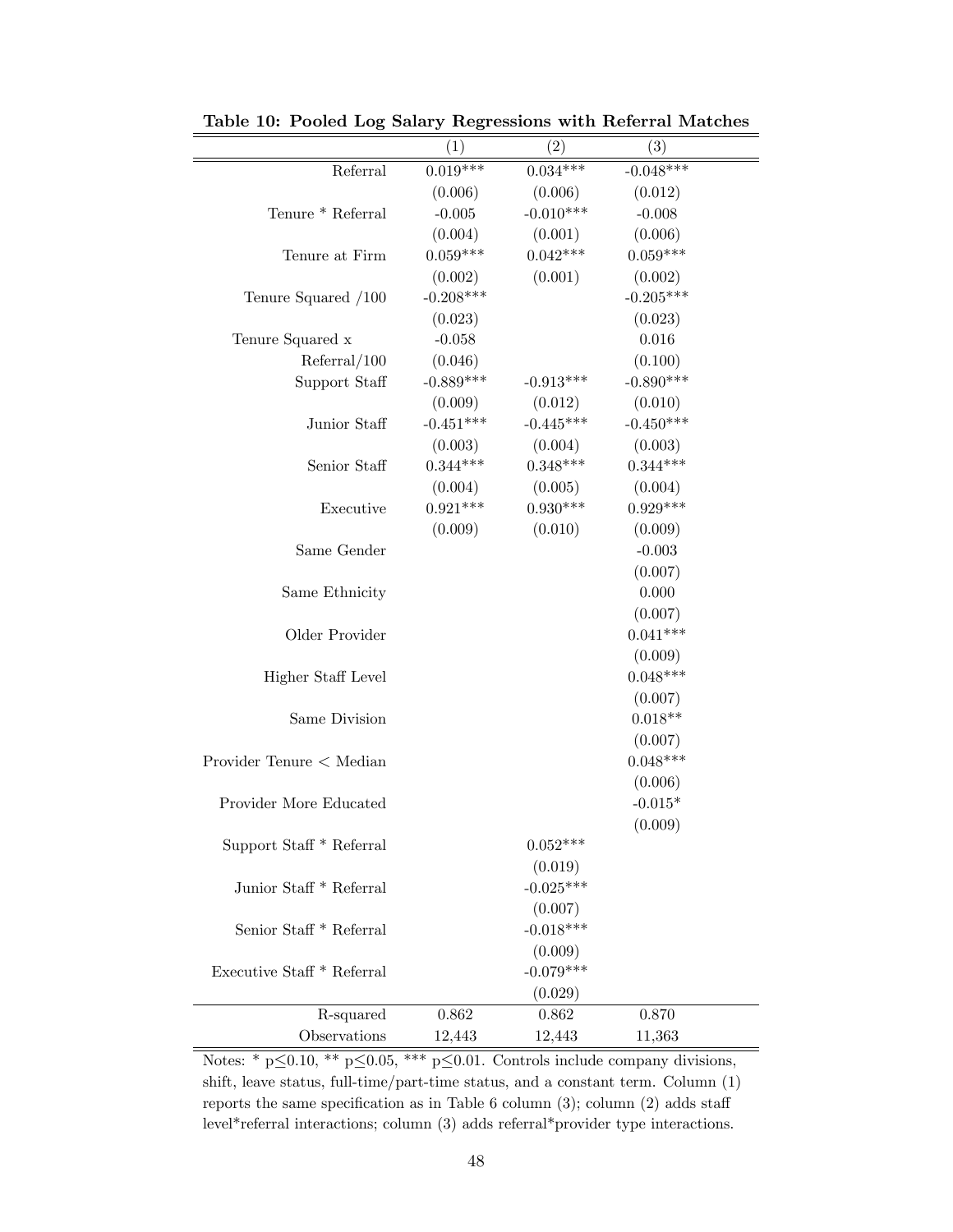|                                     |            | Promotions |          |           |         | Separations |         |           |  |  |
|-------------------------------------|------------|------------|----------|-----------|---------|-------------|---------|-----------|--|--|
|                                     |            | (1)        |          | (2)       |         | (3)         | (4)     |           |  |  |
|                                     | Coeff.     | Std. Err.  | Coeff.   | Std. Err. | Coeff.  | Std. Err.   | Coeff.  | Std. Err. |  |  |
|                                     |            |            |          |           |         |             |         |           |  |  |
| Provider Strictly Older             | $0.663**$  | 0.125      |          |           | 1.222   | 0.349       |         |           |  |  |
| Provider Same Gender                | 0.995      | 0.106      |          |           | 0.870   | 0.170       |         |           |  |  |
| Provider Same Ethnicity             | $1.219**$  | 0.123      |          |           | 0.865   | 0.160       |         |           |  |  |
| Provider Same Division              | 0.976      | 0.108      |          |           | 1.284   | 0.260       |         |           |  |  |
| Provider Tenure $\geq$ Median       | 0.968      | 0.107      |          |           | 0.872   | 0.175       |         |           |  |  |
| Provider Strictly More Educated     | 0.967      | 0.140      |          |           | 1.058   | 0.280       |         |           |  |  |
| Provider Strictly Lower Staff Level | $0.075***$ | 0.075      |          |           | 0.473   | 0.341       |         |           |  |  |
| Provider Younger or Same Age        |            |            | 1.132    | 0.175     |         |             | 0.751   | 0.196     |  |  |
| Provider Opposite Gender            |            |            | 0.983    | 0.112     |         |             | 1.112   | 0.236     |  |  |
| Provider Different Ethnicity        |            |            | $0.814*$ | 0.103     |         |             | 1.098   | 0.250     |  |  |
| Provider Different Division         |            |            | 1.001    | 0.122     |         |             | 0.741   | 0.176     |  |  |
| Provider Tenure < Median            |            |            | 0.995    | 0.111     |         |             | 1.108   | 0.227     |  |  |
| Provider same or lower education    |            |            | 0.861    | 0.113     |         |             | 0.866   | 0.216     |  |  |
| Provider Higher or Same Staff Level |            |            | 1.175    | 0.220     |         |             | 1.327   | 0.446     |  |  |
|                                     |            |            |          |           |         |             |         |           |  |  |
| Log Likelihood                      | $-4678$    |            | $-4689$  |           | $-2218$ |             | $-2218$ |           |  |  |
| Observations                        | 11,363     |            | 11,363   |           | 11,363  |             | 11,363  |           |  |  |

#### Table 11: Referral effects on promotion and separation by referral match

Notes: Coefficient is the exp(coefficient). Omitted category is not referred, day shift, full time, not on leave, mid-level staff in the largest division. Controls include company divisions, tenure, starting salary, shift, leave status, full-time/part-time status, staff level, and a post-recession dummy.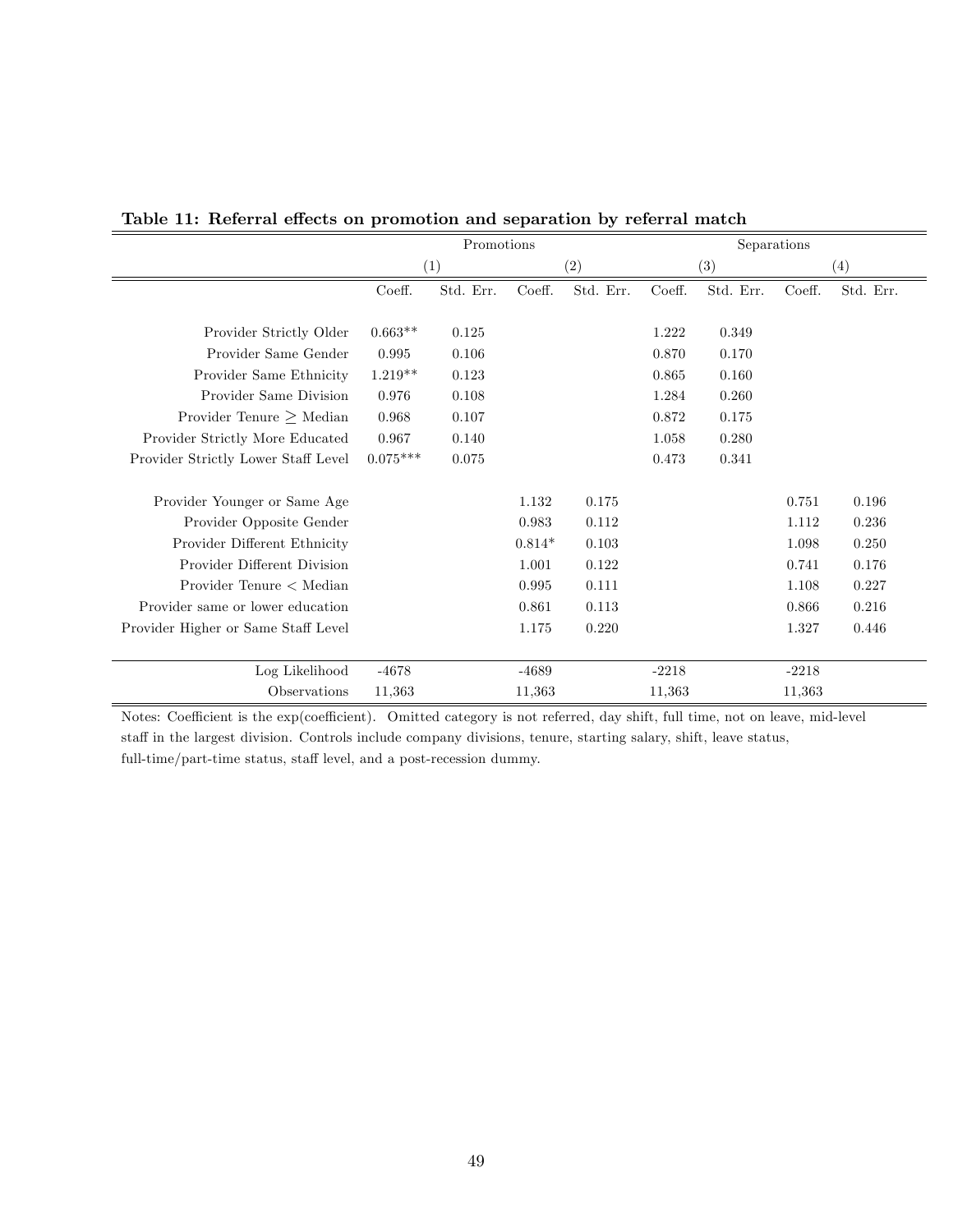

**Figure 1: Predicted salary trajectory with and without referral**

Dashed lines denote 95% confidence intervals.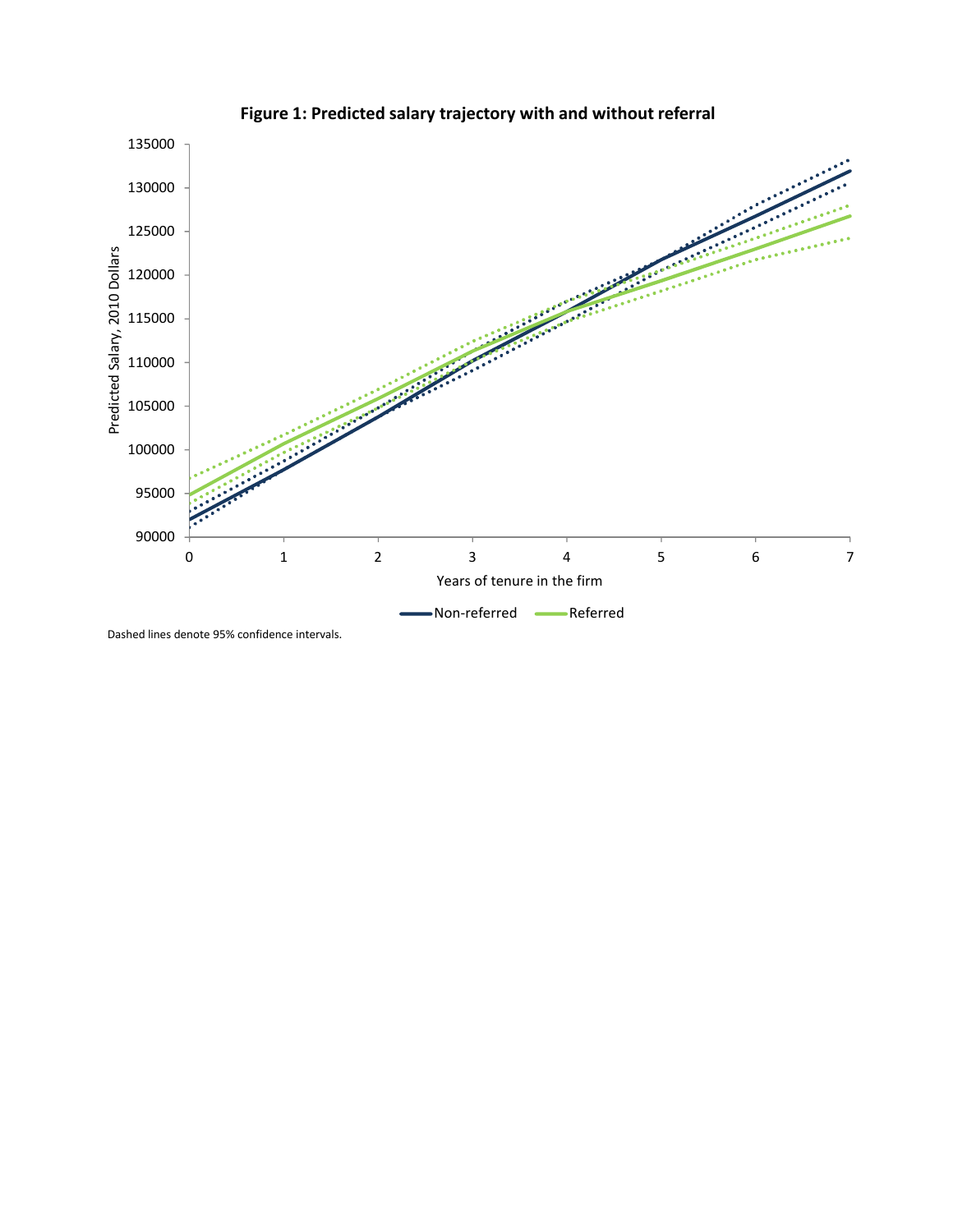



Dashed lines denote 95 percent confidence interval.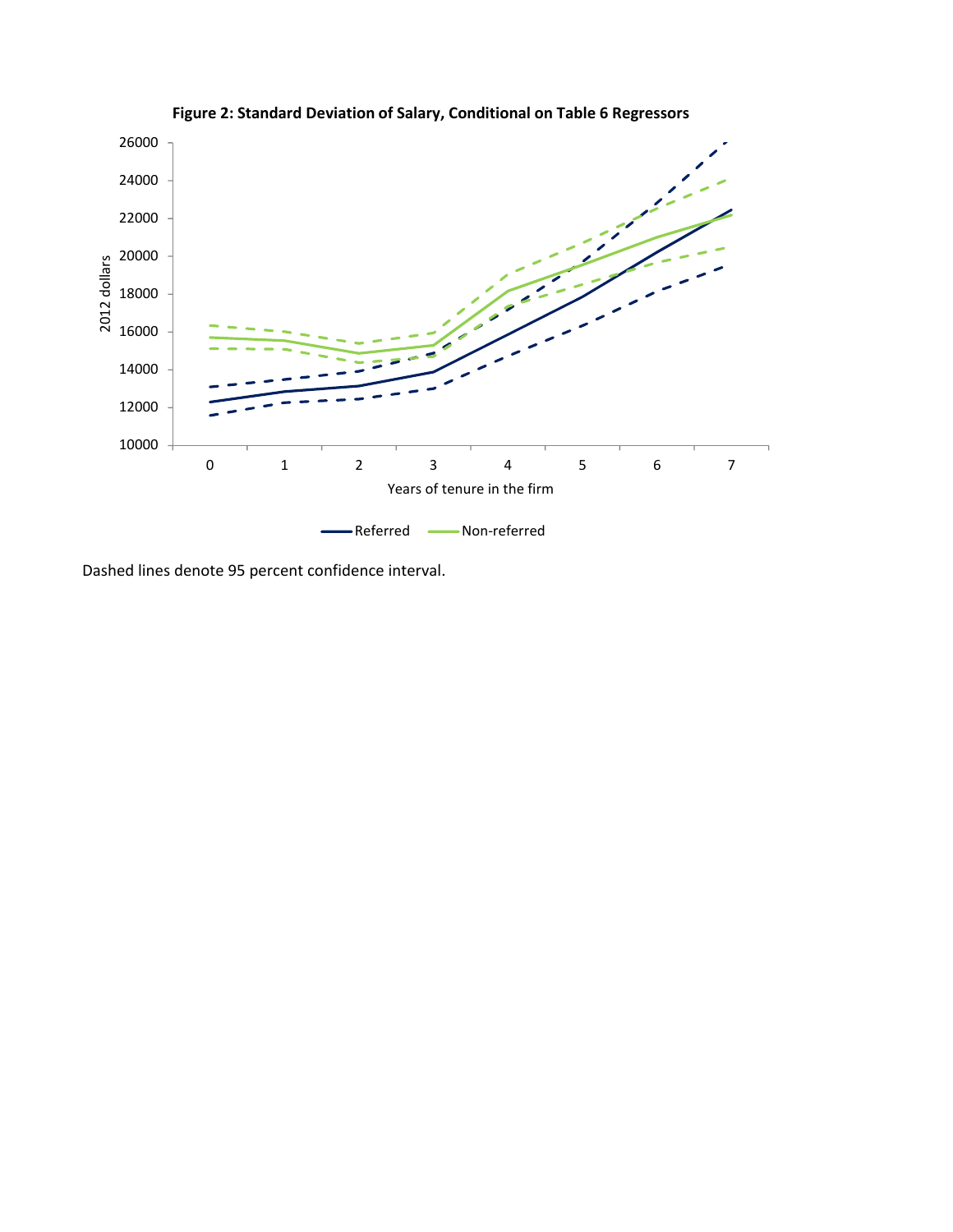#### **Figure 3: Predicted Salary Trajectory by Provider‐Receiver Affinity**



Dashed lines denote 95% confidence intervals.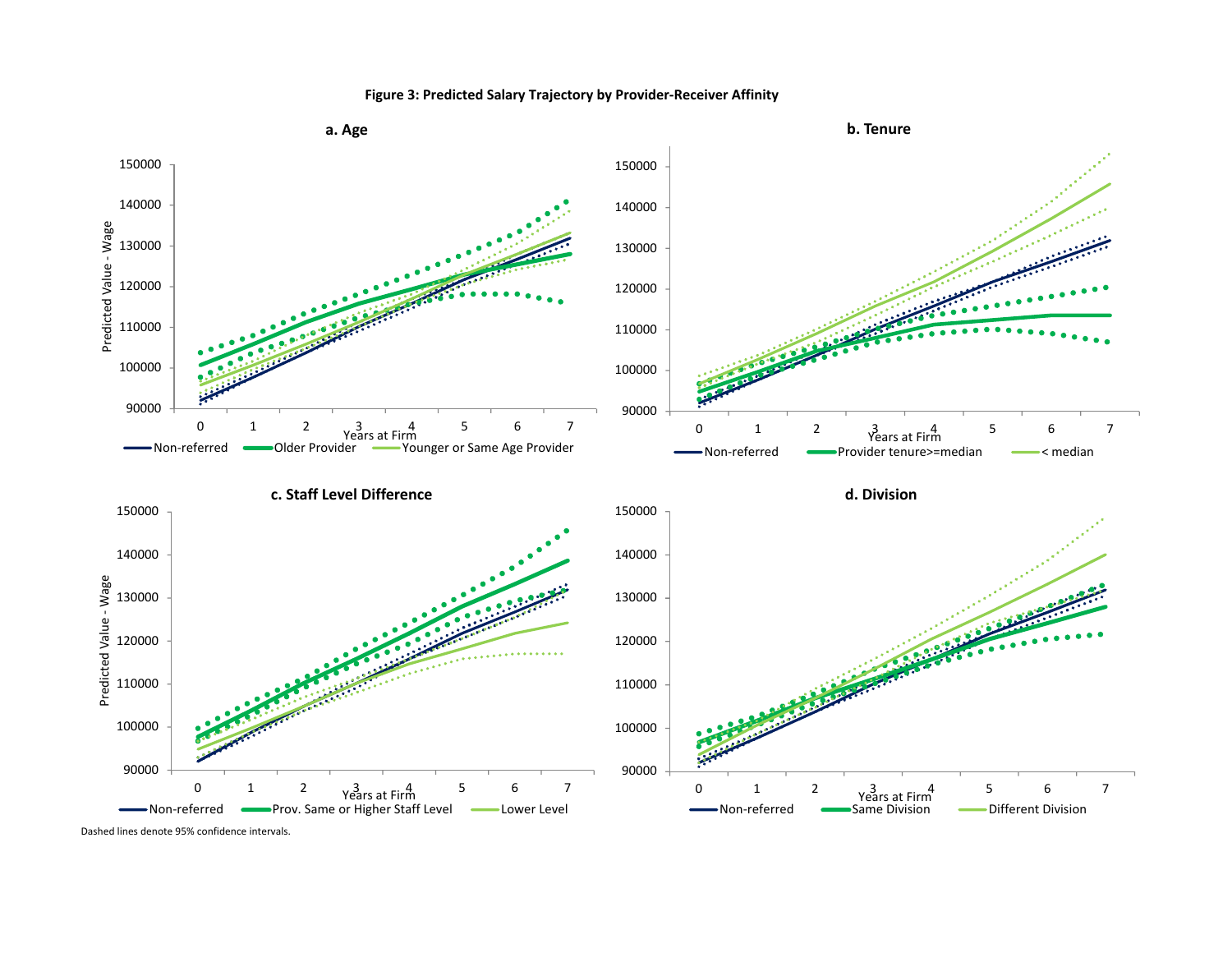

**Figure A1: Referral salary premium by tenure, based on Table 6 column (2) estimates**

Dashed lines denotes 95 percent confidence interval.